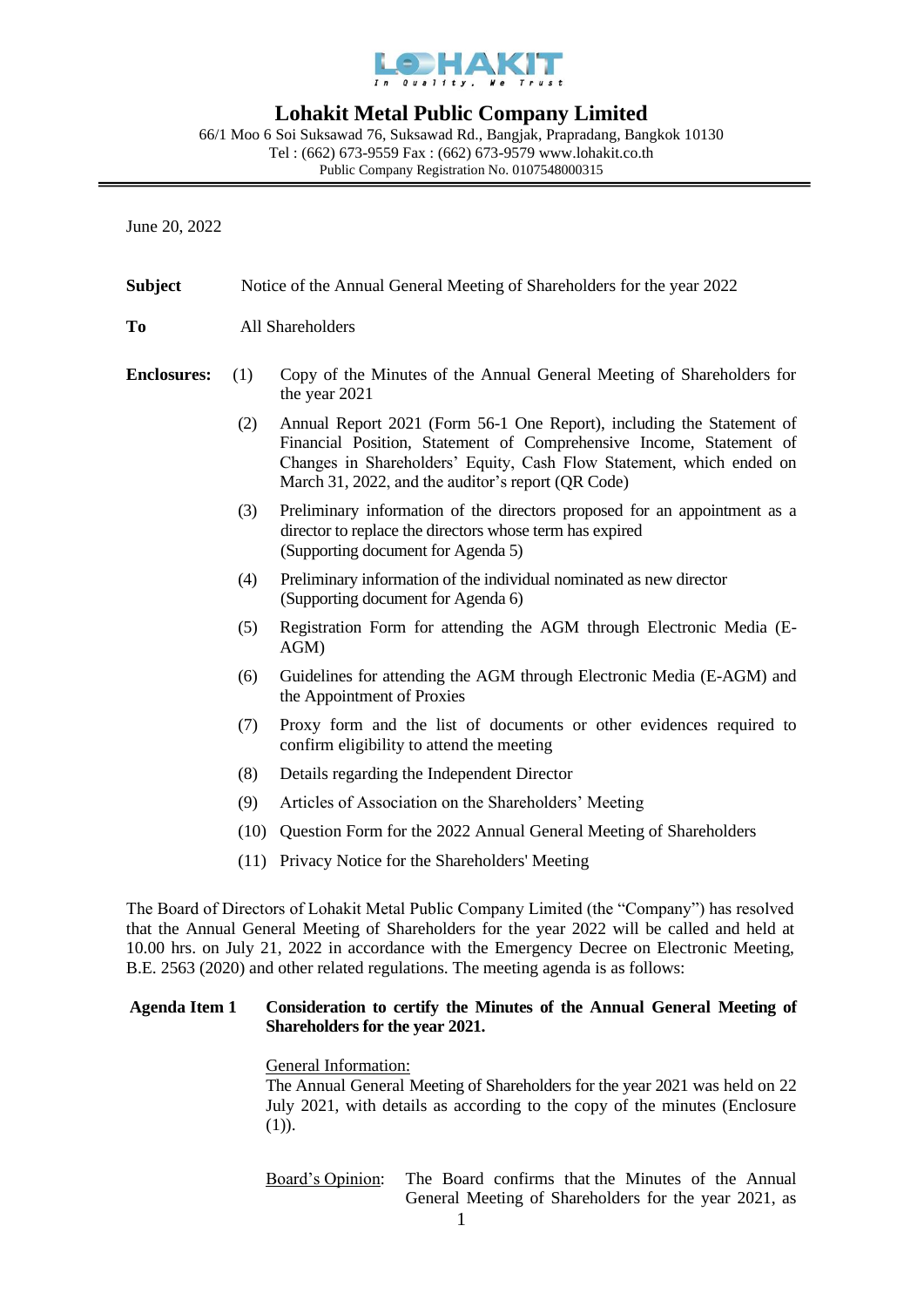appeared in Enclosure (1), is accurate and shall be proposed for further certification by the Shareholders' Meeting.

Voting Rule:

The resolution under this agenda has to be passed by the majority vote of the shareholders, attending and voting in the meeting.

## **Agenda Item 2 Consideration to acknowledge the Company's operating report, which ended on March 31, 2022.**

#### General Information:

The Company's operating report, which ended on March 31, 2022, with details as appeared in the annual report 2021 (form 56-1 one report) sent to the shareholders together with this notice.

Board's Opinion: The Board recommends to propose the Company's operating report, which ended on March 31, 2022, to be further acknowledged by the Shareholders' Meeting. Details of the report as appeared in the Company's annual report 2021 (form 56-1 one report), Enclosure (2).

#### Voting Rule:

No voting is required since this agenda is for acknowledgement only.

**Agenda Item 3 Consideration to approve the Company's Financial Statement, consisting of Statement of Financial Position, Statement of Comprehensive Income, Statement of Changes in Shareholders' Equity and Cash Flow Statement, which ended on March 31, 2022 and the auditor's report.**

# General Information:

The Company's Financial Statement, which ended on March 31, 2022 as appeared in the annual report 2021 (form 56-1 one report), already reviewed by the audit committee and obtained the examination from the authorized auditor, was sent together with this notice.

Board's Opinion: The Board recommends that the Financial Statement, consisting of Statement of Financial Position, Statement of Comprehensive Income, Statement of Changes in Shareholders' Equity and Cash Flow Statement which ended on March 31, 2022 and the auditor's report, as appeared in Enclosure (2), shall be proposed for further approval by the Shareholders' Meeting.

#### Voting Rule:

The resolution under this agenda has to be passed by the majority vote of the shareholders, attending and voting in the meeting.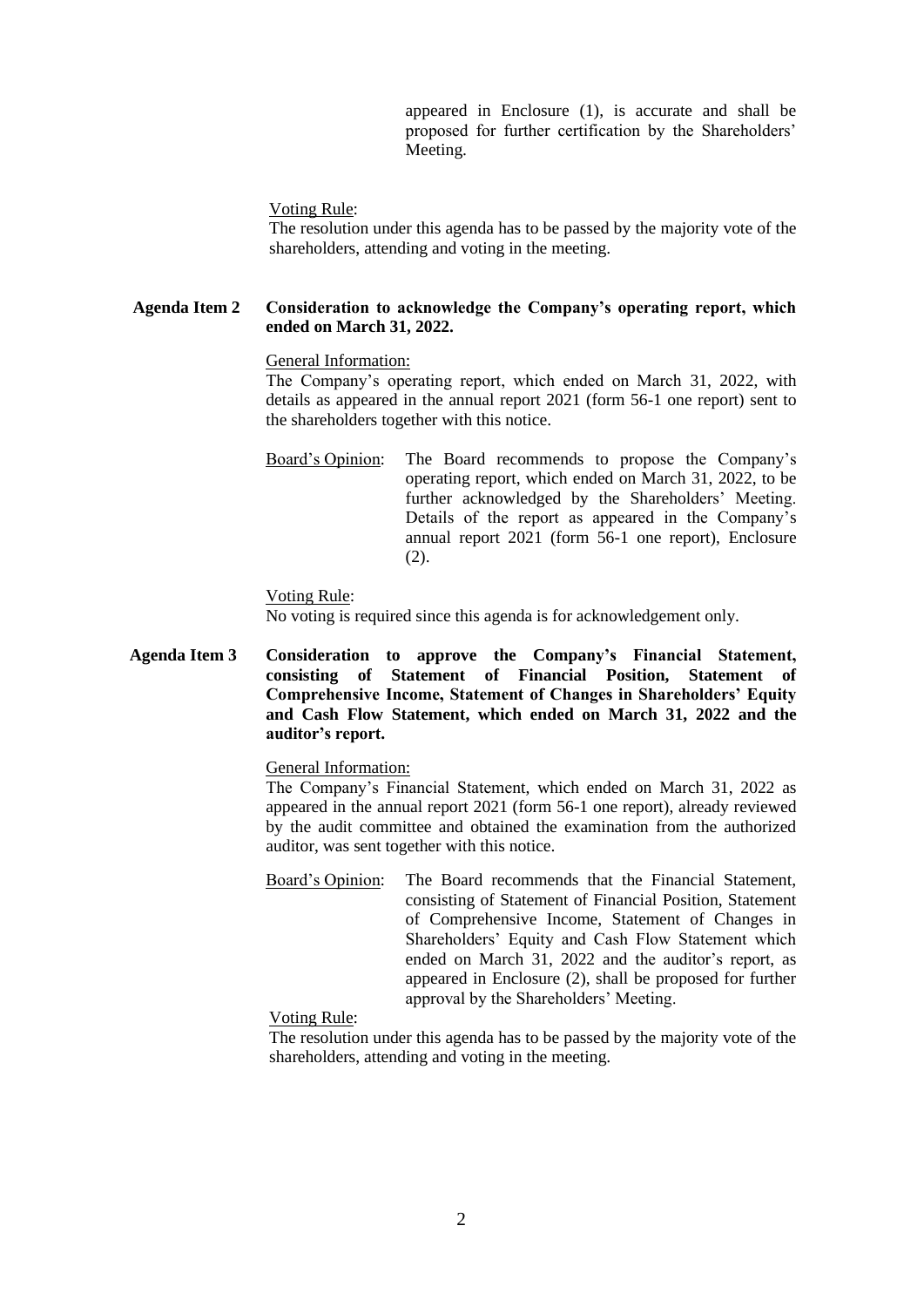#### **Agenda Item 4 Consideration on dividend**

General Information:

According to Section 116 of the Public Limited Companies Act B.E. 2535 and Clause 48 of the Company's Article of Association, the Company must reserve at least 5% of the annual profit deducted by the accumulated loss (if any) until this reserve is amounting to at least 10% of the registered capital.

As at March 31, 2022, the Company's registered capital is Baht 383,000,000 and having legal reserve amounted to Baht 38,300,000 or equal to 10% of the Company's registered capital, which is fully appropriated according to the Company's Article of Association, therefore, no additional allocation is required.

The Company has a policy to pay the dividend of at least 40% of the net profit after deducting the corporate income tax but the Company may prescribe to pay the dividend less than the above mentioned rate in case the Company needs to use such net profit to expand the Company's business operation.

Board's Opinion: According to the Statement of Comprehensive Income ended on March 31, 2022, the Company has a profit of Baht 258,727,904. The Board recommends to propose the Shareholders' Meeting to approve the dividend payment at Baht 0.65 per share deducting the paid interim dividend at Baht 0.20 per share in the total of Baht 76,600,000. The remaining dividend in the amount of Baht 0.45 per share, or the total of Baht 172,350,000, shall be paid to the shareholders. The record date on which the recorded shareholders have the right to the dividend will be on June 10, 2022 and the dividend payment will be on August 10, 2022.

> However, the right to receive dividend payment is subjected to the approval of the Annual General Meeting of Shareholders for the year 2022 will be on 21 July 2022

Note:

A natural person shareholder shall be entitled to receive a tax credit since the net profit was already paid for corporate income tax at the rate 20%. Therefore, the tax credit for this dividend shall be equal to 20/80.

Table of comparison of dividend payment for the year  $2020 - 2021$  is as follows:

| Details                                             | 2020        | 2021        |
|-----------------------------------------------------|-------------|-------------|
| Net profit (Baht)                                   | 116,010,356 | 257,160,046 |
| Total comprehensive income for the year             | 119,010,569 | 258,727,904 |
| Reserve for legal reserve                           |             |             |
| Dividend payment per share (Baht/Share)             | 0.30        | 0.65        |
| - First half interim dividend (Baht/Share)          | 0.12        | 0.20        |
| - Second half dividend (last 6 months) (Baht/share) | 0.18        | 0.45        |
| Number of Shares (Shares)                           | 383,000,000 | 383,000,000 |
| <b>Total Dividend Payment (Baht)</b>                | 114,900,000 | 248,950,000 |
| Dividend Payment Ratio (%)                          | 96.54       | 96.22       |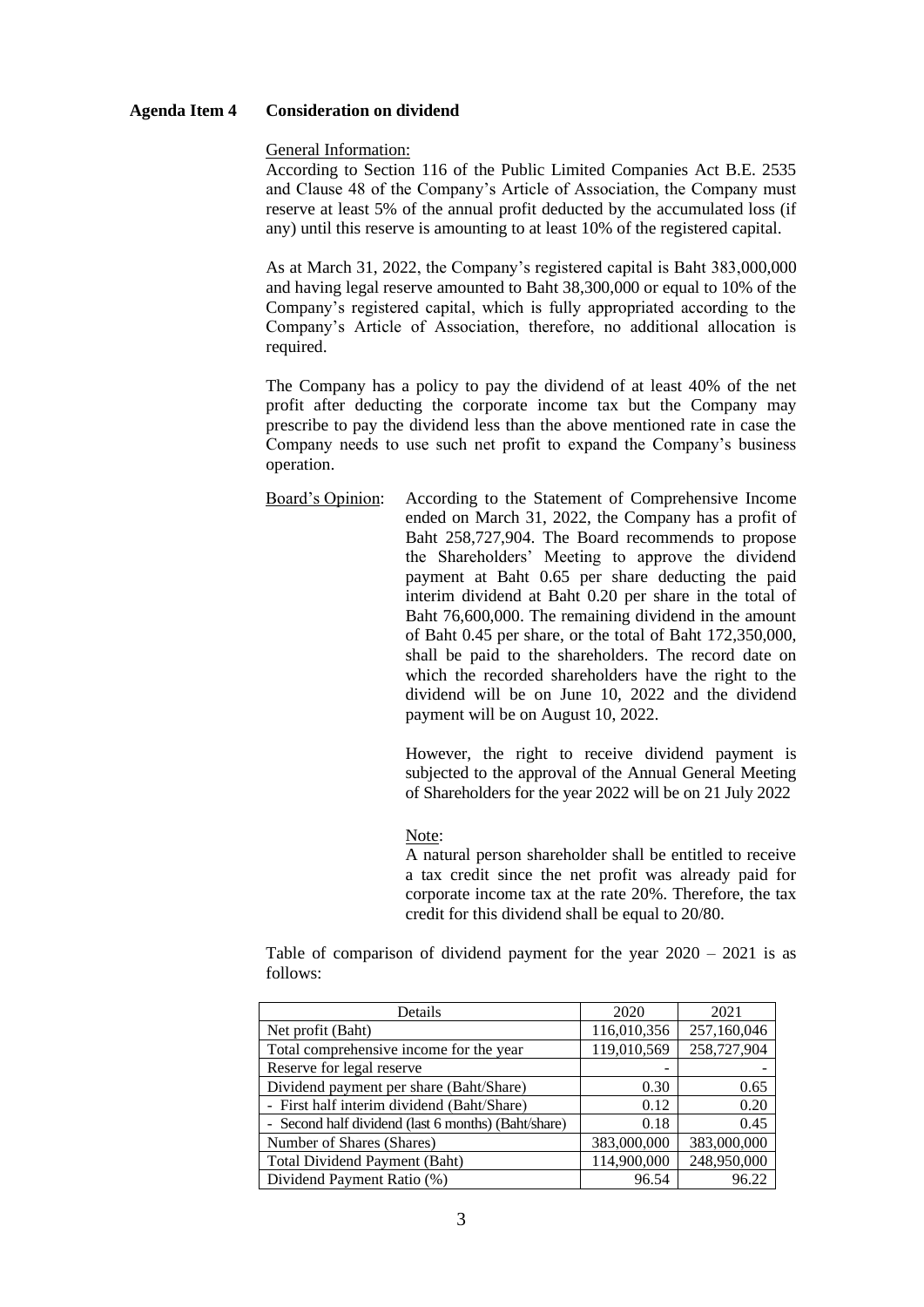Voting Rule:

The resolution under this agenda has to be passed by the majority vote of the shareholders, attending and voting in the meeting.

#### **Agenda Item 5 Consideration for appointment of directors in replacement of those retired by rotation and determination the directors' authorities**

General Information:

According to Section 71 of the Public Limited Companies Act B.E. 2535 and Clause 21 of the Company's Article of Association, at each Annual General Meeting, one-third of the directors must be retired by drawing a lot for the 1<sup>st</sup> and 2nd year after registration of the Company. For the following years, the directors who remained in office the longest shall be retired.

In the year 2022, the directors who shall be retired are as follows:

| (1) | Mr. Prasarn Akarapongpisak | Director, Chairman of the Executive<br>Committee and Chief Executive Officer                     |
|-----|----------------------------|--------------------------------------------------------------------------------------------------|
| (2) | Mr. Teera Na Wangkanai     | Director, Audit Committee and<br>Chairman of the Nomination and<br><b>Remuneration Committee</b> |

For the Annual General Meeting of Shareholders of the year 2022, the Company provided minor shareholders an opportunity to propose in advance the qualified candidates to be nominated for election in the annual shareholders' meeting between April 12, 2022 to May 11, 2022, as announced on the Company's website [\(www.lohakit.co.th\)](http://www.lohakit.co.th/) and on the SET's news and information system. However, there was no shareholder's nomination for a director candidate.

#### Board's Opinion:

5.1 The Board, excluding members having conflict of interest, agreed with the Nomination and Compensation Committee's proposal, that the Shareholders' Meeting should re-select Mr. Prasarn Akarapongpisak and Mr. Teera Na Wangkanai, who were retired by rotation to be director of the Company for another term.

The director nominee who have been prudently and carefully considered by the Board of Director, were qualified according to the company's business strategies.

 Details of age, education background, work experiences, are as appeared in Enclosure (3).

According to the Articles of Association of the Company, the election of Company's directors is to be determined by a majority of votes.

5.2 The Authority of directors for signing on behalf of the Company should be retained as follows:

"Mr. Prasarn Akarapongpisakdi and Mr. Vittawat Akarapongpisak jointly sign with affix the Company's seal."

#### Voting Rule:

The resolution under this agenda has to be passed by the majority vote of the shareholders, attending and voting in the meeting.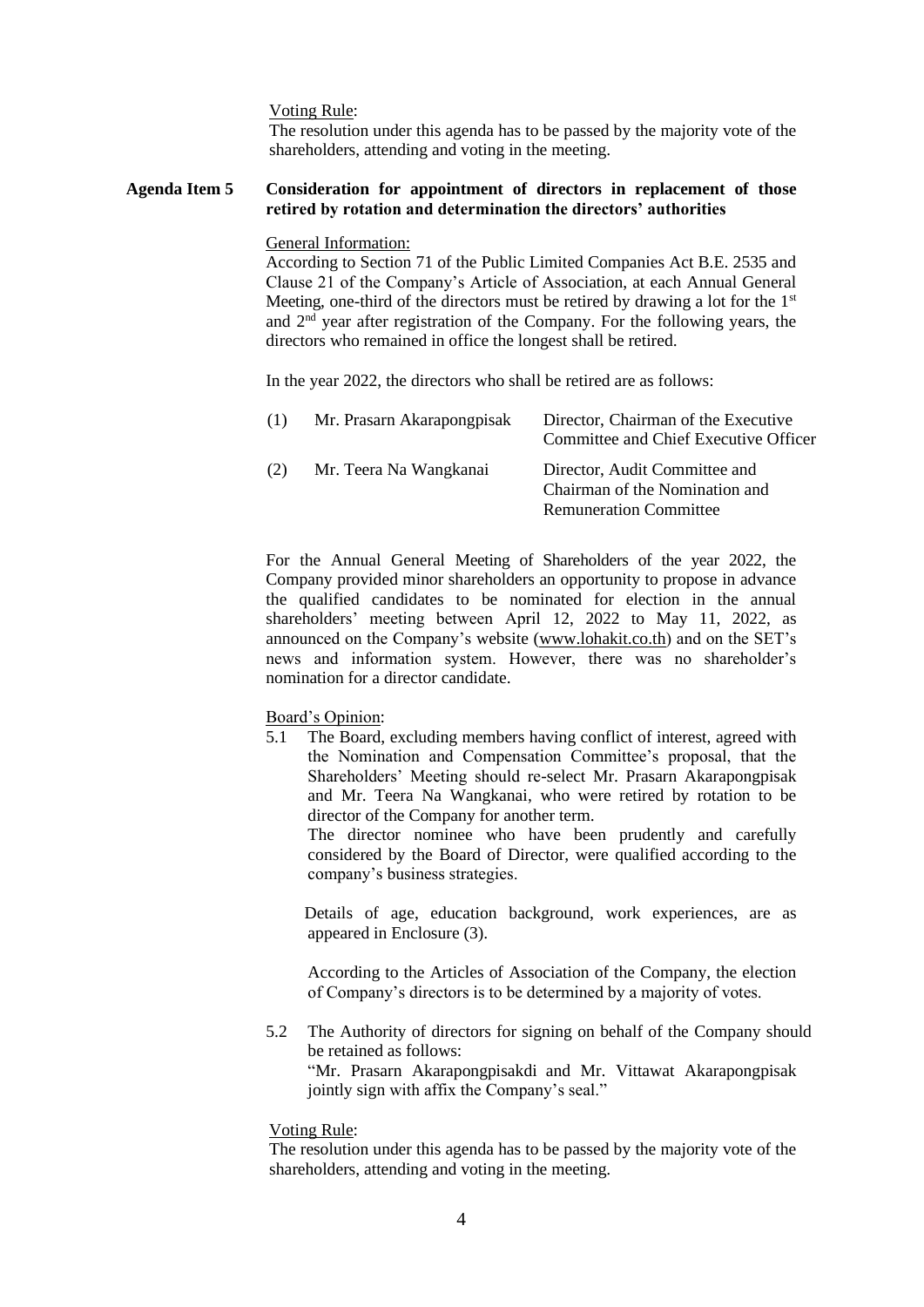#### **Agenda Item 6 Consideration for appointment of new director**

#### General Information:

The Board of Directors agreed to propose to the 2022 Annual General Meeting of Shareholders to approve the increase of director of the Company from 6 to 7 persons in corresponding to the business expansion and organization structure by appointing a new director, Mr. Vichaphol Akarapongpisak who has the qualifications of the Company's directors in accordance with the regulations of the Office of the Securities and Exchange Commission and the Stock Exchange of Thailand.

Board's Opinion: The Board has thoroughly considered the qualification of Mr. Vichaphol Akarapongpisak thus agreed to propose the appointment of Mr. Vichaphol Akarapongpisak as a director.

Details of age, education background, work experiences, are as appeared in Enclosure (4).

#### Voting Rule:

The resolution under this agenda has to be passed by the vote of not less than two-thirds of the total votes of shareholders, attending the meeting.

#### **Agenda Item 7 Consideration for payment of directors' remuneration for the year 2022.**

#### General Information:

According to Clause 35 of the Company's Articles of Association, the directors are entitled to receive the remuneration as salary, remuneration for the meeting, bonus or other benefits as per the Articles of Association or as approved by the Shareholders' Meeting.

To ensure that the directors will receive appropriate and fair remuneration, the Nomination and Remuneration Committee proposed that the remuneration of the Board be determined by considering their duties and responsibilities, past performance, experience, business expansion, and the Company turnover, details of the proposed directors' remuneration for the year 2022 are in the table below, and the Directors who are the Company's Executives shall not be entitled to receive the directors' remuneration.

Board's Opinion: The Board agreed with the Nomination and Remuneration Committee's proposal. It is of the opinion that the Shareholders' Meeting should approve the allocation of directors' remuneration for the year 2022.

Table of comparison of directors' remuneration for the year of 2020 – 2022 is as follows:

| Directors' Remuneration                   | 2020   | 2021   | 2022   |
|-------------------------------------------|--------|--------|--------|
|                                           | Baht)  | (Baht) | (Baht) |
| Remuneration for the Meeting of the Board |        |        |        |
| - Chairman (per meeting)                  | 30,000 | 30,000 | 30,000 |
| - Director (per meeting)                  | 20,000 | 20,000 | 20,000 |
| Remuneration for the Meeting of the Audit |        |        |        |
| Committee                                 |        |        |        |
| - Chairman (per meeting)                  | 30,000 | 30,000 | 30,000 |
| - Director (per meeting)                  | 20,000 | 20,000 | 20,000 |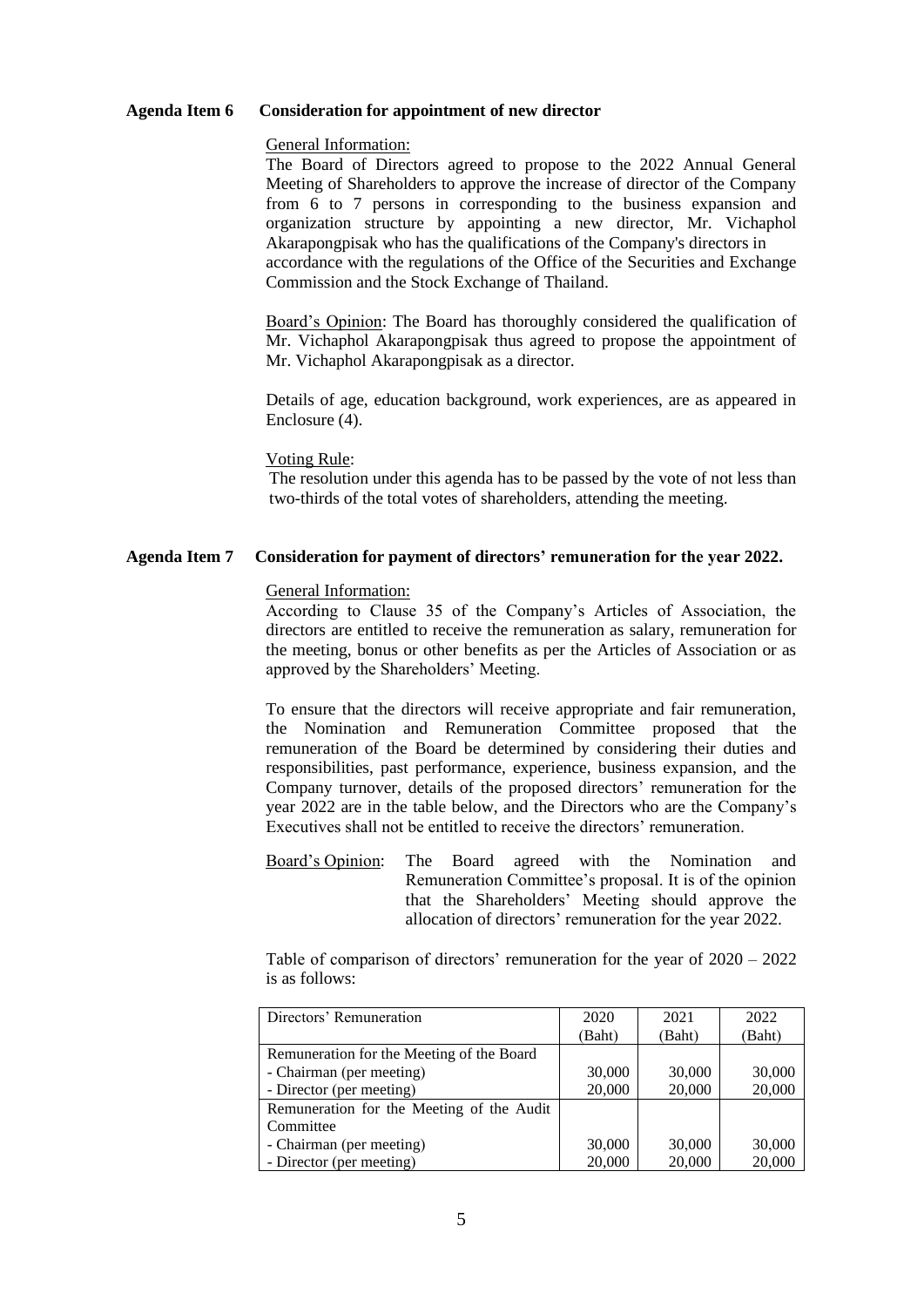| Directors' Remuneration                       | 2020   | 2021   | 2022   |
|-----------------------------------------------|--------|--------|--------|
|                                               | Baht)  | (Baht) | Baht)  |
| Remuneration for the Meeting of the           |        |        |        |
| Nomination and Remuneration Committee         |        |        |        |
| - Chairman (per meeting)                      | 30,000 | 30,000 | 30,000 |
| - Director (per meeting)                      | 20,000 | 20,000 | 20,000 |
| <b>Bonus</b>                                  | -      |        |        |
| (assigned the Board of Directors to allocate) |        |        |        |

Directors who are the Company's executive shall not be entitled to receive the directors' remuneration.

Voting Rule:

The resolution under this agenda has to be passed by the vote of not less than two-thirds of the total votes of shareholders, attending the meeting.

#### **Agenda Item 8 Consideration for appointment of Company's auditors and approval of auditors' fee for the year 2022.**

#### General Information:

According to Section 120 of the Public Limited Companies Act B.E. 2535 and Clause 43 of the Company's Article of Association, the Annual General Meeting of Shareholders shall appoint the auditors and determine the auditor's remuneration.

In addition, according to the Notification of the Capital Market Supervisory Board No. Tor. Jor. 75/2561 regarding the rule, condition and method of report to release the information on financial status and the operation of the Company (No. 14), the Company must rotate the auditors if such auditors have been on the duty for 7 accounting years whether consecutively or not. The Company can re-appoint such auditors when they are not on the duty for 5 consecutively accounting years. In this regard, EY Office Ltd. has been audited the Company for 34 consecutive years. In addition, EY Office Ltd. Is also proposed to serve as an auditor of Company's subsidiaries.

Board's Opinion: According to the opinion of the Audit Committee, the Board recommends that the following auditors from EY Office Ltd. shall be proposed for appointment by the Shareholders' Meeting. Anyone of the above may carry out the work for the company for the year of 2022. The auditor's fee for annual audit would be Baht 1,170,000.

| Auditors' Name                     |      | License No. No. of years of duty |
|------------------------------------|------|----------------------------------|
| (1) Mrs. Gingkarn Atswarangsalit   | 4496 |                                  |
| (2) Mr. Chayapol Suppasedtanon     | 3972 |                                  |
| (3) Ms. Sumana Punpongsanon        | 5872 |                                  |
| (4) Ms. Orawan Techawatanansirikul | 4807 |                                  |

Additional Information:

- (1) The above proposed auditors are independent and do not have any relationship or any conflict of interest with the Company, the executives, the major shareholders or their related persons.
- (2) The above proposed auditors have been approved by the Office of the Securities and Exchange Commission to examine the listed company.
- (3) Table of comparison of audit fee for the year 2020 2022 is as follows: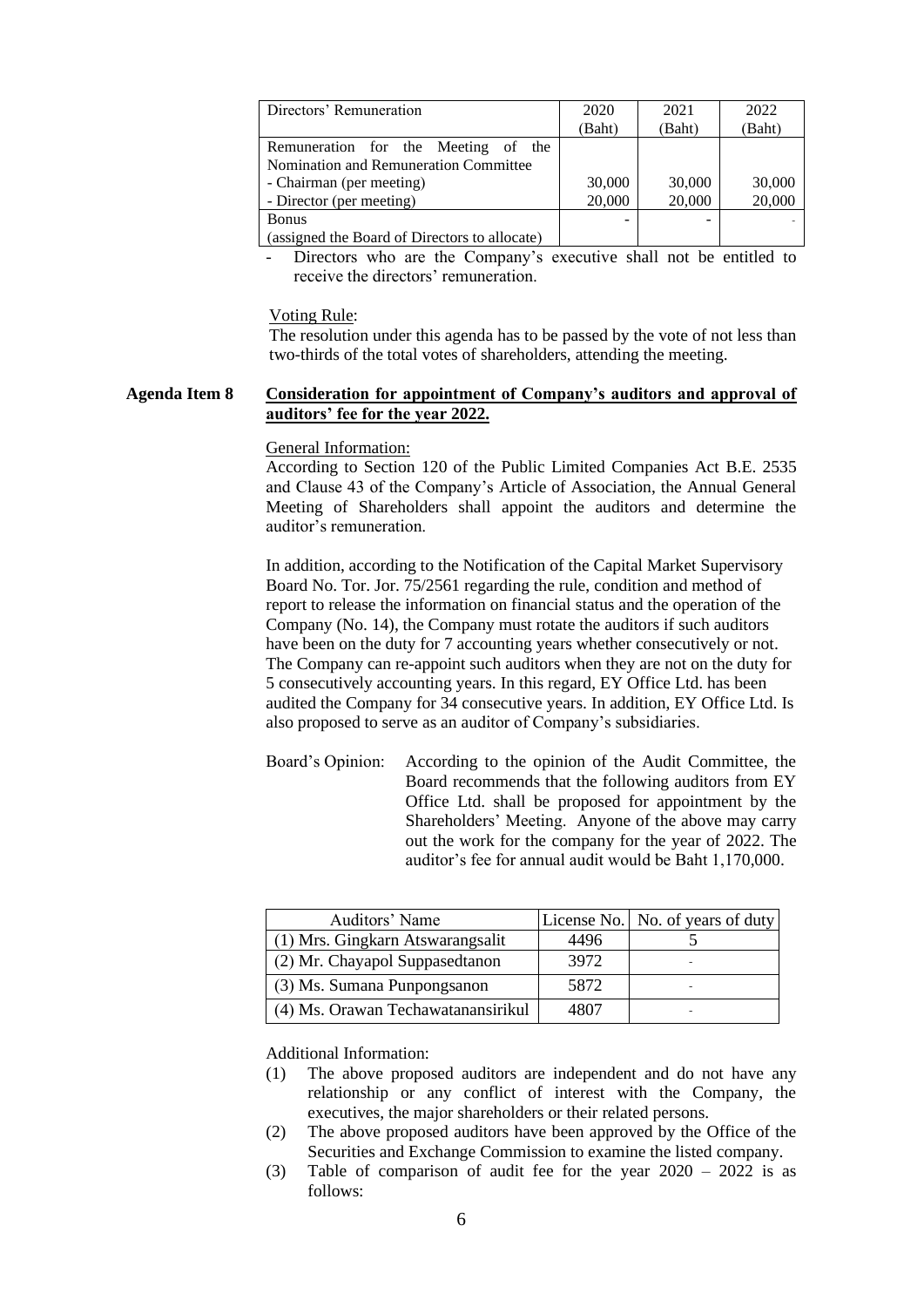| Year          | 2020           | 2021           | 2022           |
|---------------|----------------|----------------|----------------|
| Audit Fee     | 1,170,000 Baht | 1,170,000 Baht | 1,170,000 Baht |
| Non-Audit Fee | -              |                | -              |

#### Voting Rule:

The resolution under this agenda has to be passed by the majority vote of the shareholders, attending and voting in the meeting.

#### **Agenda Item 9 Other matters, (if any)**

The record date on which the recorded shareholders have the right to attend the Annual General Shareholders' Meeting for the year of 2022 will be on June 10, 2022 through electronic media (E-AGM). The 2022 Annual General Meeting of Shareholders will be conducted by electronic media (E-AGM) only, as well as the registration and voting. No physical meeting is provided.

Shareholders who wish to attend the Meeting in person or appoint a proxy to attend the 2022 Annual General Meeting of Shareholders via electronic media, please complete, execute and submit the Registration Form for attending the AGM through Electronic Media (E-AGM) (Attachment 6).

If shareholders are unable to attend the Meeting via electronic media (E-AGM) in person, you may appoint

- 1. Mr. Wanchai Umpungart, Chairman of the Board, Independent Director, and Chairman of the Audit Committee
- 2. Mr. Lert Nittheranont, Director, Independent Director, and Member of the Audit **Committee** 
	- or other person to attend and vote at the meeting on your behalf.

The Proxy Form is enclosed herewith; please complete, sign the Form B Proxy as appeared in Enclosure (7) and affix Baht 20 stamp duty and return to the Company at least one day before the meeting date, or hand in the completed and signed Proxy through the following channels :

Company Secretary Lohakit Metal Public Company Limited 43 Thai CC Tower, Room no.  $167-169$ ,  $16<sup>th</sup>$  Floor, South Sathorn Rd., Yannawa, Sathorn, Bangkok 10120

To ensure that the registration for E-AGM meeting attendance of the 2022 Annual General Meeting of Shareholders shall be convenient and in an orderly manner, please carefully read the E-AGM user manual as appeared in Enclosure (6).

Yours sincerely,

Mr. Wanchai Umpungart Chairman Lohakit Metal Public Company Limited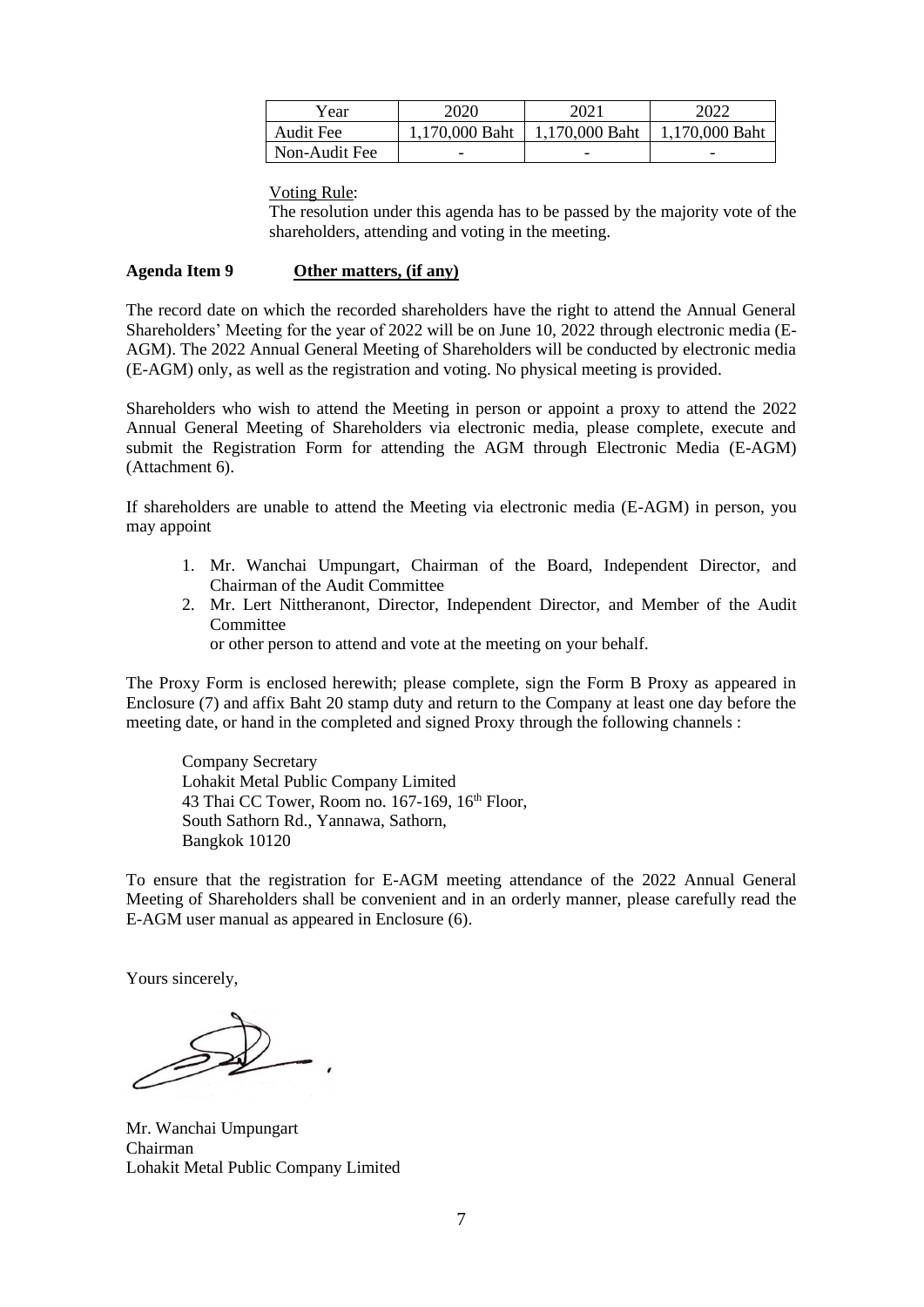

# **Minutes of Annual General Meeting of Shareholders for the Year 2021 of Lohakit Metal Public Company Limited**

 The Meeting was held on July 22, 2021 at 14.00 hrs. via electronic method (E-AGM) in accordance with the law and regulations on electronic meeting.

Ms. Niramon Saelim, the master of ceremony, welcomed the shareholders to the Annual General Meeting of Shareholders for the Year 2021 of Lohakit Metal Public Company Limited and informed the meeting that there were 32 shareholders attended the meeting, both in person and by proxy, together represented 146,491,800 shares with equivalent to 38.2485% of the total issued shares, thus forming a quorum according to Article 39 of the Articles of Association. The master of ceremony introduced the attendees as follows;

## **Attending Directors**

| 1. | Mr. Wanchai Umpungart       | Chairman of the Board,                                 |
|----|-----------------------------|--------------------------------------------------------|
|    |                             | Chairman of the Audit Committee and Member of the      |
|    |                             | Nomination and Remuneration Committee                  |
| 2. | Mr. Prasarn Akarapongpisak  | Director, Chairman of the Executive Director and       |
|    |                             | Chief Executive Officer                                |
| 3. | Mr. Teera Na Wangkanai      | Director, Audit Committee and Chairman of the          |
|    |                             | Nomination and Remuneration Committee                  |
| 4. | Mr. Lert Nitheranont        | Director, Audit Committee and Member of the            |
|    |                             | Nomination and Remuneration Committee                  |
| 5. | Mr. Anurut Vongvanij        | Director                                               |
| 6. | Mr. Vittawat Akarapongpisak | Director, Executive Director, Deputy Managing Director |
|    |                             | and Company Secretary                                  |

All 6 directors attended the meeting, equivalent to 100% of the directors.

## **Absent Director**

-

## **Auditor**

| 1. | Mrs. Gingkarn Atsawarangsalit | EY Office Ltd. |
|----|-------------------------------|----------------|
| 2. | Ms. Naiyarat Kuayapai         | EY Office Ltd. |
| 3. | Ms. Pattama Wanprasitporn     | EY Office Ltd. |

## **Legal Consultant who Attended the Meeting and Examined the Vote Counting.**

| Mrs. Nittaya Kiatserikul         | Seri Manop & Doyle Ltd. |
|----------------------------------|-------------------------|
| Ms. Pakdeenad Supradit N Ayudhya | Seri Manop & Doyle Ltd. |

Ms. Niramon Saelim informed the Meeting of the voting procedures on each agenda as follows:

 Each shareholder shall have the vote equal to the amount of shares held in person or by proxy and may place the vote electronically to adopt the resolution, objecting to, or abstaining on each agenda in equal to the amount of shares held in person or by proxy.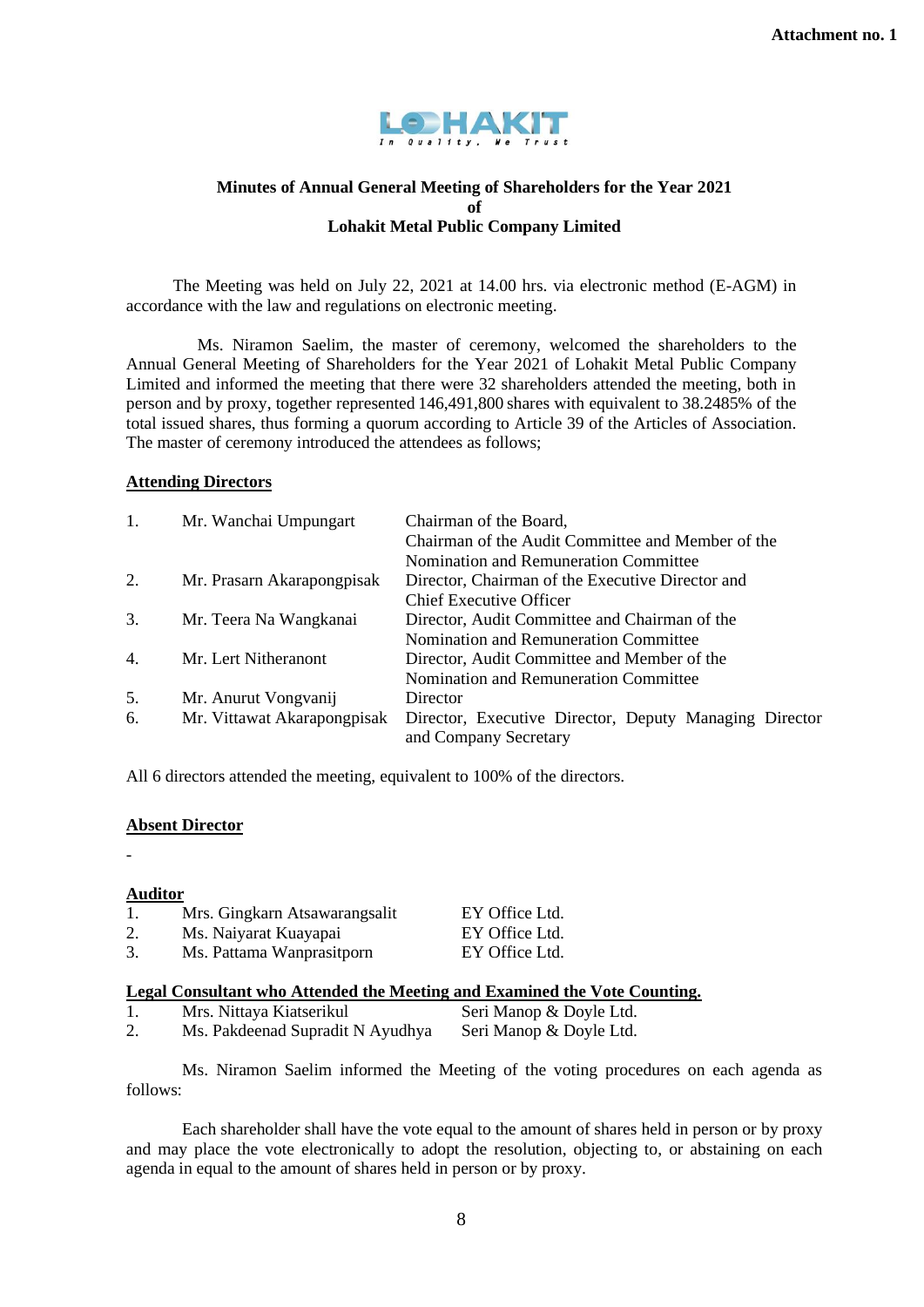Since this meeting is conducted through electronic means, a paper ballot is thus not required.

In order to cast a vote, the shareholder may click on the E-Voting tab of respective agenda within the specified time (1 minute). Once casted, the shareholder must confirm the vote via pop-up. Press "Yes" to affirm the votes.

In the event that the shareholders would like to alter their votes, they may do so by clicking for new vote. If the voting of such agenda is closed, they cannot cast or change their votes.

As for the participants via mobile phone or tablet, they may switch from Zoom application to Chrome in order to vote on E-Voting menu.

After finishing the vote, they shall resume the meeting at E-meeting window. (Zoom application)

The system then collect the votes by counting the total votes via E-Voting and pre-poll voting by proxy.

It is permissible for the shareholder to reasonably inquire on the issue concerning the agenda before voting time of such agenda.

The shareholder who wishes to inquire by typing the question may do so as follows:

- 1. Go to the Chat box in Zoom application to write down the question.
- 2. Press Enter to submit the text into the system.

The shareholder who wishes to verbally inquire may do so as follows:

1. Go to the Participant menu below and press to raise hand

2. When called by the master of ceremony, the officer will then enable shareholder's microphone for inquiry. Shareholder must press Unmute and enable microphone device. In case that the shareholder cannot use his/her microphone (within 1 minute), please type the question into the Chat box for the master of ceremony to read out the shareholder's question to the audience accordingly.

3. For each question whether via texting or speaking, the shareholders should inform their full name and indicating their attendance in person or by proxy every time before asking the question for the interest of properly recording the minutes.

4. The Company shall provide an opportunity for the shareholders to inquire in every agenda. If there is no inquiry within 2 minutes, the Company shall resume the meeting. If the shareholder has additional inquiry, he/she may inquire via Chat box and the staff shall subsequently read out the inquiry.

The master of ceremony asked if any shareholder would like to inquire regarding the voting procedure. As there is no inquiry, the master of ceremony then invited the Chairman to open the meeting.

Mr. Wanchai Umpungart, the Chairman of the Meeting, informed that the attended shareholders had formed a quorum and asked the Meeting to proceed as according to the following agendas:

## **Agenda 1. Consideration to certify the Minutes of the Annual General Meeting of Shareholders for the year 2020**

 The Chairman informed the Meeting that copy of the Minutes of the Annual General Meeting of Shareholders for the year 2020 held on July 24, 2020 has already been sent to the shareholders together with the invitation letter and asked the shareholders to consider and approve such minutes.

The Chairman inquired whether any shareholder having question or suggestion. Since there was no question, the Chairman then proposed the Meeting to consider for approval.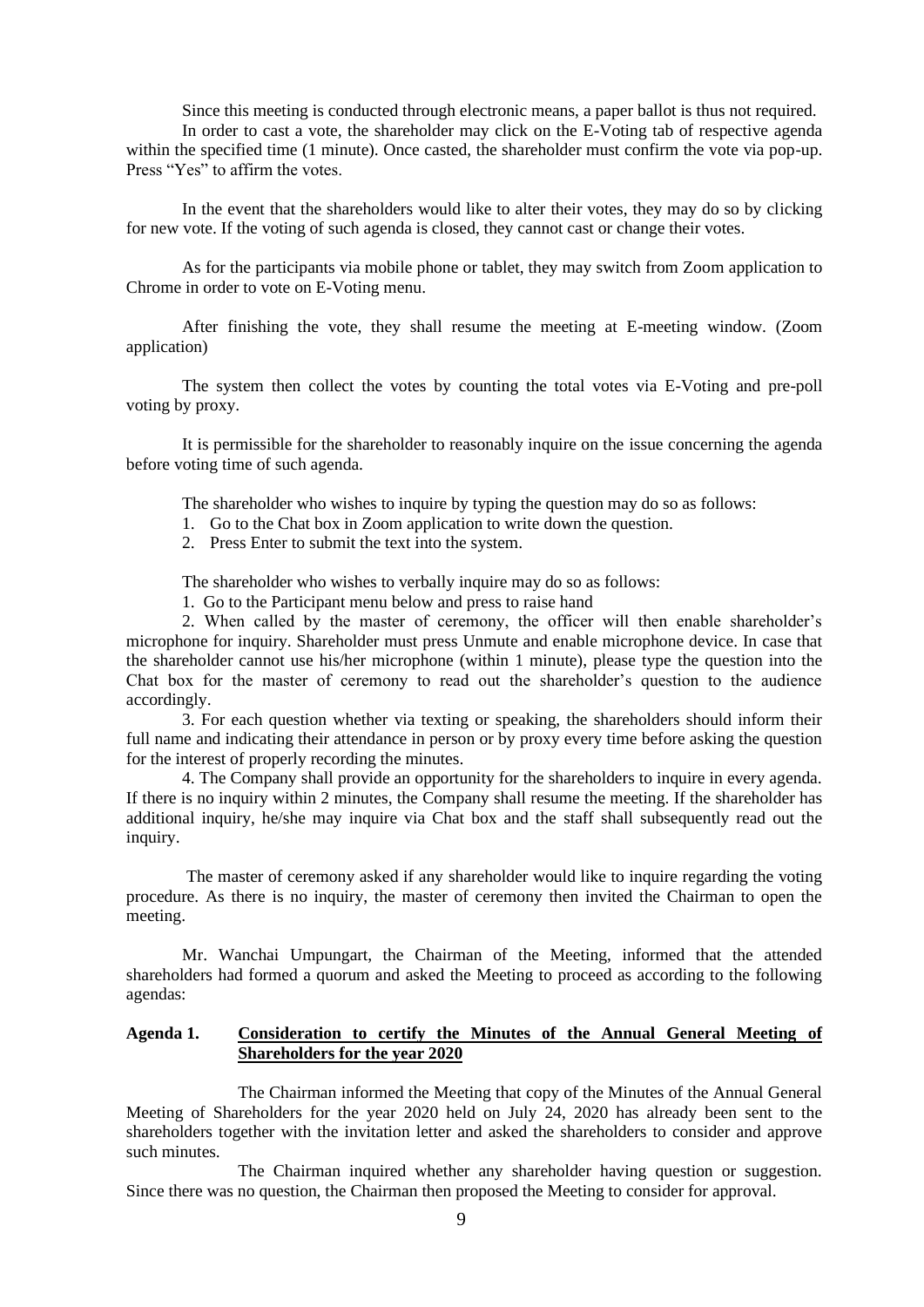The Meeting has unanimously resolved to approve the minutes of the Annual General Meeting of Shareholders for the year 2020 with the following voting results:

| Approved    |  | 146,492,700 votes representing 100.0000 % |       |
|-------------|--|-------------------------------------------|-------|
| Disapproved |  | 0 vote representing $0.0000\%$            |       |
| Total       |  | 146,492,700 votes representing 100.0000 % |       |
| Abstained   |  | 0 vote representing                       | $-$ % |

For this agenda, there were 33 shareholders attending the meeting, totaling 146,492,700 shares

## **Agenda 2. Consideration to acknowledge the Company's operating report, ended on March 31, 2021**

The Chairman proposed the Meeting to consider the Company's operating report, ended on March 31, 2021, which had already been sent to the Shareholders in advance, and assigned Mr. Prasarn Akarapongpisak, Chairman of the Executive Director, to present the Meeting on the Company's operating report:

Mr. Prasarn Akarapongpisak reported to the Meeting on the Company's operating result ended on March 31, 2021 as followings;

**Total income**: the Company has a net income of 2,247.54 million Baht, approximately 19% lower than the previous year. The volume decreased by 19.5% whereas the price increased by 0.4% compared to the previous year.

**Gross profit:** the Company has a gross profit of 305.77 million Baht or 13.6% of sales volume, approximately 7% lower than the previous year.

**Net profit:** the Company has a net profit of 101.36 million Baht or 4.5% of the sales volume or approximately 16.57% higher than the previous year due to the sales targeting clients with high profit margin and effective consecutive cost management.

> **Profit per share:** the Company has profit per share equal to 0.26 Baht/share. Return on Asset  $(ROA) = 4.81\%$ Return on Equity (ROE) =  $7.11\%$ Current Liquidity  $= 3.46$  times Debt to Equity Ratio ( $D/E$  RATIO) = 0.28 times

The Chairman inquired whether any shareholder having any question or suggestion. Since there was no question, the Chairman requested the Meeting to acknowledge the operation report, which ended on March 31, 2021.

 The Meeting unanimously acknowledged the operating report, which ended on March 31, 2021.

# **Agenda 3. Consideration to approve the Company's Financial Statement, consisting of Statements of Financial Position, Statement of Comprehensive Income, Statement of Change in Shareholders' Equity and Cash Flow Statement, ended on March 31, 2021 and the auditor's report**

The Chairman proposed the Meeting to consider and approve the Company's Financial Statement, consisting of Statements of Financial Position, Statement of Comprehensive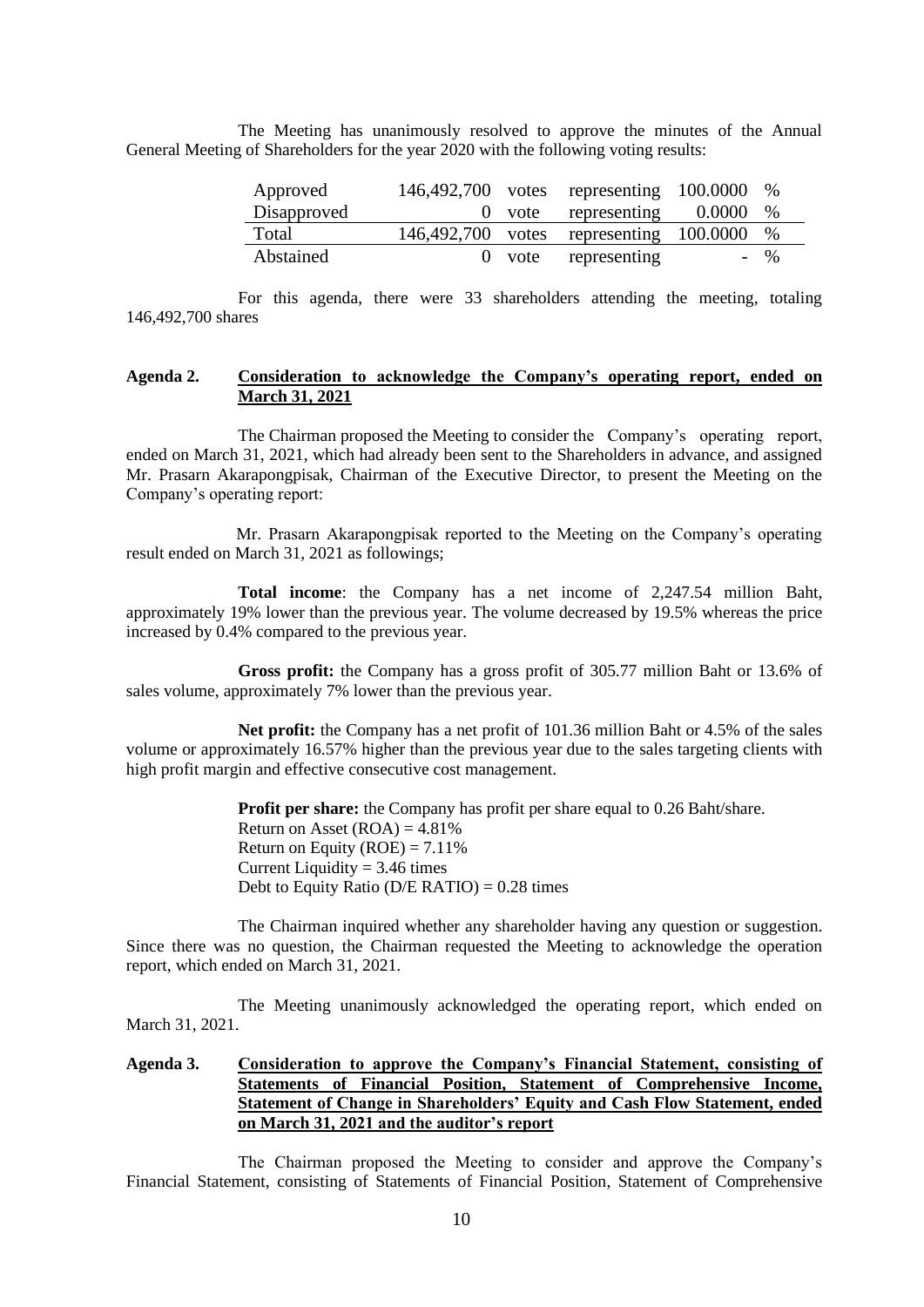Income, Statement of Change of Shareholders' Equity and Cash Flow Statement, ended on 31 March 2021, and the auditor's report, which had already been sent to the Shareholders in advance.

The Chairman inquired whether any shareholder having any question or suggestion. Since there was no question, the Chairman then proposed the Meeting to consider for approval.

After due consideration, the Meeting has unanimously resolved to approve the financial statement, ended on 31 March 2021 as proposed, with the following voting results:

| Approved    |  | 146,492,700 votes representing 100.0000 % |                 |
|-------------|--|-------------------------------------------|-----------------|
| Disapproved |  | 0 vote representing $0.0000$              | $\%$            |
| Total       |  | 146,492,700 votes representing 100.0000   | $\%$            |
| Abstained   |  | 0 vote representing                       | $- \frac{0}{6}$ |

For this agenda, there were 33 shareholders attending the meeting, totaling 146,492,700 shares

#### **Agenda 4. Consideration on dividend**

The Chairman assigned Mr. Prasarn Akarapongpisak, Chairman of the Executive Director, to report to the Meeting.

Mr. Prasarn Akarapongpisak reported to the Meeting that according to the Company's Statement of Comprehensive Income ended on 31 March 2021, the Company has a net profit of Baht 119,010,569.00 hence proposed for the meeting's approval of dividend payment at Baht 0.30 per share deducting the paid interim dividend at Baht 0.12 per share totaling of Baht 45,960,000.00, the remaining dividend in the amount of Baht 0.18 per share, totaling of Baht 68,940,000.00 shall be paid to the shareholders. The record date on which the recorded shareholders have the right to the dividend shall be June 11, 2021 and the dividend payment shall be on August 10, 2021.

The Chairman then proposed the Meeting to consider for approval.

After due consideration, the Meeting has unanimously approved for the dividend payment pursuant to the proposition, with the following voting results:

| Approved    |  | 146,492,700 votes representing 100.0000   | $\%$            |
|-------------|--|-------------------------------------------|-----------------|
| Disapproved |  | 0 vote representing $0.0000$              | $\%$            |
| Total       |  | 146,492,700 votes representing 100.0000 % |                 |
| Abstained   |  | 0 vote representing                       | $- \frac{0}{0}$ |

For this agenda, there were 33 shareholders attending the meeting, totaling 146,492,700 shares

#### **Agenda 5. Consideration for appointment of the directors in replacement of those retired by rotation and determination of the authorized directors**

The Chairman assigned Mr. Teera Na Wangkanai, Chairman of the Nomination and Remuneration Committee, to inform the Meeting that, according to section 71 of Public Limited Companies Act B.E. 2535 and article 21 of the Company's Articles of Association, stipulates that at the first Annual General Meeting of each year, one-third of the directors must be retired by rotation. The directors to retire during the first and second years following the registration of the Company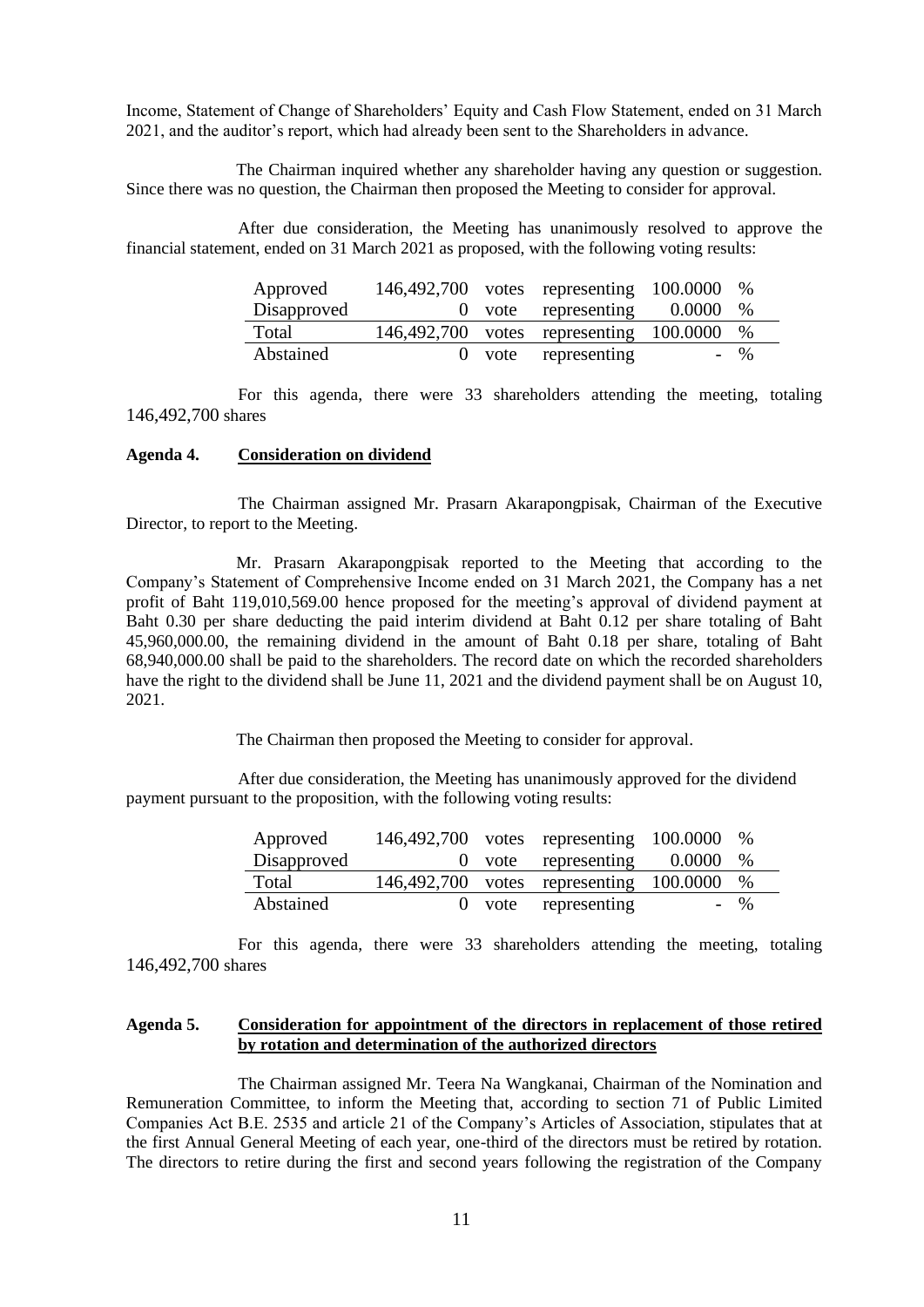shall be drawn by lots. In every subsequent year, the director who has been in office for the longest term shall retire. In this year 2021, there is a director who retire by rotation as follow;

| Mr. Vittawat Akarapongpisak | Director, Executive Director, Deputy    |  |
|-----------------------------|-----------------------------------------|--|
|                             | Managing Director and Company Secretary |  |

For the Annual General Meeting of Shareholders for the year 2021, the Company has provided an opportunity for the minor shareholders to propose in advance any qualified candidates to be nominated for election in the annual shareholders' meeting between April 3, 2021 to May 7, 2021, as announced on the Company's website (www.lohakit.co.th) and on the SET's news and information system. However, there was no shareholder's nomination for a director candidate.

The Board, excluding members having conflict of interest, has considered and agreed with the Nomination and Compensation Committee's proposal to propose the Shareholders' Meeting to consider re-electing Mr. Vittawat Akarapongpisak, who retired by rotation, to be resumed as director of the Company. Details of age, education background, work experiences, are as appeared in Enclosure (3).

Mr. Teera Na Wangkanai inquired whether any shareholder having any question or suggestion. Since there was no question, the Chairman then proposed the Meeting to appoint new director in replacement of the retired director and to approve the authority of directors.

 After due consideration, the Meeting had resolved with the majority votes to reappoint Mr. Vittawat Akarapongpisak as director of the Company, with the following results:

| Approved    |  | 146,492,700 votes representing 100.0000 % |                 |
|-------------|--|-------------------------------------------|-----------------|
| Disapproved |  | 0 vote representing $0.0000\%$            |                 |
| Total       |  | 146,492,700 votes representing 100.0000 % |                 |
| Abstained   |  | 0 vote representing                       | $- \frac{0}{6}$ |

For this agenda, there were 33 shareholders attending the meeting, totaling 146,492,700 shares

The Authority of directors should be retained as follows:

"Mr. Prasarn Akarapongpisak and Mr. Vittawat Akarapongpisak, jointly signed with affix the Company's seal"

#### **Agenda 6. Consideration for payment of directors' remuneration for the year 2021**

The Chairman assigned Mr. Teera Na Wangkanai, Chairman of the Nomination and Remuneration Committee, to propose the Meeting to consider.

Mr. Teera Na Wangkanai presented to the Meeting that according to article 35 of the Company's Articles of Association, director is entitled to receive the remuneration in form of salary, remuneration of the meeting, bonus or other forms of remuneration pursuant to the Articles of Association or as approved by the shareholders meeting.

In order to provide appropriate and fair remuneration for the directors, the Nomination and Remuneration Committee has presented the Board of Director to consider the remuneration with consideration on duty, role, responsibility, performance, and experience along with business expansion, financial status and turnover of the Company and proposed to determine the director remuneration of year 2021 as appeared in the annex, which had already been sent to the Shareholders together with the notice, in this regard, the directors who are executives will not be entitled for the remuneration of the meeting as followings;

(1) Remuneration of the Meeting for the Board of directors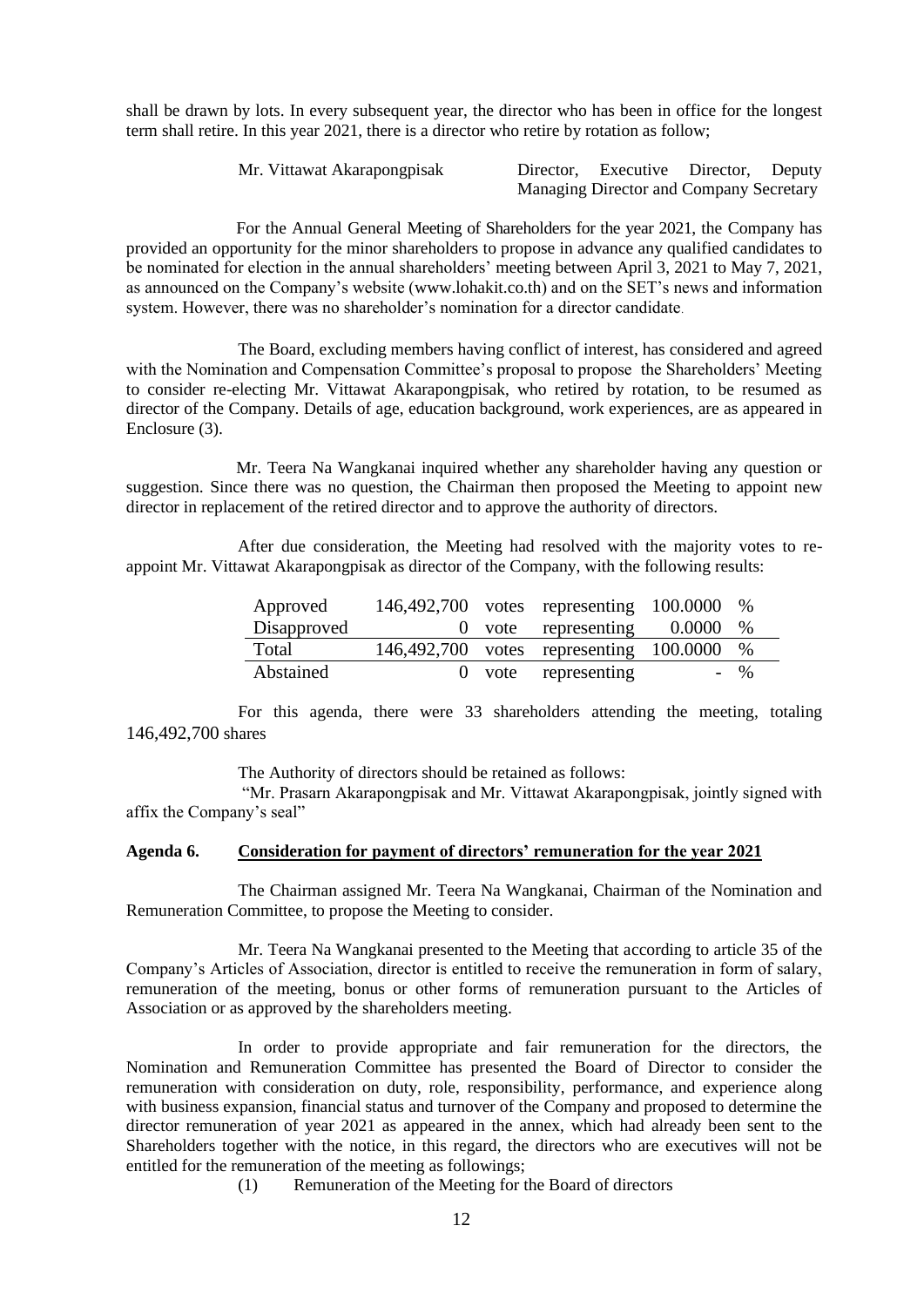- Baht 30,000 per Meeting for Chairman of the Board.
- Baht 20,000 per person / Meeting for Director

Directors who are the Company's executive or employee shall not be entitled to receive the directors' meeting fee

- (2) Remuneration of the Meeting for the Audit Committee
	- Baht 30,000 per Meeting for Chairman of Audit Committee
	- Baht 20,000 per person / Meeting for Audit Committee
- (3) Remuneration of the Meeting for the Nomination and Remuneration **Committee** 
	- Baht 30,000 per Meeting for Chairman of Audit Committee
	- Baht 20,000 per person / Meeting for Audit Committee

The Chairman inquired whether any shareholder having any question or suggestion. Since there was no question, the Chairman then proposed the Meeting to consider for approval.

After due consideration, the Meeting has approved for the remuneration payment of year 2021 as proposed by the Chairman with the following results:

| $\frac{0}{0}$                                               |
|-------------------------------------------------------------|
| $\%$                                                        |
| $\%$                                                        |
| 0.0000<br>0.0000<br>146,492,700 votes representing 100.0000 |

For this agenda, there were 33 shareholders attending the meeting, totaling 146,492,700 shares

## **Agenda 7. Consideration for appointment of Company's auditor and approval of auditors' fee for the year 2021**

The Chairman informed the Meeting that section 120 of the Public Limited Companies Act B.E. 2535 and article 43 of the Company's Articles of Association, stipulate that the Annual General Meeting of Shareholders shall appoint Company's auditor and approve the auditors' fee. In addition, the Notification of the Capital Market Supervisory Board No. Tor. Jor. 75/2561 concerning the rule, condition and method of reporting the release of information on financial status and operation of the Company (No. 14), stating that the Company must rotate the auditors if such auditors have been on the duty for 7 accounting years whether consecutively or not. The Company can re-appoint such auditors when they are not on the duty for 5 consecutive accounting year. In this regard, EY Office Ltd. has been auditing the Company for 31 consecutive years. In addition, EY Office Ltd. was proposed by the Company's affiliate to be the auditor for the year 2021.

The Board of Directors, after considering the approval of the Audit Committee, deemed appropriate for the Meeting to approve the appointment of:

- 1) Mrs. Gingkarn Atsawarangsalit, CPA License No. 4496
	- 2) Mr. Chayapol Suppasedtanon CPA License No. 3972
- 3) Ms. Sumana Punpongsanon CPA License No. 5872
- 4) Ms. Orawan Techawatanasirikul CPA License No. 4807

of EY Office Ltd. to be the Company's auditor for the year 2021. Any one of these auditors can audit and provide opinion to the financial statement of the Company. The annual auditing fee would be Baht 1,170,000, which is equivalent to the previous year.

The Chairman inquired whether any shareholder having any question or suggestion. Since there was no question, the Chairman then proposed the Meeting to consider for approval.

After due consideration, the Meeting has unanimously resolved to the appointment of the auditor and the annual audit fee of 1,170,000 baht as proposed with the following voting results: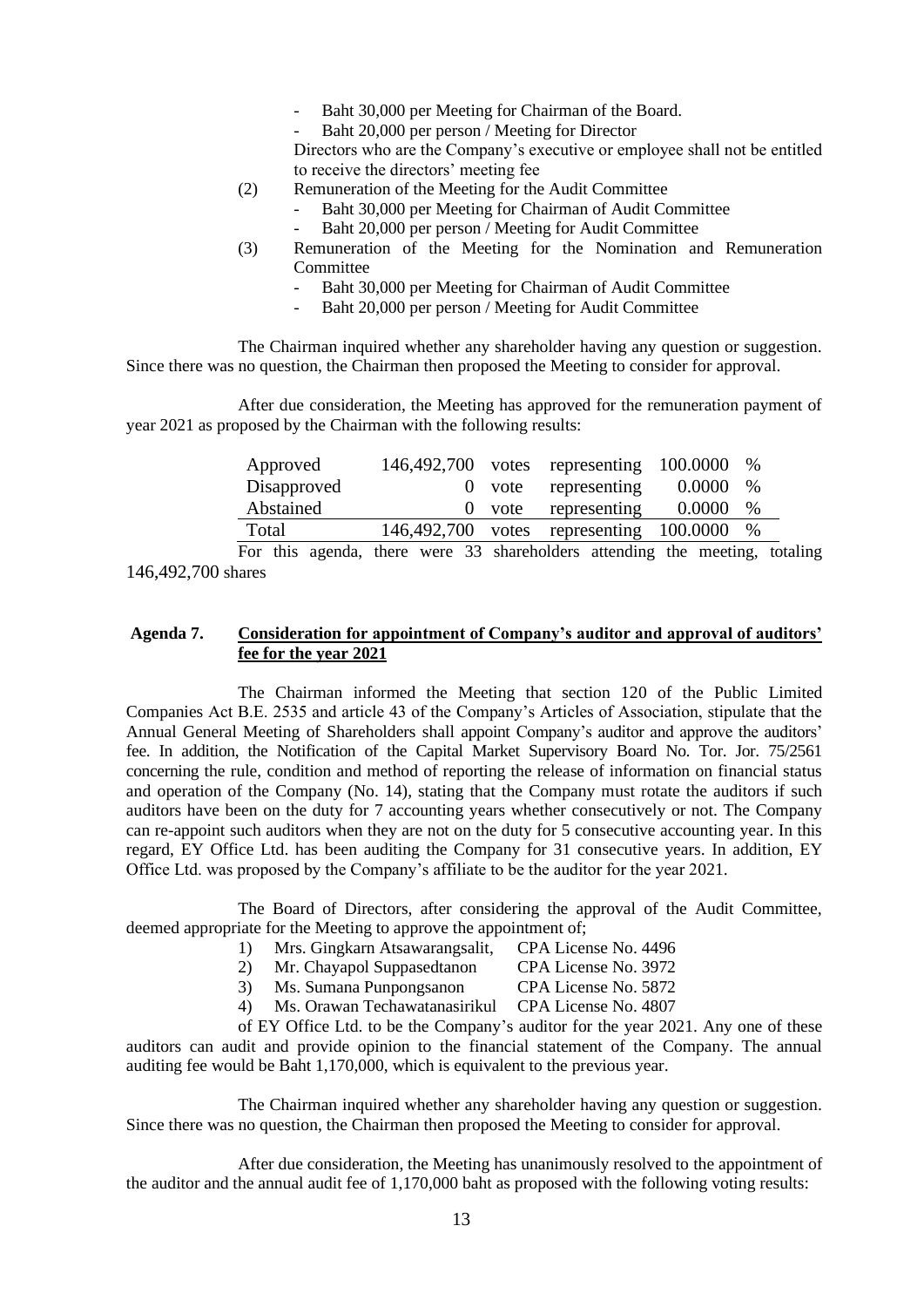| Approved    |  | 146,492,700 votes representing 100.0000 % |       |
|-------------|--|-------------------------------------------|-------|
| Disapproved |  | 0 vote representing $0.0000$              | %     |
| Total       |  | 146,492,700 votes representing 100.0000 % |       |
| Abstained   |  | 0 vote representing                       | $-$ % |

For this agenda, there were 33 shareholders attending the meeting, totaling 146,492,700 shares

#### **Agenda 8. Other matters**

The Chairman inquired whether any shareholder having any question or suggestion.

There were inquiries by the shareholders and the Company answered as follows:

Mr. Wanchai Lertsrijatuporn, the shareholder, inquired as follows:

Regarding the Made in Thailand (MIT) policy that encourages the use of domestic steel products for large governmental projects, which affected the raw material volume, whether the Company must solely relies on the domestic manufacturer?

Mr. Prasarn Akarapongpisak clarified that such policy has not negatively affected the volume of Company's raw material. Given that the Company usually purchases the materials locally and the governmental policy is to promoting local steel product manufacturers such as stainless steel, galvanized steel, thus, decreasing the importation of such products into Thailand. Additionally, the policy has promoted the business and supply chain management of the company, allowing the company to be more engaged in the sales agreement with the manufacturers, and with the clients.

Mr. Decha Mhegula, the shareholder, inquired as follows:

Whether the Company has any strategies to utilize technology, for example, platform-based sales?

Mr. Prasarn Akarapongpisak clarified that since the Company's products are industrial related and the manufacturing of each good, such as washing machines or rice cookers, must be taken into consideration their characteristics and requiring coordination between the customers, manufacturer, and the Company, the platform-based or online sales approach is more suitable for B2C (Business to Customer) whereas the company's business is B2B (Business to Business). Thus, the platform-based approach cannot effectively support our company's businesses. In addition, the Company's products are large scale where each purchase could be  $500 - 1,000$  kilograms, which is more than the average logistic system can support. Our condition is unlike the normal consumer goods which can be traded through platform such as Grab, Food Panda application. However, the Company will consider platform-based approach when appropriate.

The Chairman declared the Meeting closed at 14.50 p.m.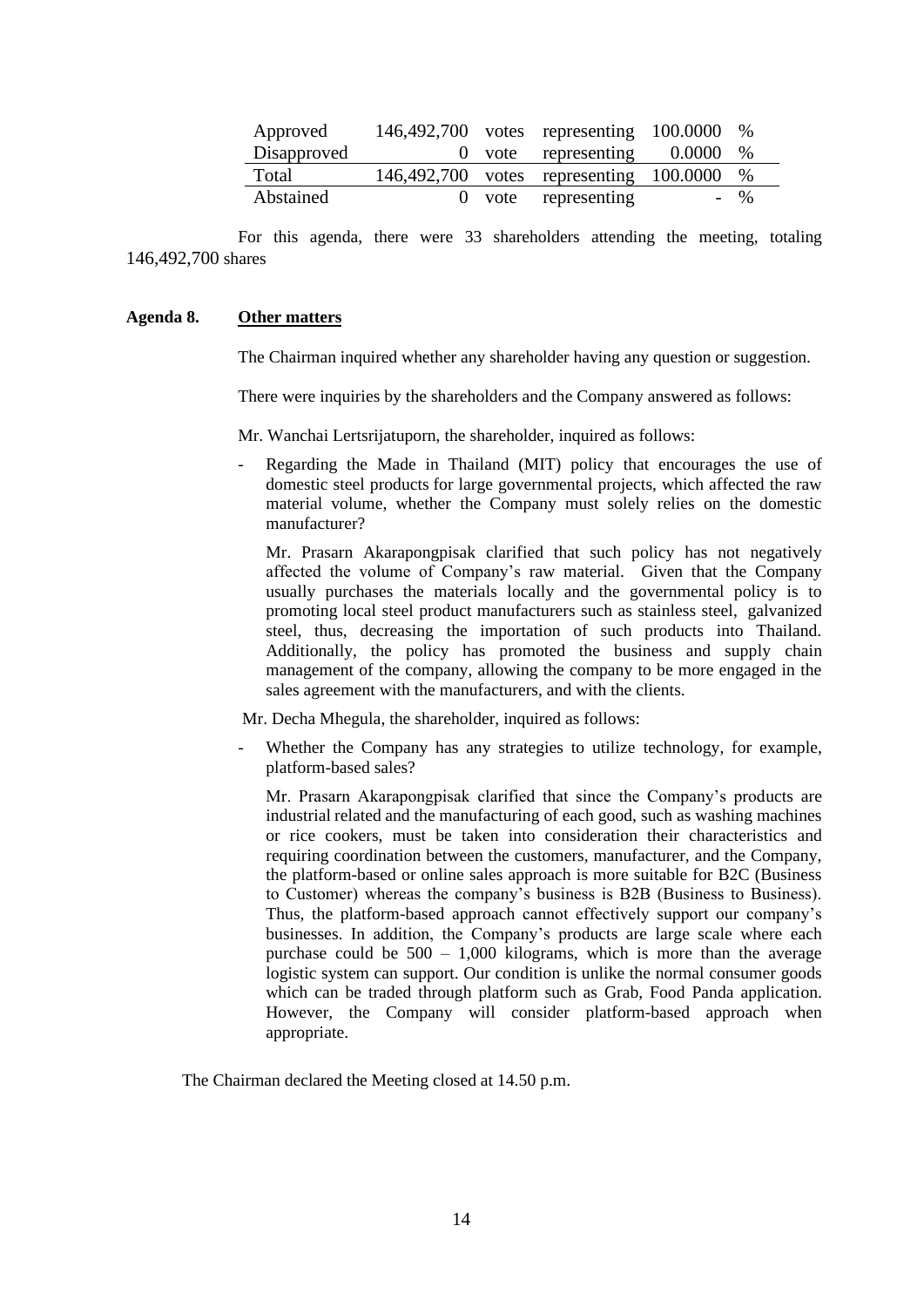U. Wandrai

 Signed \_\_\_\_\_\_\_\_\_\_\_\_\_\_\_\_\_\_\_\_\_\_ Chairman (Mr. Wanchai Umpungart)

Signed \_\_\_\_\_\_\_\_\_\_\_\_\_\_\_\_\_\_\_\_\_\_Company's secretary

(Mr. Vittawat Akarapongpisak)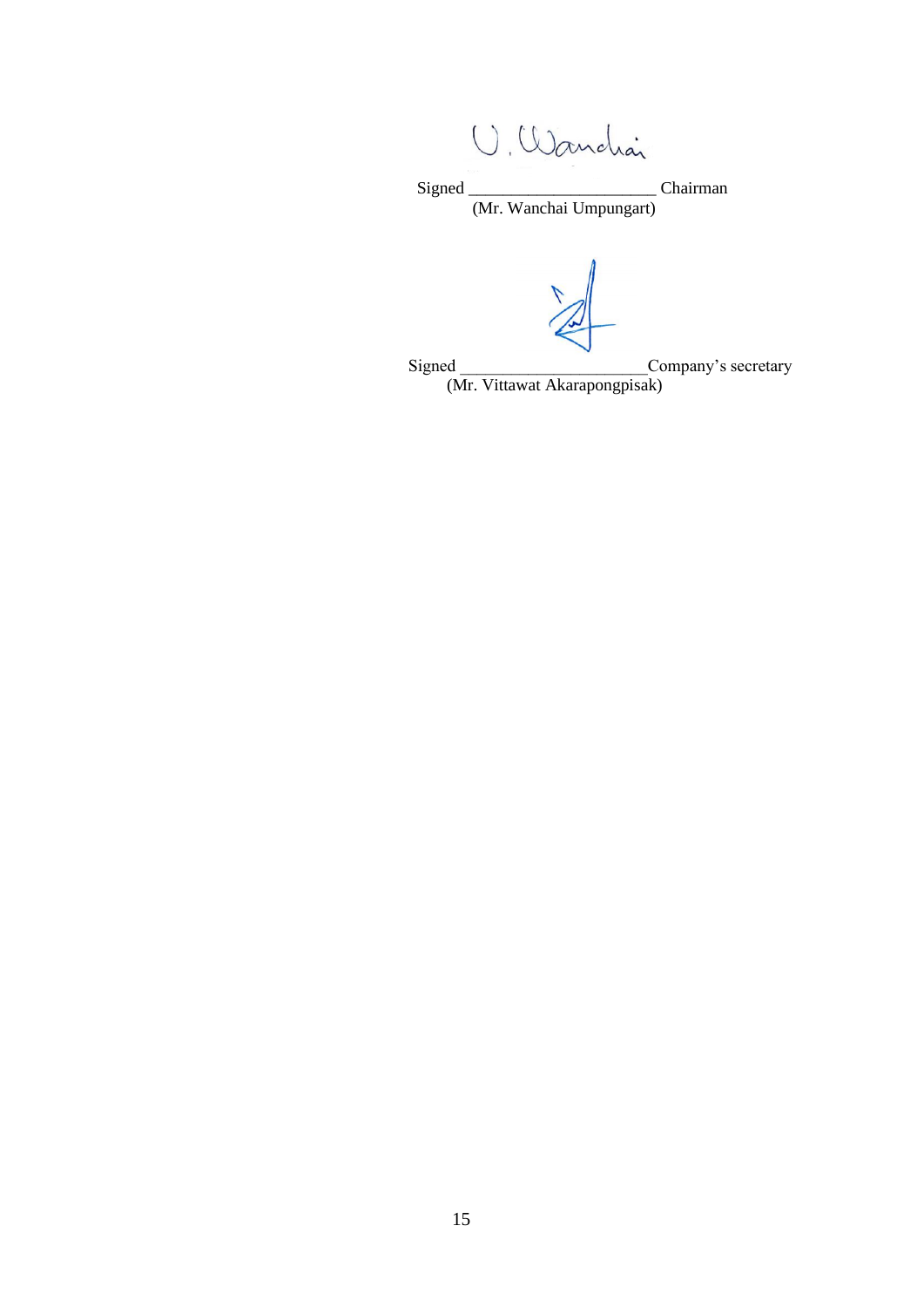# **Financial Highlight**

#### **Performance at a Glance**

**Financial summary of Lohakit Metal Public Company Limited and the subsidiaries:**

|                                                     | For the year ended 31 <sup>st</sup> March |          |          |          |          |
|-----------------------------------------------------|-------------------------------------------|----------|----------|----------|----------|
|                                                     | 2018                                      | 2019     | 2020*    | 2021     | 2022     |
| <b>Profit and loss statement (Baht</b><br>millions) |                                           |          |          |          |          |
| Total revenue                                       | 3,407.57                                  | 3,319.23 | 2,775.93 | 2,247.54 | 2,790.67 |
| Revenue from the sales of good and<br>services      | 3,376.19                                  | 3,293.90 | 2,756.44 | 2,226.16 | 2,761.24 |
| Gross profit                                        | 482.22                                    | 411.43   | 328.75   | 305.77   | 454.68   |
| Net profit provided by operating activities         | 341.41                                    | 253.50   | 159.52   | 160.77   | 319.31   |
| Net profit                                          | 208.19                                    | 143.59   | 86.95    | 101.36   | 211.68   |
|                                                     |                                           |          |          |          |          |
| <b>Balance Sheet (Baht millions)</b>                |                                           |          |          |          |          |
| Total assets                                        | 2,362.03                                  | 2,345.53 | 2,118.54 | 2,093.21 | 2,319.00 |
| <b>Total liabilities</b>                            | 677.43                                    | 679.12   | 483.41   | 461.12   | 657.89   |
| Total shareholders' equity                          | 1,684.60                                  | 1,666.41 | 1,635.13 | 1,632.09 | 1,661.12 |
|                                                     |                                           |          |          |          |          |
| Per ordinary share (Baht), at Par 1.00              |                                           |          |          |          |          |
| Book Value per share (Baht)                         | 3.84                                      | 3.77     | 3.70     | 3.75     | 3.92     |
| Earning per share (Baht)                            | 0.54                                      | 0.37     | 0.23     | 0.26     | 0.55     |
| Dividend per share (Baht)                           | 0.45                                      | 0.37     | 0.22     | 0.30     | 0.65     |
|                                                     |                                           |          |          |          |          |
| <b>Ratio Analysis</b>                               |                                           |          |          |          |          |
| Gross profit margin (%)                             | 14.28%                                    | 12.49%   | 11.93%   | 13.74%   | 16.47%   |
| Net profit margin (%)                               | 6.11%                                     | 4.33%    | 3.13%    | 4.51%    | 7.59%    |
| Return on equity (%)                                | 14.43%                                    | 9.85%    | 6.08%    | 7.11%    | 19.22%   |
| Return on Assets (%)                                | 8.99%                                     | 6.10%    | 3.90%    | 4.81%    | 12.79%   |
| Liquidity ratio (times)                             | 2.91                                      | 2.69     | 3.30     | 3.46     | 2.75     |
| Debt to equity ratio (times)                        | 0.40                                      | 0.41     | 0.30     | 0.28     | 0.40     |

\*2020 - Published in the Government Gazette Determine the compensation rate in case the employer terminates the employee Receive compensation 400 days of the final wage rate. The change has been revamped in post-employment benefits.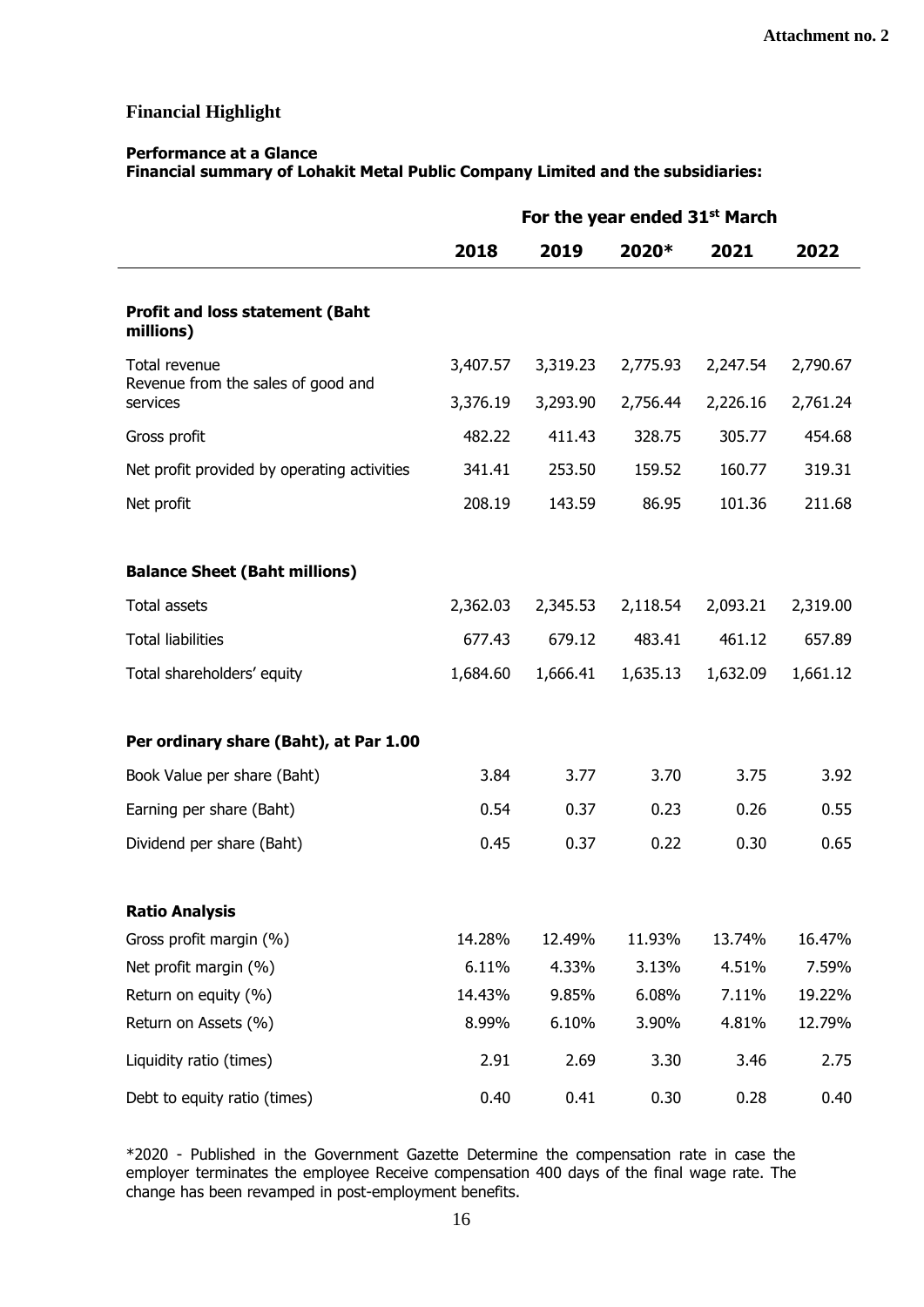# **Consolidated Results of Fiscal Years as of March 31, 2018 - March 31, 2022**

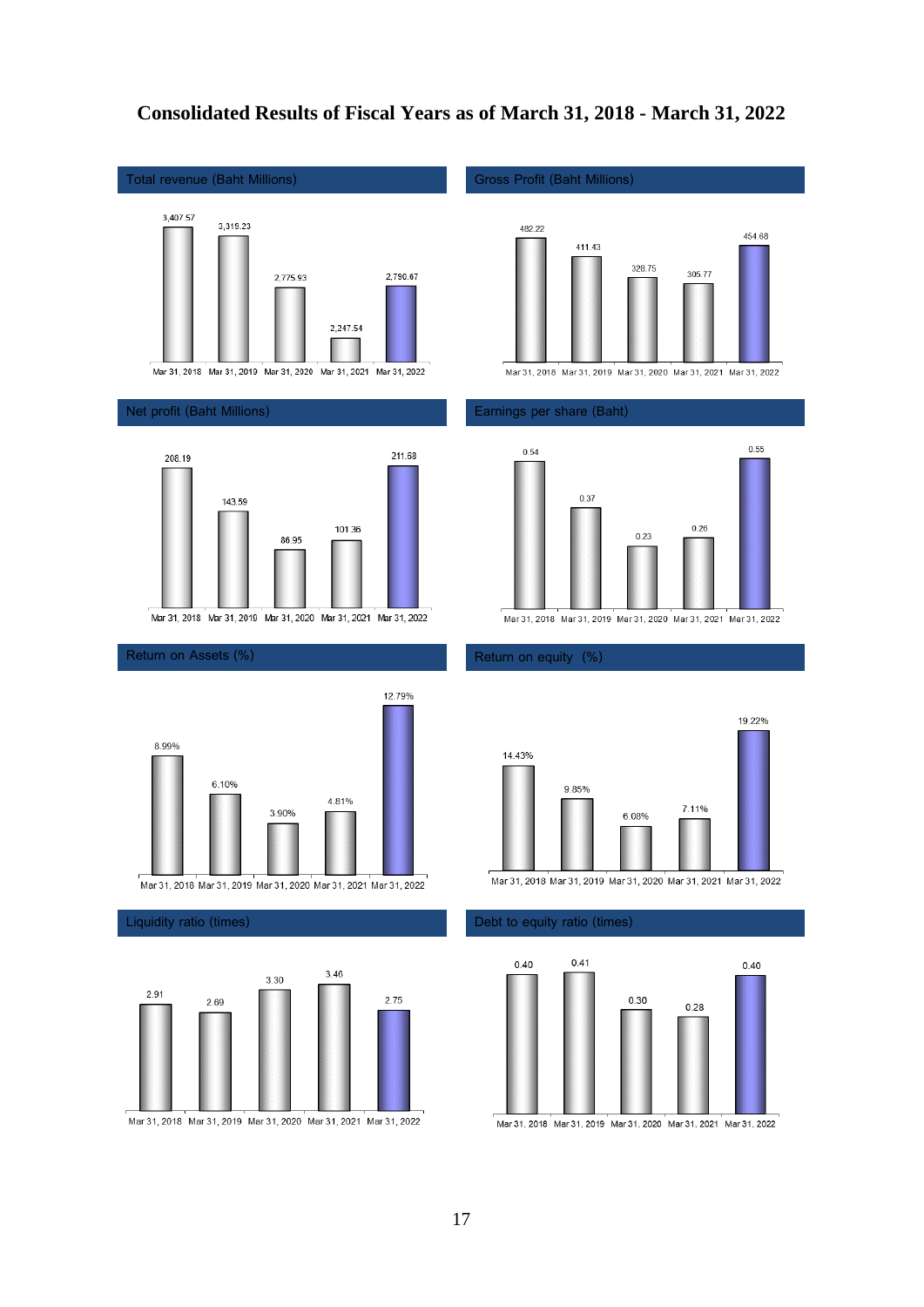# **Information on retired directors by rotation, and who proposed to be re-elected**

| Name/Surname<br>Age                                          |                            | Mr. Prasarn Akarapongpisakdi<br>64 Years                                                                                                                                                                                                                                                                                                                                                                                                                                              |
|--------------------------------------------------------------|----------------------------|---------------------------------------------------------------------------------------------------------------------------------------------------------------------------------------------------------------------------------------------------------------------------------------------------------------------------------------------------------------------------------------------------------------------------------------------------------------------------------------|
| <b>Proposed Position</b>                                     |                            | Director, Chairman of Executive<br>Committee and Chief Executive Officer                                                                                                                                                                                                                                                                                                                                                                                                              |
| <b>Educational Background</b>                                | $\vdots$<br>$\ddot{\cdot}$ | MBA, Sasin Graduate Institute of Business<br>Administration of Chulalongkorn University<br>Bachelors of Technology and Industrial<br>Management<br>King Mongkut's University of Technology North<br>Bangkok                                                                                                                                                                                                                                                                           |
| <b>Director Training</b>                                     |                            | Thai Institute of Directors Association (IOD)<br>Director Accreditation Program DAP 37/2005<br>On May 20, 2005<br>Director Certification Program DCP 60/2005                                                                                                                                                                                                                                                                                                                          |
| <b>Work Experience (within 5 years)</b>                      | $\vdots$<br>$\ddot{\cdot}$ | 1989-Present, Director, Chairman of Executive<br>Committee, Chief Executive Officer and Chairman<br>of the Risk Management Committee/<br>Lohakit Metal Public Company Limited<br>2001-Present, Chairman of Director and Chief<br>Executive Officer/<br>Auto Metal Co., Ltd.<br>2001-Present, Chairman of Director/<br>Mory Lohakit (Thailand) Co., Ltd.<br>2005-2018, Chairman of Director/<br>Alternative EnMat Co., Ltd.<br>2013-2018, Chairman of Director/<br>NSC Metal Co., Ltd. |
| <b>Position in Director of the Board</b><br>of the Company   |                            | Director and Chairman of Executive<br>Committee<br>$(3 \text{ years}:$ July $2019$ – Present)                                                                                                                                                                                                                                                                                                                                                                                         |
| <b>Years in director position with the Company:</b>          |                            | Director 3 Years                                                                                                                                                                                                                                                                                                                                                                                                                                                                      |
| <b>Meetings Attended Record</b>                              |                            | Board of Directors 4/4 (or 100%)<br><b>Risk Management Committee</b><br>$2/2$ (or $100\%$ )                                                                                                                                                                                                                                                                                                                                                                                           |
| <b>Shareholding in the Company</b><br>(as of March 31, 2022) |                            | 7,500,960 (or 1.96% of Total issued shares)                                                                                                                                                                                                                                                                                                                                                                                                                                           |
| <b>Relation between the Director Member:</b>                 |                            | Father, Mr. Vittawat Akarapongpisak                                                                                                                                                                                                                                                                                                                                                                                                                                                   |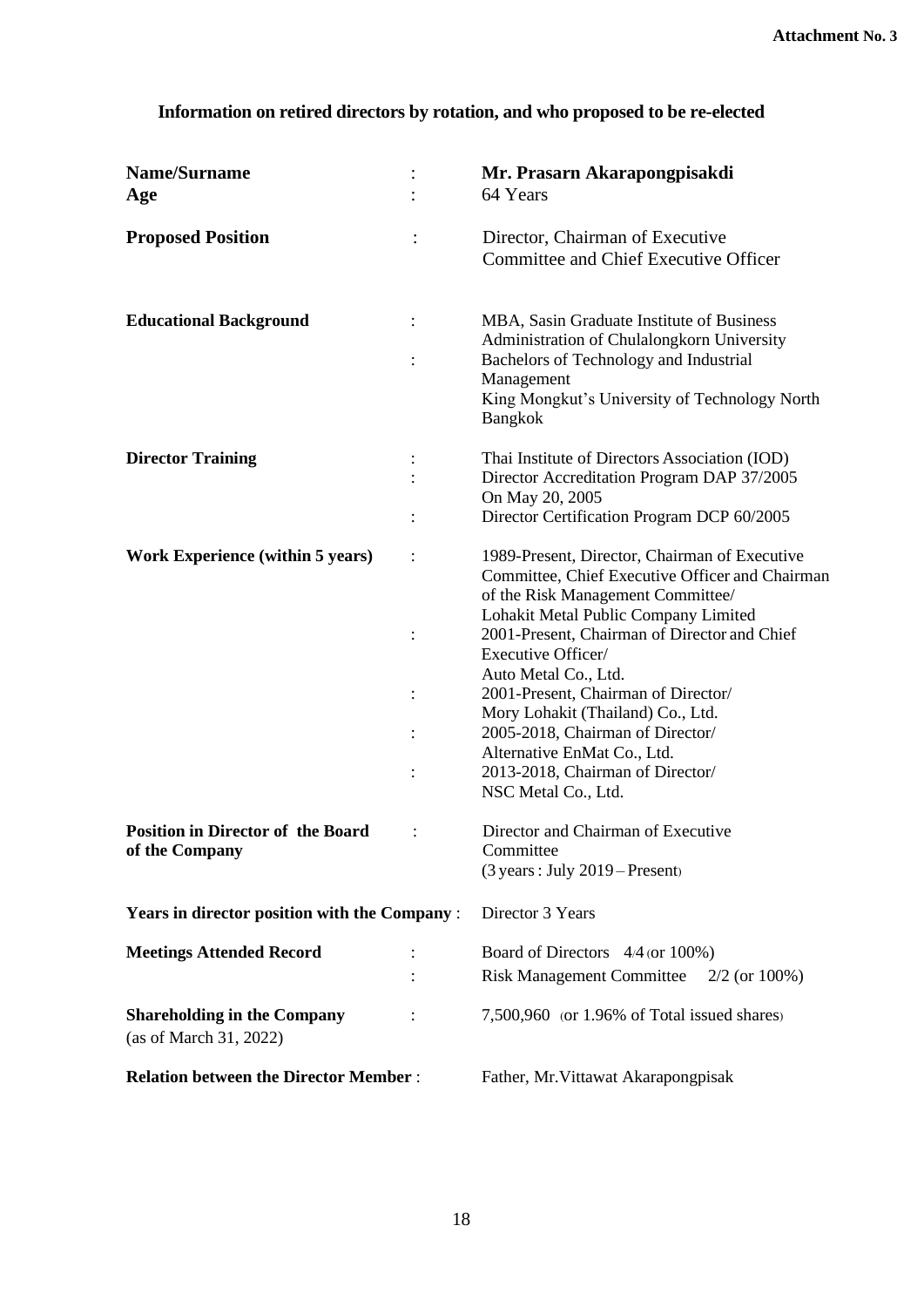| Proposed                      | <b>Other Listed Companies</b> |          |        | <b>Other Organizations</b><br>(Non-listed Companies)                                                                 | Position in other<br>Organization that |
|-------------------------------|-------------------------------|----------|--------|----------------------------------------------------------------------------------------------------------------------|----------------------------------------|
| Candidate                     | Number                        | Position | Number | <b>Position</b>                                                                                                      | Compete with/related<br>to The Company |
| Mr. Prasarn<br>Akarapongpisak |                               |          | 2      | 1. Chairman of Director/<br>Auto Metal Co., Ltd.<br>2. Chairman of Director/<br>Mory Lohakit (Thailand)<br>Co., Ltd. | $-None-$                               |

## **Having the following relationship with the Company, parent company, subsidiary company, associated company or any juristic persons who might have a conflict of interest at present or during the past 2 years.**

| <b>Type of relationship</b>                                           | <b>Qualification</b> |
|-----------------------------------------------------------------------|----------------------|
| 1. Taking part in the management of being and employee, staff member, | Yes                  |
| advisor who recieves a regular salary.                                |                      |
| 2. Being professional services provider, e.g., auditor, legal advisor | None                 |
| 3. Having business relation that is material and could be barrier to  | None                 |
| independant judgement.                                                |                      |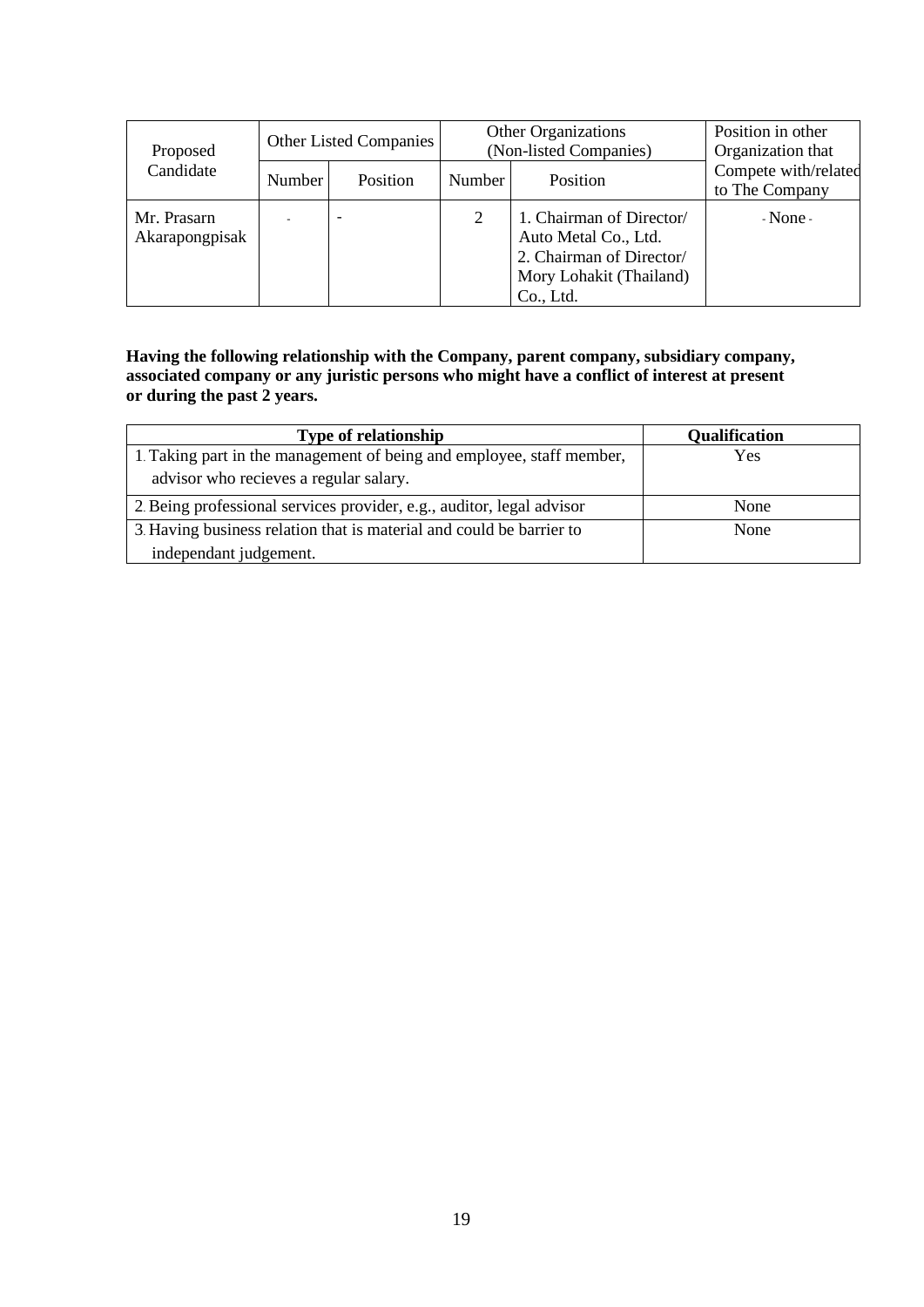# **Information on retired directors by rotation, and who proposed to be re-elected**

| <b>Name/Surname</b><br>Age                                   | Mr. Teera Na Wangkanai<br>65 Years                                                                                                                                                   |
|--------------------------------------------------------------|--------------------------------------------------------------------------------------------------------------------------------------------------------------------------------------|
| <b>Proposed Position</b>                                     | Director, Independent Director and<br>Member Of Audit Committee and<br>Chairman of the Nomination and<br><b>Compensation Committee</b>                                               |
| <b>Educational Background</b>                                | Senior Executive Program Sasin Graduate Institute<br>Of Business Administration of Chulalongkorn<br>University                                                                       |
|                                                              | Sugar Technology College, Queensland, Australia<br>Western Australian Institute of Technology,<br>Australia                                                                          |
| <b>Director Training</b>                                     | Thai Institute of Directors Association (IOD)<br>Director Certification Program DCP 54/2005<br>On March 2005,<br>ACP 6/2005<br>FSD 20/2013<br>MIR 15/2013                            |
|                                                              | ELP 3/2016<br>(Can see additional training in Form 56-1 One Report<br>/ History of Directors and Executives attachment no.1)                                                         |
| <b>Work Experience (within 5 years)</b>                      | 2005-Present, Director, Independent Director and<br>Member of Audit Committee and Chairman of the<br>Nomination and Compensation Committee /<br>Lohakit Metal Public Company Limited |
|                                                              | 2012-Present, Director/<br>Wang Sugar Holding Co., Ltd.                                                                                                                              |
|                                                              | 2012-Present, Director/<br>Wang Chainart Co., Ltd.<br>(Can see additional training in Form 56-1 One Report<br>/ History of Directors and Executives attachment no.1)                 |
| <b>Position in Director of the Board</b><br>of the Company   | Director, Independent Director, Member of<br>Audit Committee and Chairman of the Nomination<br>and Compensation Committee<br>(3 years: July 2019 – Present)                          |
| <b>Years in director position with the Company:</b>          | Independent Director 3 Years<br>Director<br>3 Years                                                                                                                                  |
| <b>Meetings Attended Record</b>                              | Board of Directors 4/4 (or 100 %)<br>Audit committee<br>$4/4$ (or 100 %)<br>Nomination and Compensation Committee 2/2 (or 100 %)                                                     |
| <b>Shareholding in the Company</b><br>(as of March 31, 2022) | (or 0% of total issued shares)<br>None                                                                                                                                               |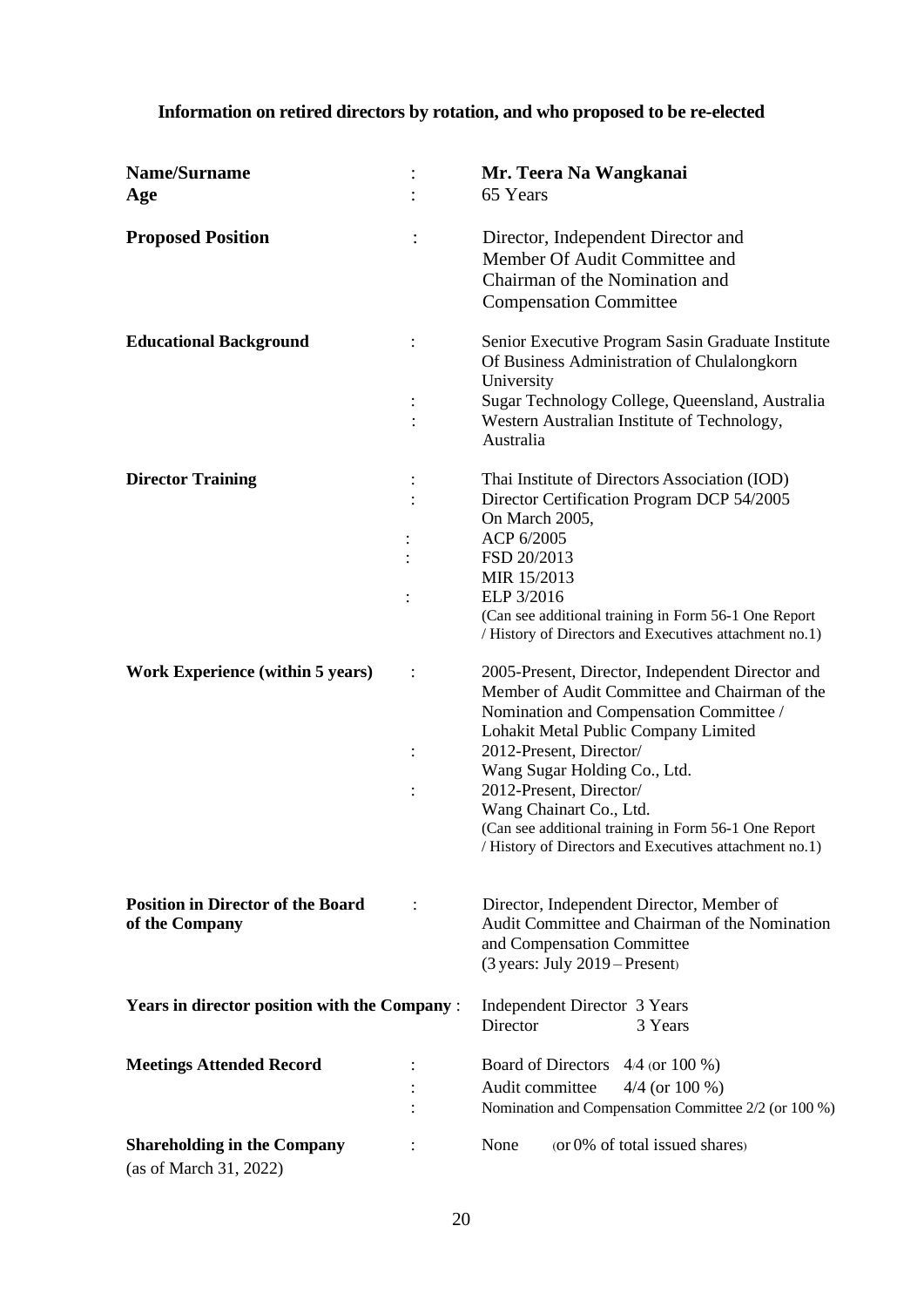# **Relation between the Director Member** : None

| Proposed                  |        | <b>Other Listed Companies</b> | <b>Other Organizations</b><br>(Non-listed Companies) |                                                                                                                    | Position in other<br>Organization that |
|---------------------------|--------|-------------------------------|------------------------------------------------------|--------------------------------------------------------------------------------------------------------------------|----------------------------------------|
| Candidate                 | Number | Position                      | Number                                               | Position                                                                                                           | Compete with/related<br>to The Company |
| Mr. Teera<br>Na Wangkanai |        |                               | 16                                                   | Can see additional training<br>in Form 56-1 One Report<br>/ History of Directors and<br>Executives attachment no.1 | $-None-$                               |

**Having the following relationship with the Company, parent company, subsidiary company, associated company or any juristic persons who might have a conflict of interest at present or during the past 2 years.**

| <b>Type of relationship</b>                                           | Qualification |
|-----------------------------------------------------------------------|---------------|
| 1. Taking part in the management of being and employee, staff member, | None          |
| advisor who recieves a regular salary.                                |               |
| 2. Being professional services provider, e.g., auditor, legal advisor | None          |
| 3. Having business relation that is material and could be barrier to  | None          |
| independant judgement.                                                |               |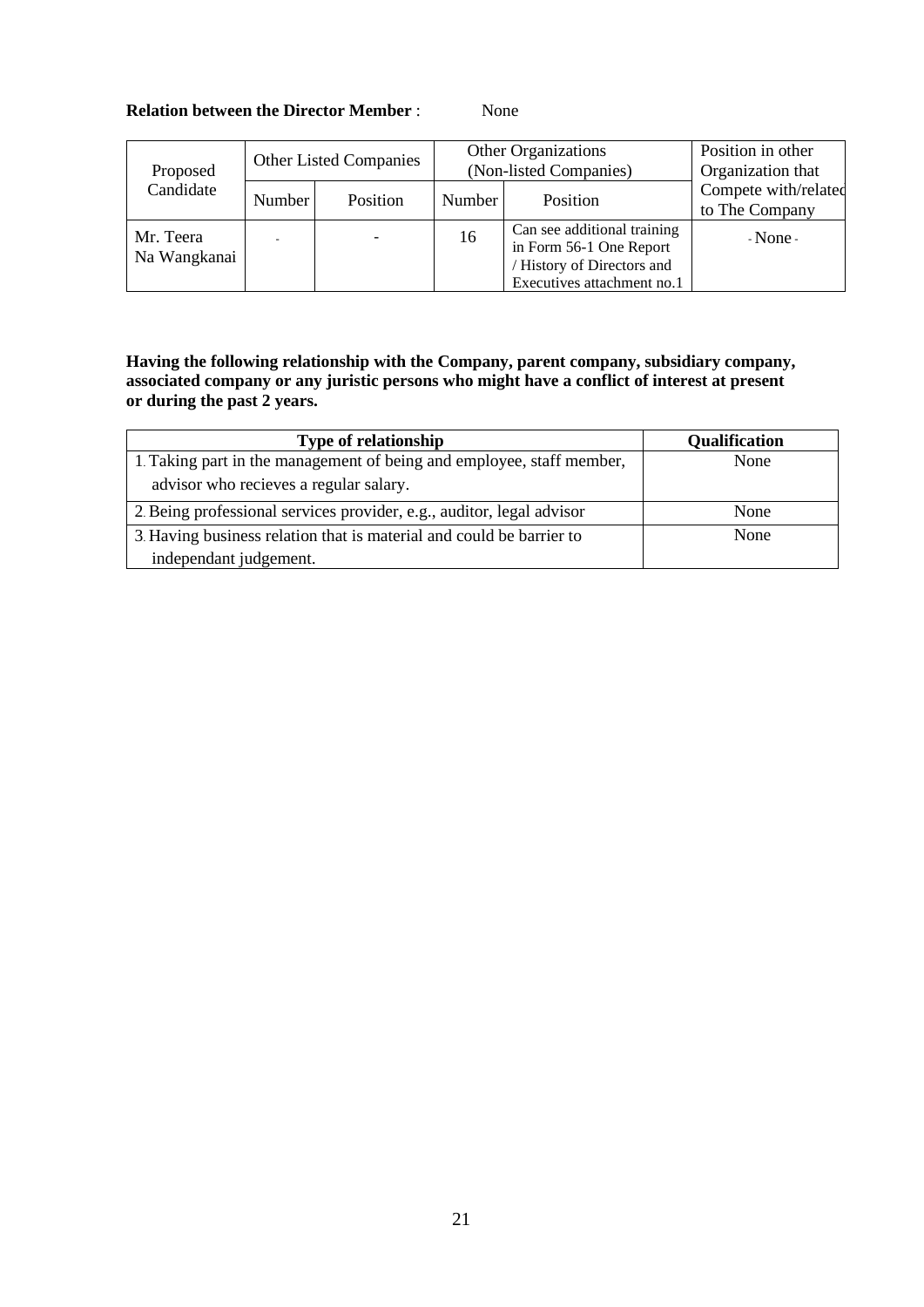# **Information of new director**

| Name/Surname                                                 |                      | Mr. Vichaphol Akarapongpisak                                                                                                                                                                                                                                                                                                                                        |
|--------------------------------------------------------------|----------------------|---------------------------------------------------------------------------------------------------------------------------------------------------------------------------------------------------------------------------------------------------------------------------------------------------------------------------------------------------------------------|
| Age                                                          | $\ddot{\phantom{a}}$ | 30 Years                                                                                                                                                                                                                                                                                                                                                            |
| <b>Proposed Position</b>                                     | :                    | Deputy Managing Director and Executive<br>Director                                                                                                                                                                                                                                                                                                                  |
| <b>Educational Background</b>                                |                      | Bachelor of Arts, Mahidol University                                                                                                                                                                                                                                                                                                                                |
| <b>Director Training</b>                                     |                      | None                                                                                                                                                                                                                                                                                                                                                                |
| <b>Work Experience (within 5 years)</b>                      |                      | Present, Member of the Risk Management Committee/<br>Lohakit Metal Public Company Limited<br>2019-Present, Sales & Marketing Manager /<br>Lohakit Metal Public Company Limited<br>2016-2017, Customer services Manager /<br>Palm Cuisine Co., Ltd.<br>2016, Game Planner /<br>Magic Box Asia Co., Ltd.<br>2014, Production Assistant /<br>The 6th Element Co., Ltd. |
| <b>Position in Director of the Board</b><br>of the Company   |                      | Member of the Risk Management Committee                                                                                                                                                                                                                                                                                                                             |
| <b>Shareholding in the Company</b><br>(as of March 31, 2022) |                      | $20,275,760$ Shares (or 5.29% of total issued shares)                                                                                                                                                                                                                                                                                                               |

# **Relation between the Director Member :** Son of Mr.Prasarn Akarapongpisakdi

| Proposed                        | <b>Other Listed Companies</b> |          | <b>Other Organizations</b><br>(Non-listed Companies) |          | Position in other<br>Organization that |
|---------------------------------|-------------------------------|----------|------------------------------------------------------|----------|----------------------------------------|
| Candidate                       | Number                        | Position | Number                                               | Position | Compete with/related<br>to The Company |
| Mr. Vichaphol<br>Akarapongpisak |                               |          |                                                      |          | $-None-$                               |

**Having the following relationship with the Company, parent company, subsidiary company, associated company or any juristic persons who might have a conflict of interest at present or during the past 2 years.**

| <b>Type of relationship</b>                                           | <b>Qualification</b> |
|-----------------------------------------------------------------------|----------------------|
| 1. Taking part in the management of being and employee, staff member, | Yes                  |
| advisor who recieves a regular salary.                                |                      |
| 2. Being professional services provider, e.g., auditor, legal advisor | None                 |
| 3. Having business relation that is material and could be barrier to  | None                 |
| independant judgement.                                                |                      |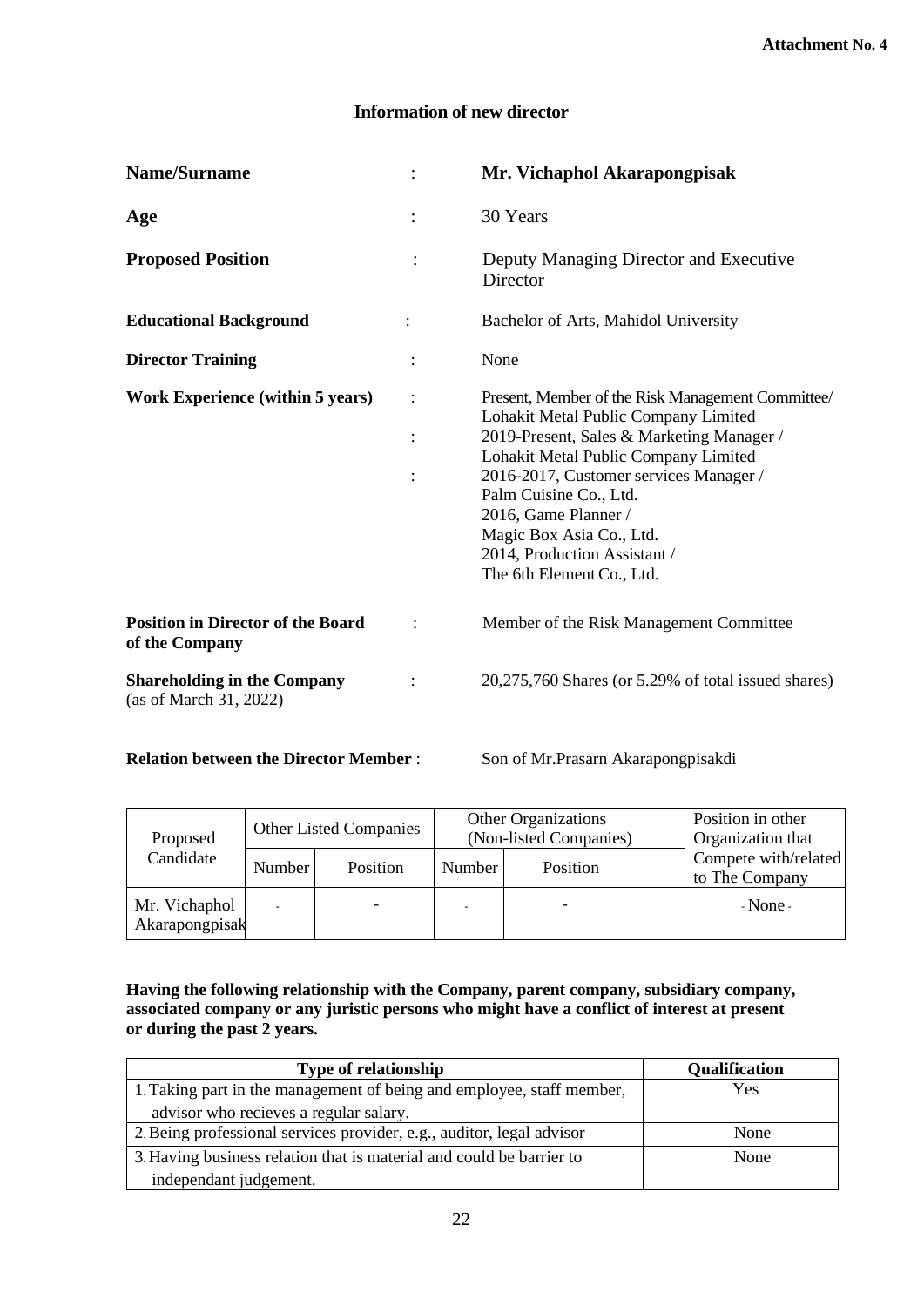# **Registration Form for attending the AGM through Electronic Media (E-AGM) Lohakit Metal Public Company Limited**

| <b>Address</b>                                                  |        |
|-----------------------------------------------------------------|--------|
|                                                                 |        |
| (2) Being a shareholder of Lohakit Metal Public Company Limited |        |
| Holding the total amount of                                     | shares |

| I confirm to attend the meeting and cast the votes in the 2022 Annual General Meeting<br>of Shareholders through Electronic Media (E-AGM). |
|--------------------------------------------------------------------------------------------------------------------------------------------|
| a shareholder                                                                                                                              |
|                                                                                                                                            |
| (3) Contact Information                                                                                                                    |
|                                                                                                                                            |
|                                                                                                                                            |
| (4) Please submit the Registration Form with identification documents as attachment no.<br>6 within July 15, 2022                          |
| (5) Company will send you the web link for attending the E-AGM to your e-mail                                                              |
| address as specified above                                                                                                                 |

**In the event that shareholders are unable to attend the Meeting on their own**, the shareholders can appoint other In the event that shareholders are thable to attend the Meeting on their own, the shareholders can appoint other<br>persons as their proxies to attend the Meeting and vote on their behalves. Proxy Forms in accordance with the specified (Attachment No.7)

(6) Please prepare shareholder no. and ID card no. for attending the 2021 Annual General

The shareholders can appoint either one of LHK's independent directors. Please use Proxy Form (Attachment no.7) and specify the voting for each agenda item.

Please send the proxy and concerned documents to company by post within July 15, 2022.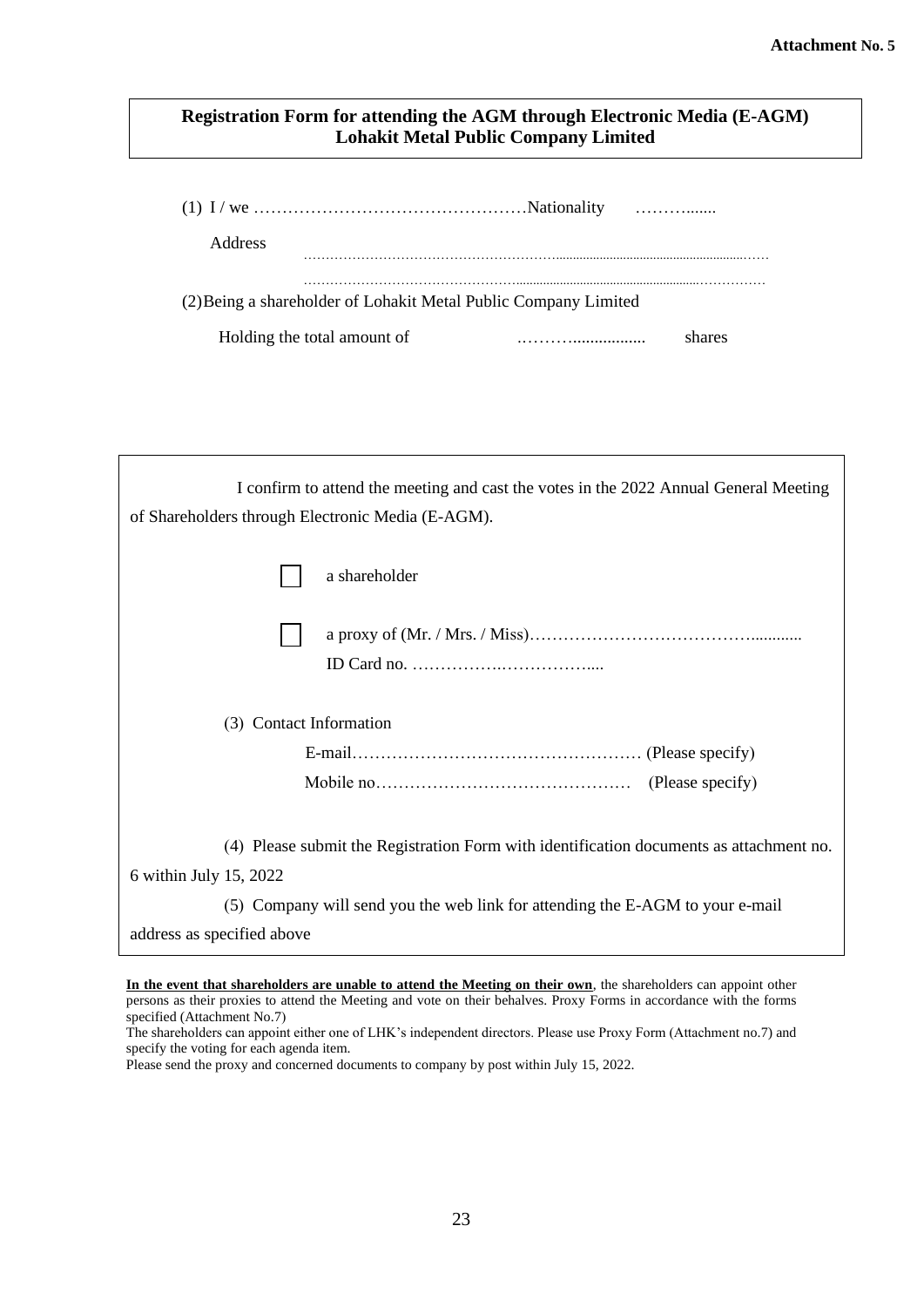#### **Guidelines for attending the AGM through Electronic Media (E-AGM) and the Appointment of Proxies**

Please submit the Registration Form for attending the AGM through Electronic Media (E-AGM) together with identification documents as specified above to Lohakit Metal Public Company Limited within July 15, 2022. When company receives all required documents, we will verify the documents in order to confirm the meeting attendance. Once the verification is completed, the meeting control system provider of company will send you an e-mail with weblink for logging in to the E-AGM system to your e-mail address for 2 days before the meeting.

## **For shareholders who wish to attend the E-AGM:**

Please complete, sign, and attach the required identification documents for verification of the right to attend the E-AGM as follows:

1. Registration Form for attending the AGM through Electronic Media (E-AGM) (Attachment 5) signed by the shareholder. Please provide "your e-mail address and mobile phone number" clearly which will be used for the E-AGM registration.

2. Copy of valid identification card

## 2.1 Individual shareholders

- For shareholders who wish to attend the E-AGM by themselves:

• Copy of valid identification card, government officer card, driver's license, or passport (in case of foreigner), certified as true and correct copy by the shareholder.

- For shareholders who wish to appoint a proxy to attend the E-AGM:

• The proxy form, correctly and completely filled in, signed by the grantor and the proxy with the stamp duty affixed in full. • Copy of valid identification card, government officer card, driver's

license, or passport (in case of foreigner) of the grantor, certified as true and correct copy by the grantor.

• Copy of valid identification card, government officer card, driver's license, or passport (in case of foreigner) of the proxy, certified as true and correct copy by the proxy

2.2 Juristic person shareholders

- The authorized person of the juristic person to attend the E-AGM by him/herself

• Copy of an affidavit of the juristic person, issued by the Ministry of Commerce (no longer than 6 months) certified as true and correct copy by the authorized person attending the E-AGM, with the statement showing that such authorized person is empowered to act on behalf of such juristic person as the shareholder.

• Copy of valid identification card, government officer card, driver's license, or passport (in case of foreigner) of the authorized person of the juristic person attending the Meeting, certified as true and correct copy by him/her.

#### -Juristic person shareholders to appoint a proxy

• The proxy form, correctly and completely filled in, signed by the grantor and the proxy with the stamp duty affixed in full

• Copy of an affidavit of the juristic person, issued by the Ministry of Commerce (no longer than 6 months) certified as true and correct copy by the authorized person as the grantor, with the statement showing that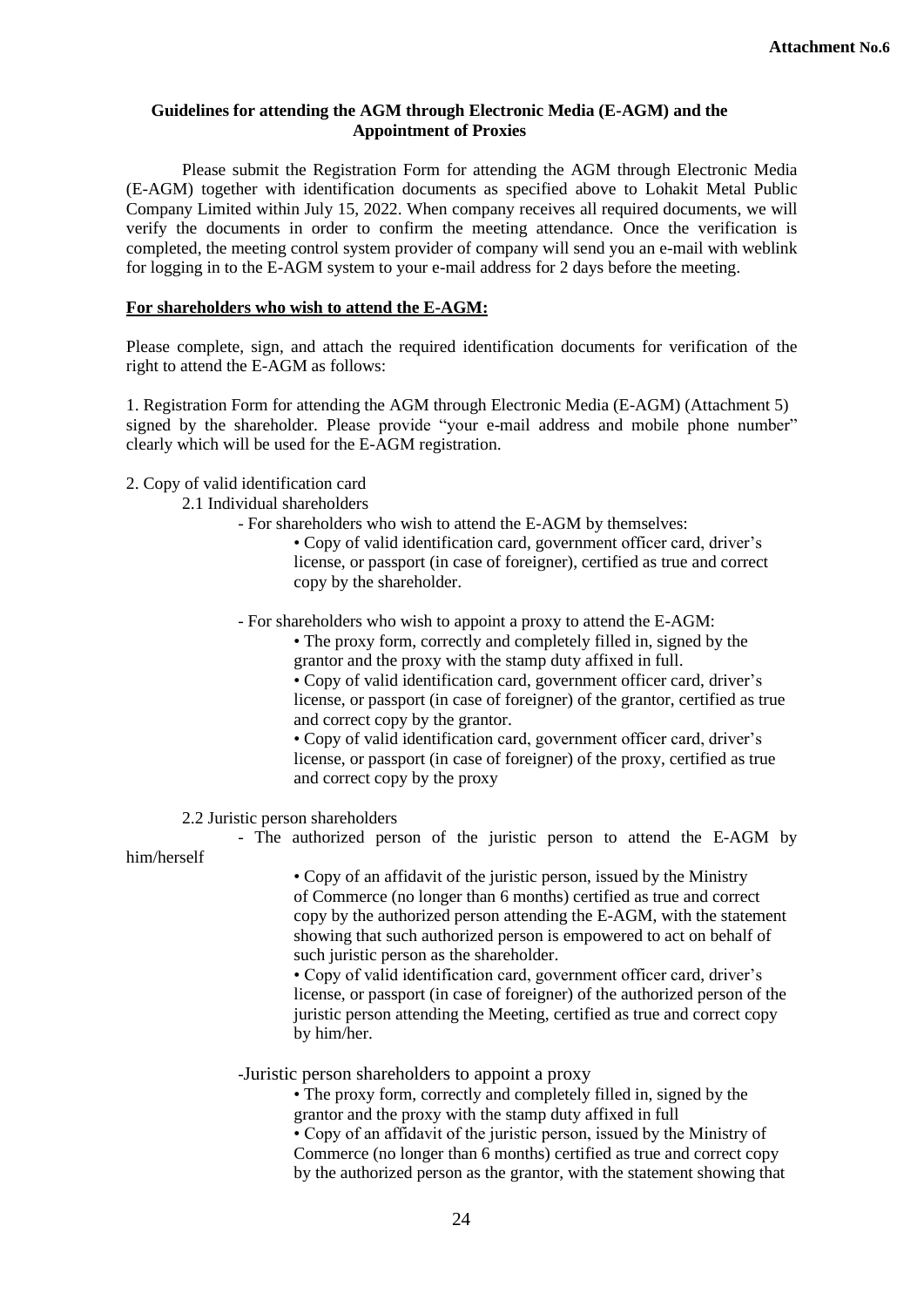such authorized person is empowered to act on behalf of such juristic person as the shareholder

• Copy of valid identification card, government officer card, driver's license, or passport (in case of foreigner) of the authorized person (as the grantor), certified as true and correct copy by the grantor.

• Copy of valid identification card, government officer card, driver's license, or passport (in case of foreigner) of the proxy, certified as true and correct copy by the proxy.

For the foreign language document, if the original supporting documents are not in English, English translation of such documents are required and must be certified as true translation by the shareholders or the authorized person of the juristic persons.

Please submit Registration Form for attending the AGM through Electronic Media (E-AGM) (Attachment 5) and copy of valid identification card within July 15, 2022 via the following channels:

E-mail : [ird@lohakit.co.th](mailto:ird@lohakit.co.th)

Post : Company Secretary Lohakit Metal Public Company Limited 43 Thai CC Tower, Room 167-169, 16<sup>th</sup> Floor, South Sathorn Road, Yannawa, Sathorn, Bangkok 10120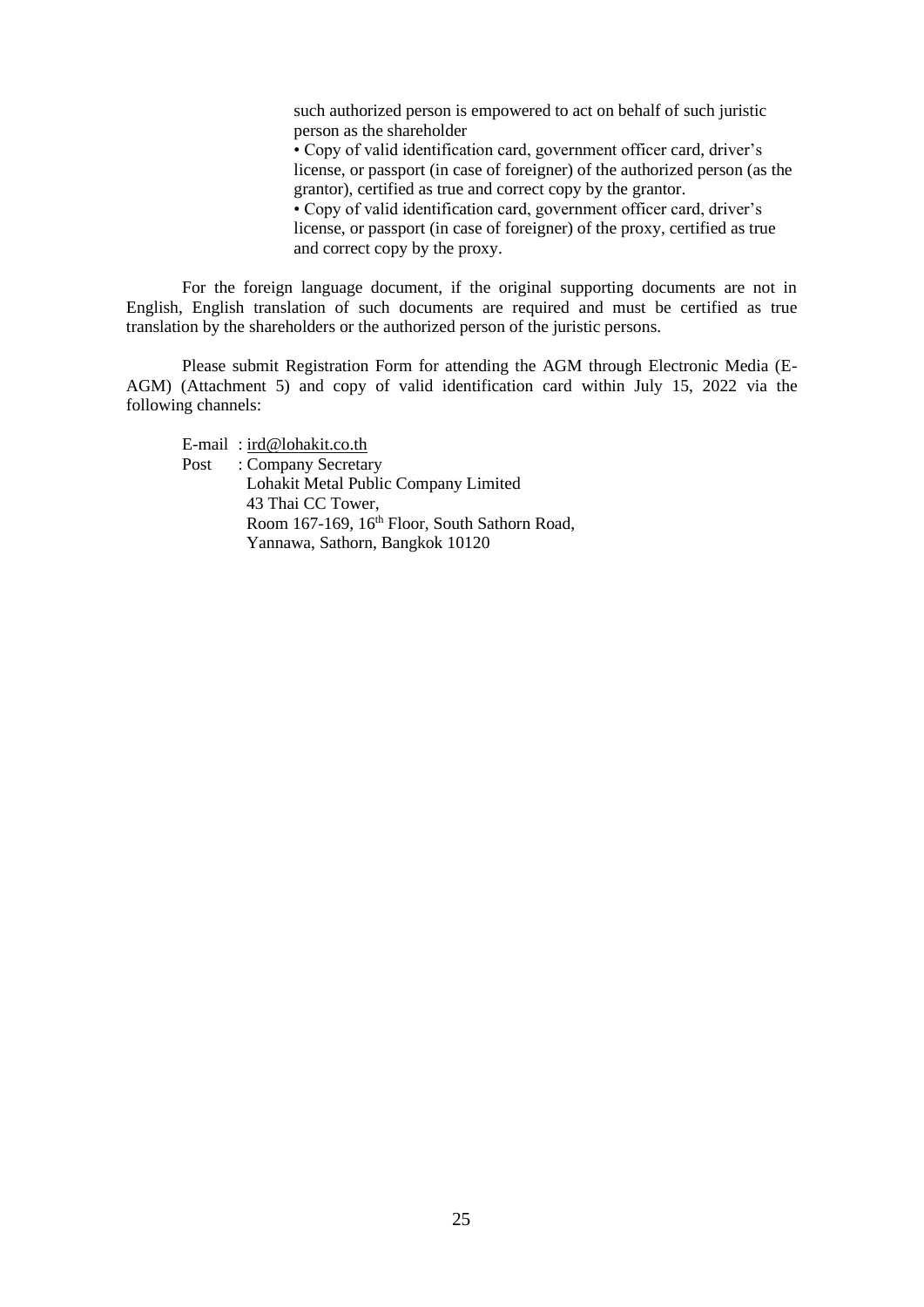# **Attending the AGM through Electronic Media (E-AGM)**

1. Once the shareholders or proxies wish to attend the meeting and have been fully verified, you will receive an Email from the meeting organizer, a link for attending the meeting, and a system's user manual two days before the meeting date. Please study the manual on how to use the E-AGM meeting system in detail. If you haven't received the Email by July 19, 2022, please contact Lohakit Metal Public Company Limited immediately

2. In this connection, the registration program and vote counting of the Company can be used with computer, notebooks, tablets or mobile phones via Web Browser: Internet Explorer, Chrome with 4G internet or basic home internet.





3. The system will be opened 1 hour prior to the meeting so that the shareholder will be able to the meeting attendance. However, live broadcast will be commencing at 14.00 hours.

4. Attending the AGM through Electronic Media (E-AGM) have to use shareholders' registration no. and the identification no.

5. For casting the vote during the E-AGM, a shareholder may cast his or her vote in each agenda to either approve, disapprove, or abstain from voting. For the shareholders who do not vote in any agenda, the system will automatically count you vote as "approve"

6. In case of any inquiries regarding the request to attend the electronic meeting, please contact OJ International Company Limited by contact details that have been shown in E-mail.

\*\*\*This E-AGM will be an electronic meeting only, and there will be no meeting venue so please do not come to the company\*\*\*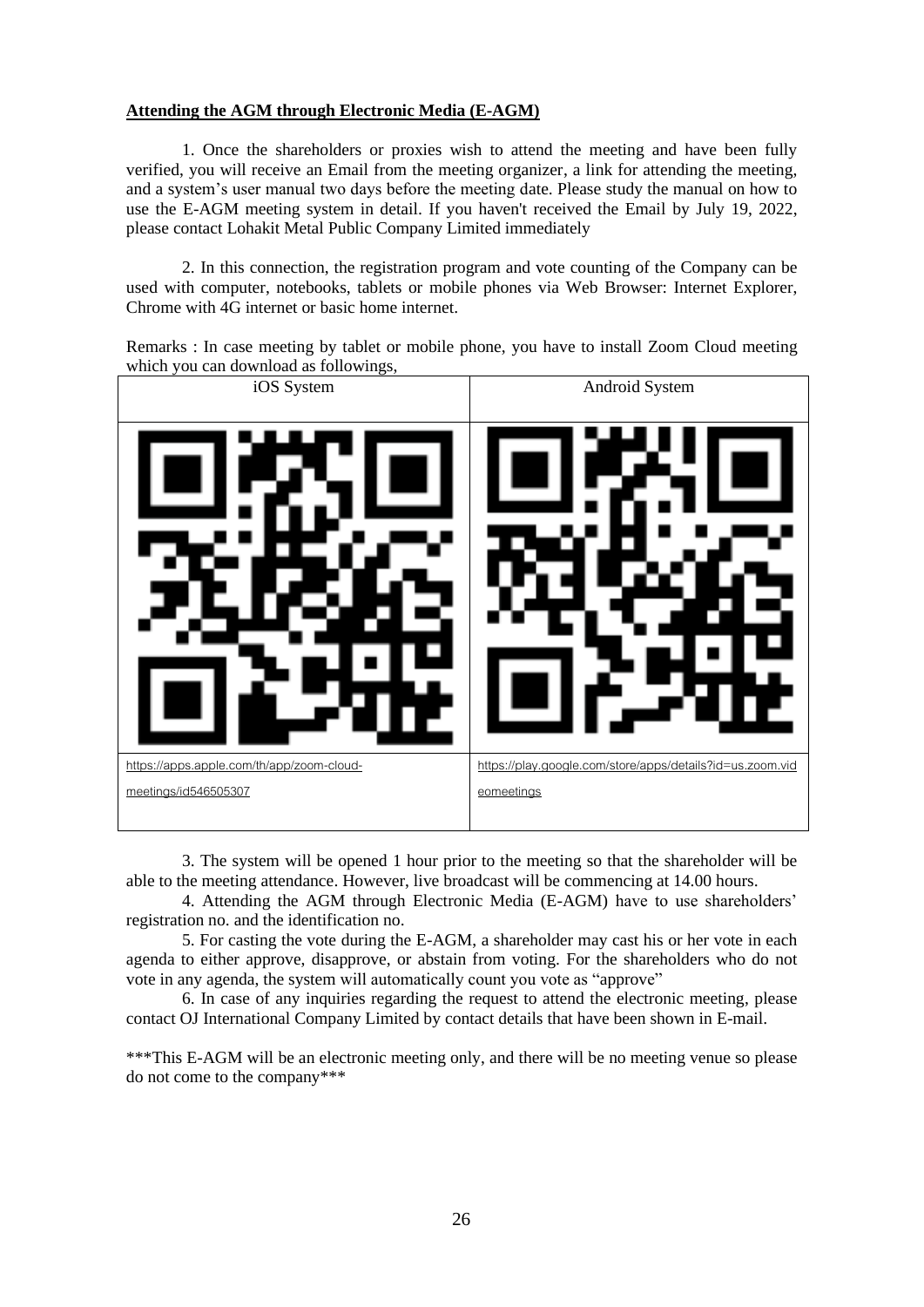#### **In case the shareholders appointing proxy to the Company's Independent Director or another person attend the E-AGM.**

The shareholders can appoint either one of company's independent directors whose names and details are provided in Attachment 7. Shareholders can use Proxy Form B and specify the voting for each agenda item with the required to company within July 15, 2022 via the following channels:

E-mail : ird@lohakit.co.th Post : Company Secretary Lohakit Metal Public Company Limited 43 Thai CC Tower, Room 167-169, 16th Floor, South Sathorn Road, Yannawa, Sathorn, Bangkok 10120

## **In case grantor is custodian that the Company's shares are deposited with and such custodian is taking care of the Company's shares for the foreign investor**

• A Proxy Form B attached to the invitation letter must be correctly completed and signed by an authorized person of the custodian and the proxy

• A copy of the passport of a shareholder or an authorized person of the juristic person and a proxy, signed by an authorized person of the juristic person and a proxy

• In the case that a shareholder is a juristic person, certificate of Incorporation of the shareholder, which is issued by a governmental agency of the country where such a juristic person is located and is duly endorsed by an authorized person of the juristic person and stamped with the company seal (if any), indicated the details of juristic person's name, authorized person of the juristic person and conditions or restrictions of signing

• Power of Attorney granted by the shareholder authorizing the custodian to sign the Proxy Form on his/her Behalf

• A copy of the power of attorney which a custodian permits a director or executive or officer of the custodian to grant a proxy

• A copy of the certificate of Incorporation of the custodian which is duly endorsed by an authorized person of the custodian (who signs in the power of attorney on behalf of a proxy)

• Letter certifying that the custodian is permitted to engage in the custodian business. Please submit the to the Company via ;

E-mail : ird@lohakit.co.th

Post : Company Secretary

 Lohakit Metal Public Company Limited 43 Thai CC Tower, Room 167-169, 16th Floor, South Sathorn Road, Yannawa, Sathorn, Bangkok 10120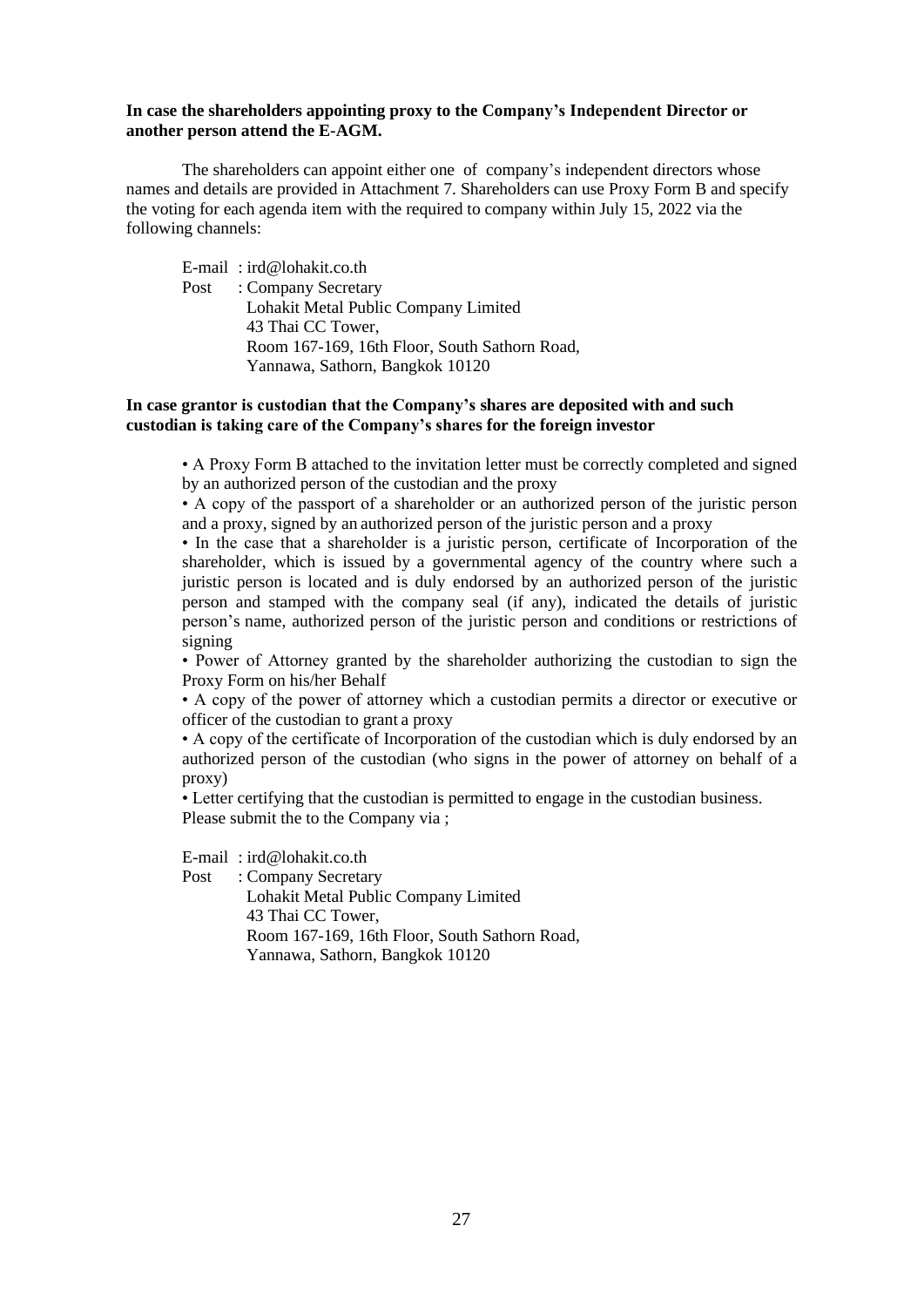## **Channels to submit the questions related to Business, Industrial, Company Operating or the Meeting's agendas**

1. The shareholders can submit the questions in advance, by using and submitting the Question Form provided herewith (Attachment 10) to company within July 15, 2022 through the following channels.

E-mail : ird@lohakit.co.th Post : Company Secretary Lohakit Metal Public Company Limited 43 Thai CC Tower, Room 167-169, 16th Floor, South Sathorn Road, Yannawa, Sathorn, Bangkok 10120

2. During the E-AGM meeting, the shareholders attending the meeting can submit their comments or questions through the on-line E-AGM system.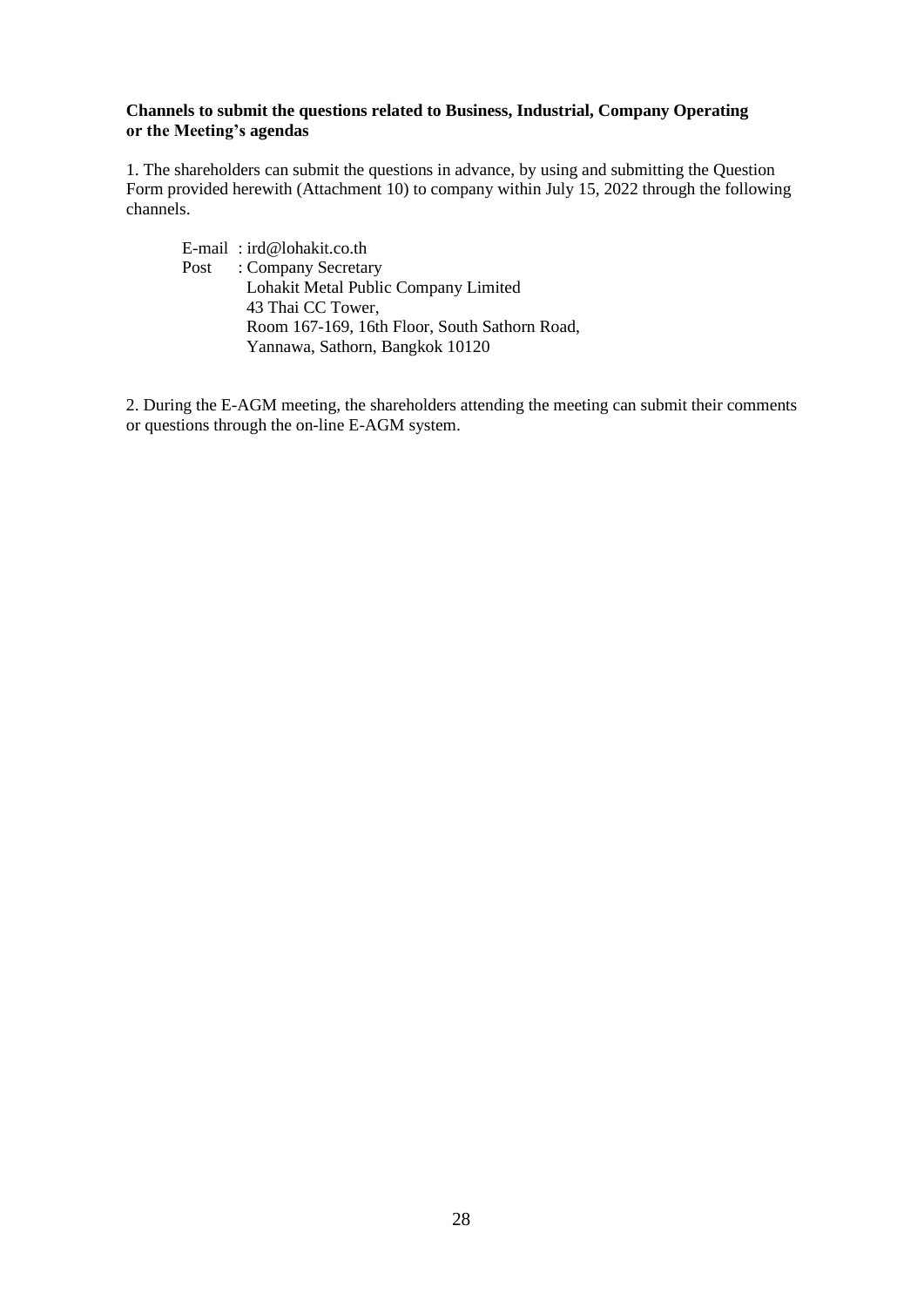|                                         | (Duty Stamp of Baht 20 is required)                                                                 |
|-----------------------------------------|-----------------------------------------------------------------------------------------------------|
| Share registrar no.                     |                                                                                                     |
|                                         | Written at                                                                                          |
|                                         | Date Month Year                                                                                     |
|                                         | (1) I/We Nationality residing at                                                                    |
|                                         | Road___________________Tambol/Khwaeng__________________________Amphur/Khet_________________________ |
|                                         |                                                                                                     |
|                                         | (2) Being a shareholder of Lohakit Metal Public Company Limited ("the Company")                     |
|                                         |                                                                                                     |
|                                         |                                                                                                     |
|                                         |                                                                                                     |
|                                         |                                                                                                     |
|                                         |                                                                                                     |
| equal to votes                          |                                                                                                     |
| (3) Hereby appoint                      |                                                                                                     |
|                                         |                                                                                                     |
|                                         |                                                                                                     |
|                                         |                                                                                                     |
| or                                      |                                                                                                     |
|                                         | 2. □ Mr. Wanchai Umpungart Age 74 years Chairman of the Board of                                    |
|                                         | Directors, Independent Director, Chairman of the Audit Committee and Member of The                  |
| Nomination and Compensation Committee.  |                                                                                                     |
| Bangjak, Prapradang, Samutprakarn 10130 | Address: Lohakit Metal Public Company Limited 66/1 Moo 6 Suksawad Rd.,                              |
| or                                      |                                                                                                     |
| Mr. Lert Nittheranont<br>$3. \Box$      | Age 60 years<br>Director, Independent                                                               |
|                                         | Director, Member of Audit Committee and Member of The Nomination and Compensation                   |
| Committee                               |                                                                                                     |
|                                         | Address: Lohakit Metal Public Company Limited 66/1 Moo 6 Suksawad Rd.,                              |
| Bangjak, Prapradang, Samutprakarn 10130 |                                                                                                     |
|                                         |                                                                                                     |

**Proxy (Form B)**

Only one of them as my/our proxy to attend and vote on my/our behalf at the meeting of **the Annual General Meeting of Shareholders for the year 2022 at 10.00 hrs. on July 21, 2022 through electronic media (E-AGM) in accordance with the Emergency Decree on** 

## 29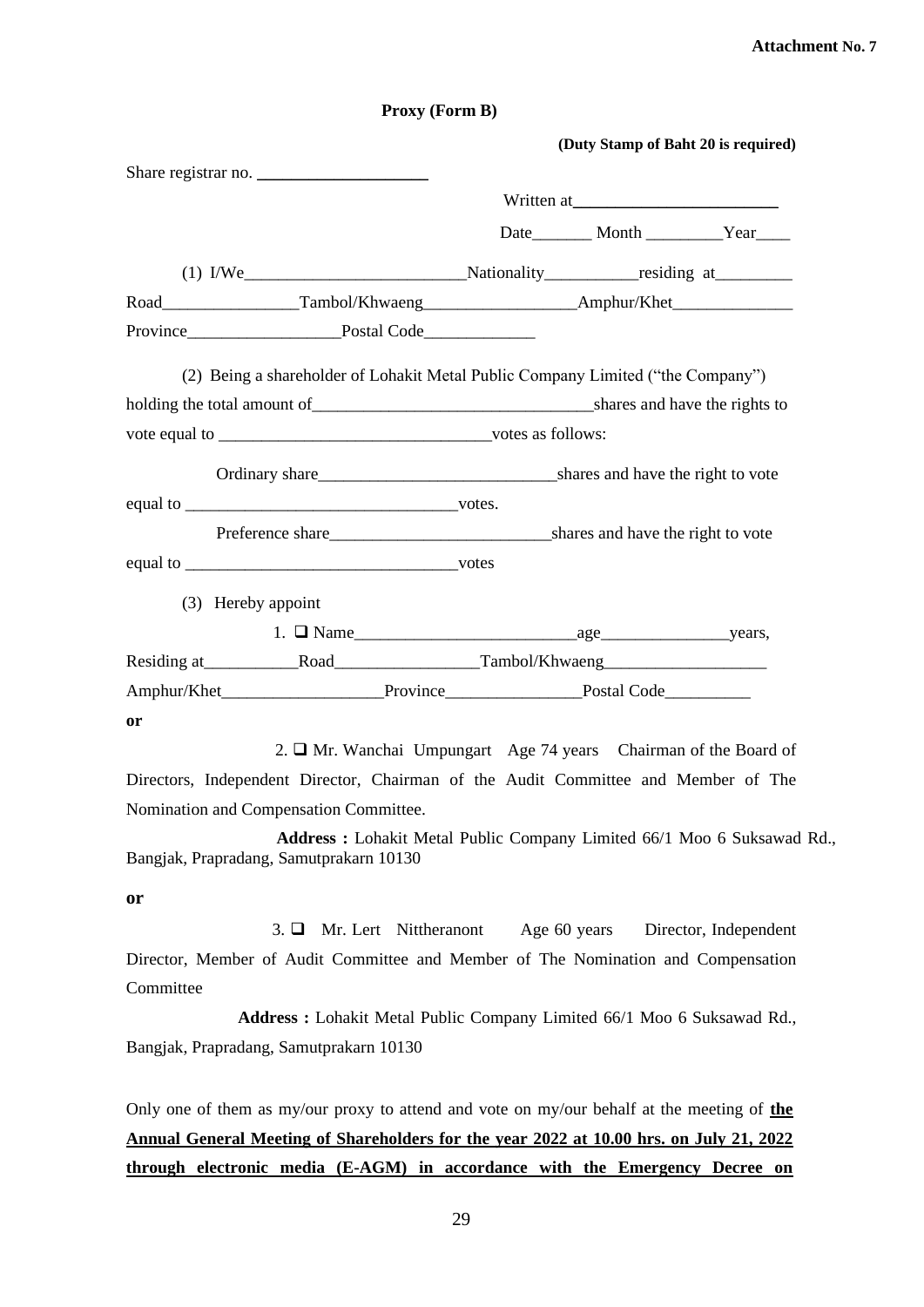**Electronic Meeting, B.E. 2563 (2020) and other related regulations** or such other date, time

and place as the meeting may be adjourned.

(4)I/We hereby authorize the Proxy to vote on my/our behalf in this meeting as follows:

| Agenda 1 | 2021 on July 22, 2021               |                                                                | <b>Consideration to certify the Extraordinary General Meeting of Shareholders</b>                                                                                                                                                             |
|----------|-------------------------------------|----------------------------------------------------------------|-----------------------------------------------------------------------------------------------------------------------------------------------------------------------------------------------------------------------------------------------|
| $\Box$   |                                     |                                                                | (a) To grant my/our proxy to consider and vote on my/our behalf as appropriate                                                                                                                                                                |
| $\Box$   | in all respects                     | (b) To grant my/our proxy to vote at my/our desire as follows: |                                                                                                                                                                                                                                               |
|          | $\Box$ Approve                      | $\Box$ Disapprove                                              | $\Box$ Abstain                                                                                                                                                                                                                                |
| Agenda 2 | <b>March 31, 2022</b>               |                                                                | Consideration to acknowledge the Company's operating report, which ended on                                                                                                                                                                   |
| $\Box$   |                                     |                                                                | (a) To grant my/our proxy to consider and vote on my/our behalf as appropriate                                                                                                                                                                |
| $\Box$   | in all respects                     | (b) To grant my/our proxy to vote at my/our desire as follows: |                                                                                                                                                                                                                                               |
|          | $\Box$ Approve                      | $\Box$ Disapprove                                              | $\Box$ Abstain                                                                                                                                                                                                                                |
| Agenda 3 | ended on 31 March 2022              |                                                                | Consideration to approve the Company's Financial Statement, consisting of<br><b>Statement of Financial Position, Statement of Comprehensive Income,</b><br><b>Statement of Changes in Shareholders' Equity and Cash Flow Statement, which</b> |
| $\Box$   | in all respects                     |                                                                | (a) To grant my/our proxy to consider and vote on my/our behalf as appropriate                                                                                                                                                                |
| $\Box$   |                                     | (b) To grant my/our proxy to vote at my/our desire as follows: |                                                                                                                                                                                                                                               |
|          | $\Box$ Approve                      | $\Box$ Disapprove                                              | $\Box$ Abstain                                                                                                                                                                                                                                |
| Agenda 4 | <b>Consideration on dividend</b>    |                                                                |                                                                                                                                                                                                                                               |
| $\Box$   | in all respects                     |                                                                | (a) To grant my/our proxy to consider and vote on my/our behalf as appropriate                                                                                                                                                                |
| ❏        |                                     | (b) To grant my/our proxy to vote at my/our desire as follows: |                                                                                                                                                                                                                                               |
|          | $\Box$ Approve                      | $\Box$ Disapprove                                              | $\Box$ Abstain                                                                                                                                                                                                                                |
| Agenda 5 |                                     | rotation and determination the authorized directors            | Consideration for appointment of directors in replacement of those retired by                                                                                                                                                                 |
| 5.1      | rotation                            |                                                                | To consider and approve the election of director to replace those retired by                                                                                                                                                                  |
|          | $\Box$ Appointment of all directors |                                                                |                                                                                                                                                                                                                                               |
|          | $\Box$ Approve                      | $\Box$ Disapprove                                              | $\Box$ Abstain                                                                                                                                                                                                                                |
|          |                                     |                                                                |                                                                                                                                                                                                                                               |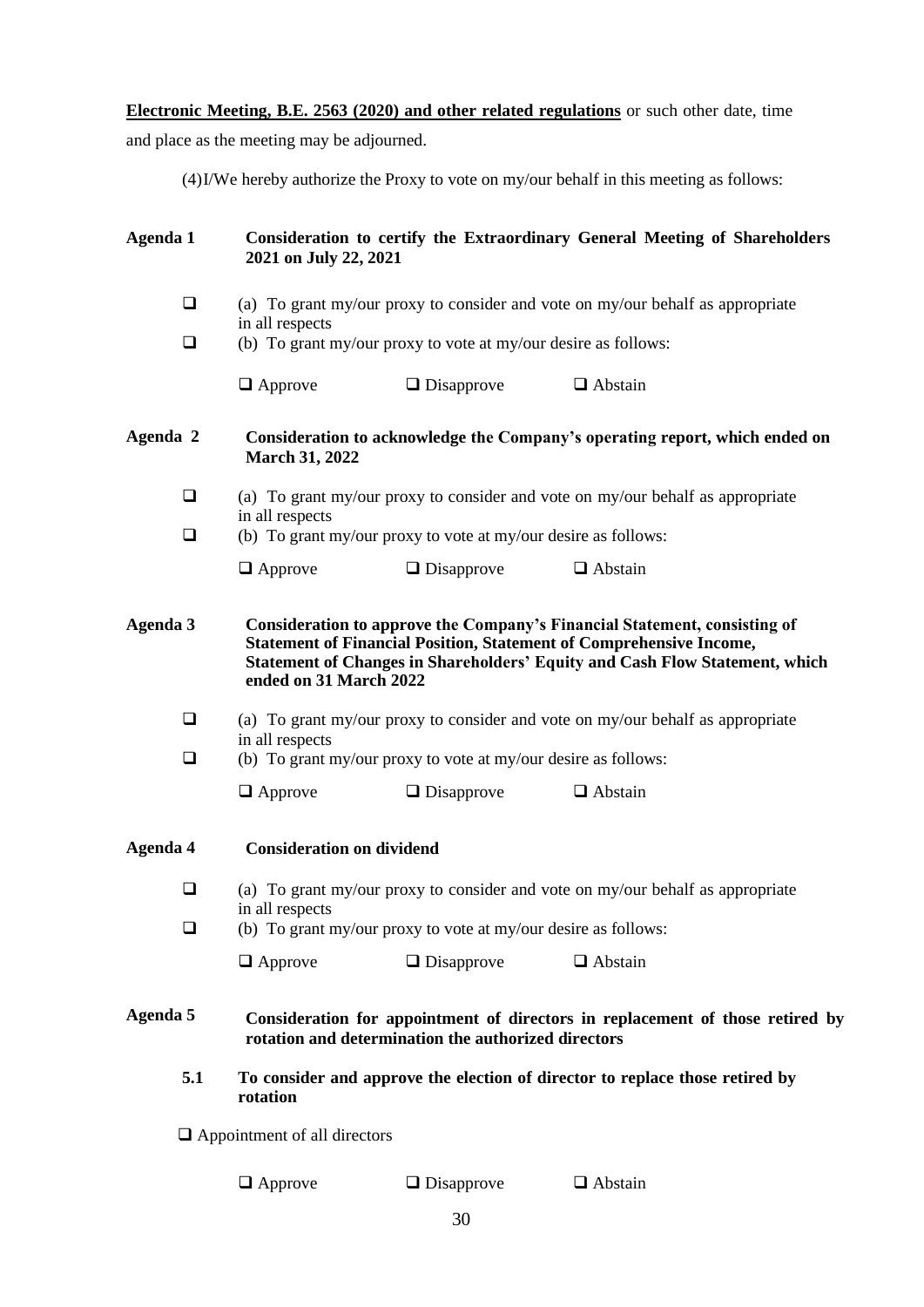|          | $\Box$ Appointment of each individual directors |                                                                |                                                                                |  |
|----------|-------------------------------------------------|----------------------------------------------------------------|--------------------------------------------------------------------------------|--|
|          | Mr. Prasarn Akarapongpisakdi                    |                                                                |                                                                                |  |
| ❏        | in all respects                                 |                                                                | (a) To grant my/our proxy to consider and vote on my/our behalf as appropriate |  |
| $\Box$   |                                                 | (b) To grant my/our proxy to vote at my/our desire as follows: |                                                                                |  |
|          | $\Box$ Approve                                  | $\Box$ Disapprove                                              | $\Box$ Abstain                                                                 |  |
|          | Mr. Teera Na Wangkanai                          |                                                                |                                                                                |  |
| ❏        | in all respects                                 |                                                                | (a) To grant my/our proxy to consider and vote on my/our behalf as appropriate |  |
| □        |                                                 | (b) To grant my/our proxy to vote at my/our desire as follows: |                                                                                |  |
|          | $\Box$ Approve                                  | $\Box$ Disapprove                                              | $\Box$ Abstain                                                                 |  |
| 5.2      |                                                 |                                                                | To consider and determine the authorized directors of the Company              |  |
| $\Box$   | in all respects                                 |                                                                | (a) To grant my/our proxy to consider and vote on my/our behalf as appropriate |  |
| □        |                                                 | (b) To grant my/our proxy to vote at my/our desire as follows: |                                                                                |  |
|          | $\Box$ Approve                                  | $\Box$ Disapprove                                              | $\Box$ Abstain                                                                 |  |
| Agenda 6 |                                                 | Consideration for appointment of new director                  |                                                                                |  |
| ❏        | in all<br>respects                              |                                                                | (a) To grant my/our proxy to consider and vote on my/our behalf as appropriate |  |
| $\Box$   |                                                 | (b) To grant my/our proxy to vote at my/our desire as follows: |                                                                                |  |
|          | $\Box$ Approve                                  | $\Box$ Disapprove                                              | $\Box$ Abstain                                                                 |  |
| Agenda 7 |                                                 |                                                                | Consideration for payment of directors' remuneration for the year 2022         |  |
| ❏        | respects<br>in all                              |                                                                | (a) To grant my/our proxy to consider and vote on my/our behalf as appropriate |  |
| ❏        |                                                 | (b) To grant my/our proxy to vote at my/our desire as follows: |                                                                                |  |
|          |                                                 | $\Box$ Approve $\Box$ Disapprove $\Box$ Abstain                |                                                                                |  |
| Agenda 8 | fee for the year 2022                           |                                                                | Consideration for appointment of Company's auditor and approval of auditors'   |  |
| □        | in all respects                                 |                                                                | (a) To grant my/our proxy to consider and vote on my/our behalf as appropriate |  |
| ❏        |                                                 | (b) To grant my/our proxy to vote at my/our desire as follows: |                                                                                |  |
|          | $\Box$ Approve                                  | $\Box$ Disapprove                                              | $\Box$ Abstain                                                                 |  |
| Agenda 9 |                                                 | Consideration on other business (if any)                       |                                                                                |  |
| □        | in all respects                                 |                                                                | (a) To grant my/our proxy to consider and vote on my/our behalf as appropriate |  |
| ❏        |                                                 | (b) To grant my/our proxy to vote at my/our desire as follows: |                                                                                |  |
|          | $\Box$ Approve                                  | $\Box$ Disapprove                                              | $\Box$ Abstain                                                                 |  |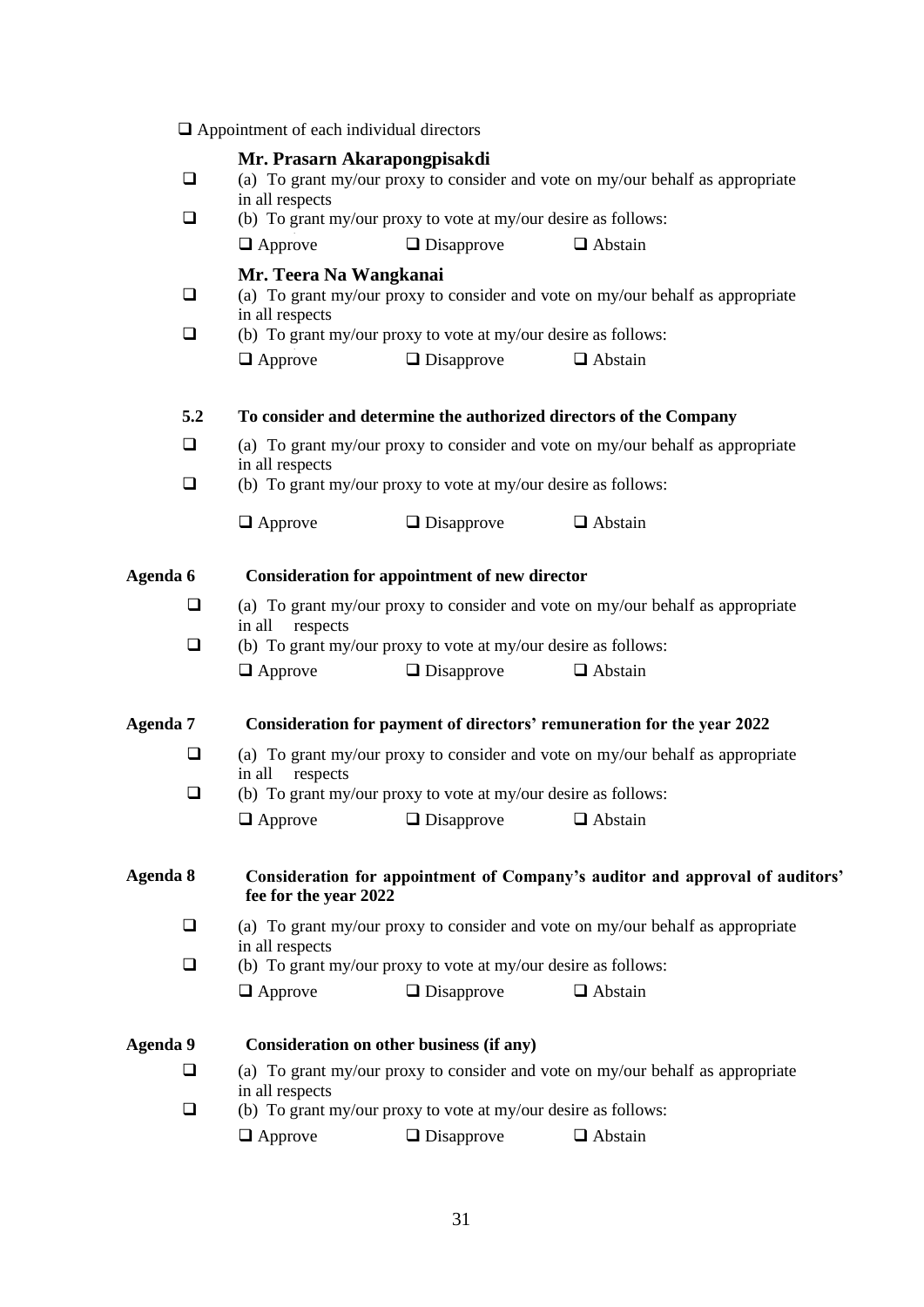(5) Any of my votes in any agenda performed by the proxy does not act as my voting intention stated in this proxy shall consider as faulty vote and not the vote of shareholder.

(6) In case I/We have not specified my/our voting intention in any agenda or not clearly specified or in case the meeting considers or passes resolutions in any matters other than those specified above, including in case there is any amendment or addition of any fact, the proxy shall have the right to consider and vote on my/our behalf as he/she may deem appropriate in all respects.

Any acts performed by the proxy in this meeting shall be deemed to be the actions performed by myself/ourselves. Exception in case of the proxy has abstained vote as specified in this proxy form.



#### **Remarks**

- 1. The shareholder appointing the proxy must authorize only one proxy to attend and vote at
- the meeting and may not split the number of shares to many proxies for splitting votes. 2. The proxy may split the votes. In this regard, if the content is too long, it can be specified in the attached supplemental proxy form.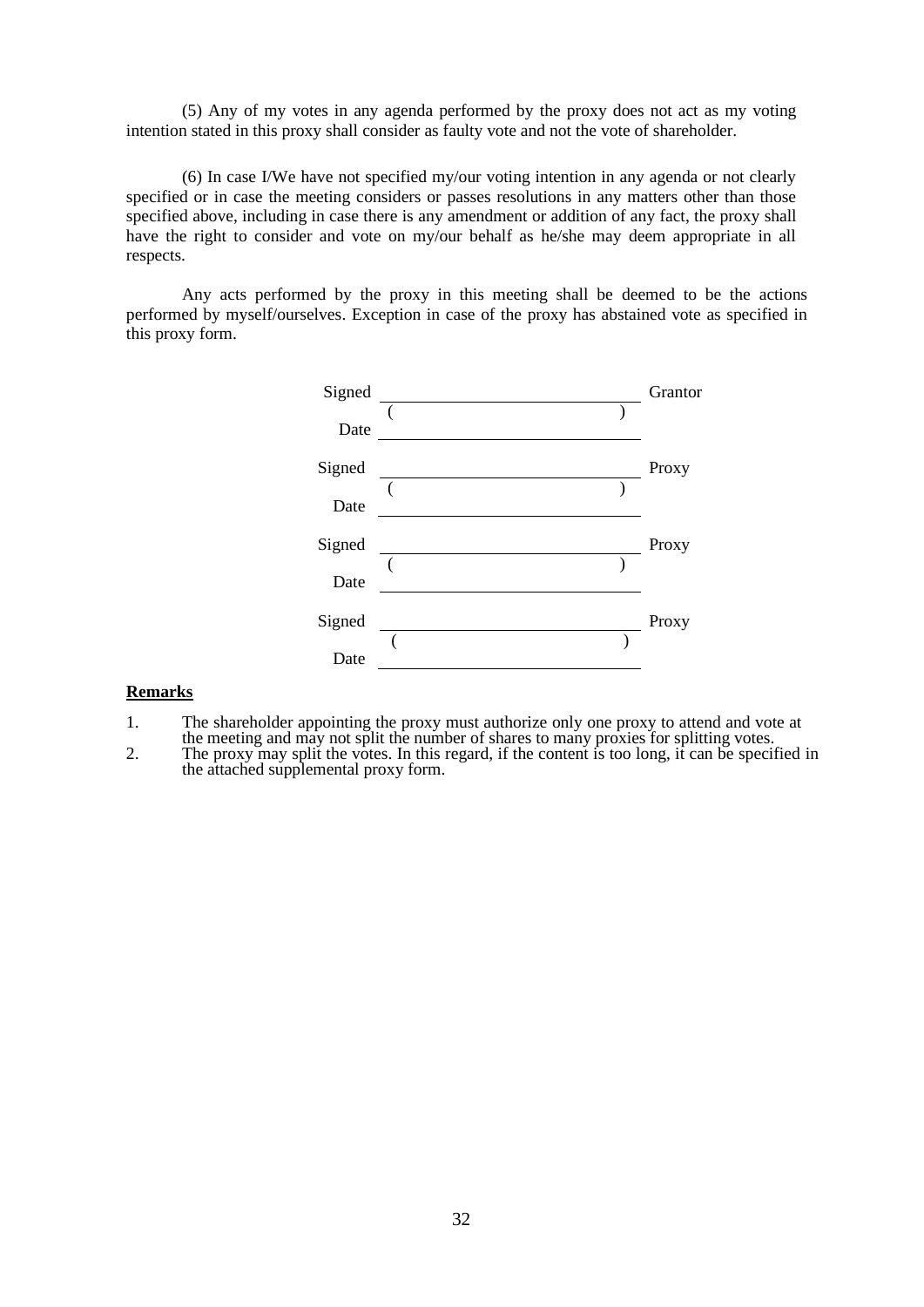# **Supplemental Proxy Form**

The Proxy is granted by a shareholder of Lohakit Metal Public Company Limited.

|                                                       | For the Annual General Meeting of Shareholders for the year 2022 at 10.00 hrs. on                                                                                             |       |
|-------------------------------------------------------|-------------------------------------------------------------------------------------------------------------------------------------------------------------------------------|-------|
|                                                       | July 21, 2022 through electronic media (E-AGM) in accordance with the Emergency<br>Decree on Electronic Meeting, B.E. 2563 (2020) and other related regulations or such other |       |
| date, time and place as the meeting may be adjourned. |                                                                                                                                                                               |       |
|                                                       |                                                                                                                                                                               |       |
|                                                       |                                                                                                                                                                               |       |
|                                                       | $\Box$ (a) To grant my/our proxy to consider and vote on my/our behalf as appropriate in all                                                                                  |       |
| respects                                              |                                                                                                                                                                               |       |
|                                                       | $\Box$ (b) To grant my/our proxy to vote at my/our desire as follows:                                                                                                         |       |
|                                                       | $\Box$ Approve $\Box$ Disapprove $\Box$ Abstain                                                                                                                               |       |
|                                                       |                                                                                                                                                                               |       |
| respects                                              | $\Box$ (a) To grant my/our proxy to consider and vote on my/our behalf as appropriate in all                                                                                  |       |
|                                                       | $\Box$ (b) To grant my/our proxy to vote at my/our desire as follows:                                                                                                         |       |
|                                                       | $\Box$ Approve $\Box$ Disapprove $\Box$ Abstain                                                                                                                               |       |
|                                                       |                                                                                                                                                                               |       |
|                                                       |                                                                                                                                                                               |       |
| respects                                              | $\Box$ (a) To grant my/our proxy to consider and vote on my/our behalf as appropriate in all<br>$\Box$ (b) To grant my/our proxy to vote at my/our desire as follows:         |       |
| $\Box$ Approve $\Box$ Disapprove                      | $\Box$ Abstain                                                                                                                                                                |       |
| true in all respects.                                 | I/We certify that the statements in this Supplemental Proxy Form are correct, complete and                                                                                    |       |
|                                                       |                                                                                                                                                                               |       |
|                                                       |                                                                                                                                                                               |       |
| Date                                                  |                                                                                                                                                                               |       |
|                                                       |                                                                                                                                                                               | Proxy |
| Signed                                                |                                                                                                                                                                               |       |
| Date                                                  | <u> 1989 - Johann Barn, mars ann an t-Amhain an t-Amhain an t-Amhain an t-Amhain an t-Amhain an t-Amhain an t-A</u>                                                           |       |
| Signed                                                |                                                                                                                                                                               | Proxy |
|                                                       |                                                                                                                                                                               |       |
| Date                                                  | <u> 1989 - Johann Stoff, Amerikaansk politiker (</u>                                                                                                                          |       |
| Signed                                                |                                                                                                                                                                               | Proxy |
|                                                       |                                                                                                                                                                               |       |
| Date                                                  |                                                                                                                                                                               |       |
| Signed                                                | <u> 1989 - Johann Barn, mars ann an t-Aonaich an t-Aonaich an t-Aonaich an t-Aonaich an t-Aonaich ann an t-Aonaich</u>                                                        | Proxy |
| Date                                                  |                                                                                                                                                                               |       |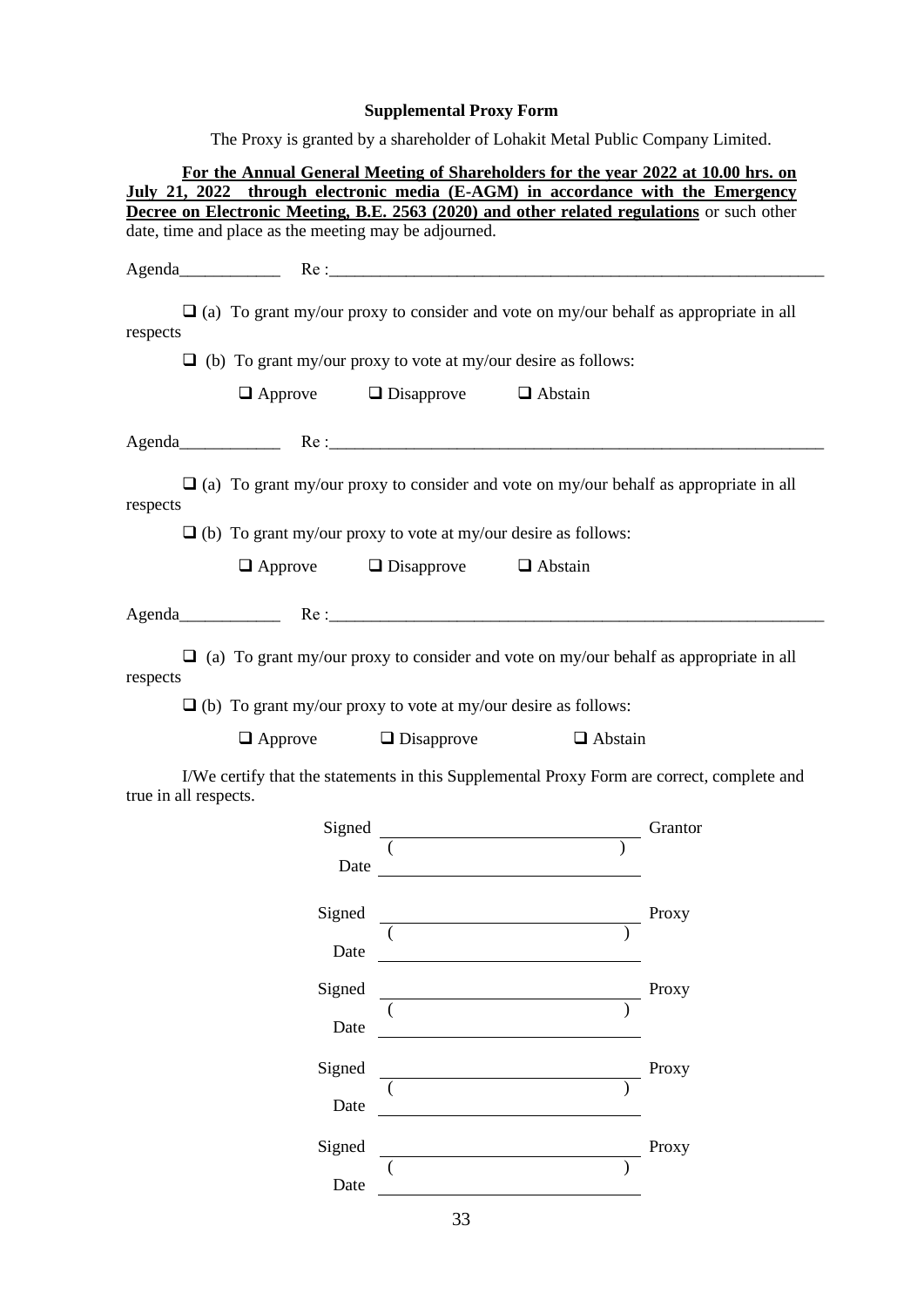# **Documents or Evidence Showing an Identity of the Shareholder or a Representative of the Shareholder Entitled to Attend the Meeting**

The policy of the Board of The Stock Exchange of Thailand, dated 19th February 1999, relating to good practices for holding of a shareholders' meeting, aims to establish guidelines for listed companies to follow. This will create confidence to shareholders, investors and all relevant parties. Accordingly, the Company believes that an inspection of documents or evidence showing an identity of the shareholder or a representative of the shareholder entitled to attend the meeting which should be observed by the shareholders, would cause transparency, fair and benefits to the shareholders. However, the Company reserves the right to waive any of these requirements for some of the shareholders on a case by case basis, at the Company's sole discretion.

## **1. Natural person**

## *1.1 Thai nationality*

- (A) identification card of the shareholder (personal I.D. or identification card of government officer or identification card of state enterprise officer); or
- (B) in case of proxy, identification card of the shareholder and identification card or passport (in case of a foreigner) of the proxy.

# *1.2 Non-Thai nationality*

- (A) passport of the shareholder; or
- (B) in case of proxy, passport of the shareholder and identification card or passport (in case of a foreigner) of the proxy.

# **2. Juristic person**

## *2.1 Juristic person registered in Thailand*

- (A) corporate affidavit, issued within 30 days by Commercial Registration Department, Ministry of Commerce; and
- (B) Identification card or passport (in case of a foreigner) of the authorized director(s) who sign(s) the proxy form including identification card or passport (in case of a foreigner) of the proxy.

# *2.2 Juristic person registered outside of Thailand*

- (A) corporate affidavit; and
- (B) identification card or passport (in case of a foreigner) of the authorized director(s) who sign(s) the proxy form including identification card or passport (in case of a foreigner) of the proxy.

A copy of the documents must be certified true copy. In case of any documents or evidence produced or executed outside of Thailand, such documents or evidence should be notarized by a notary public.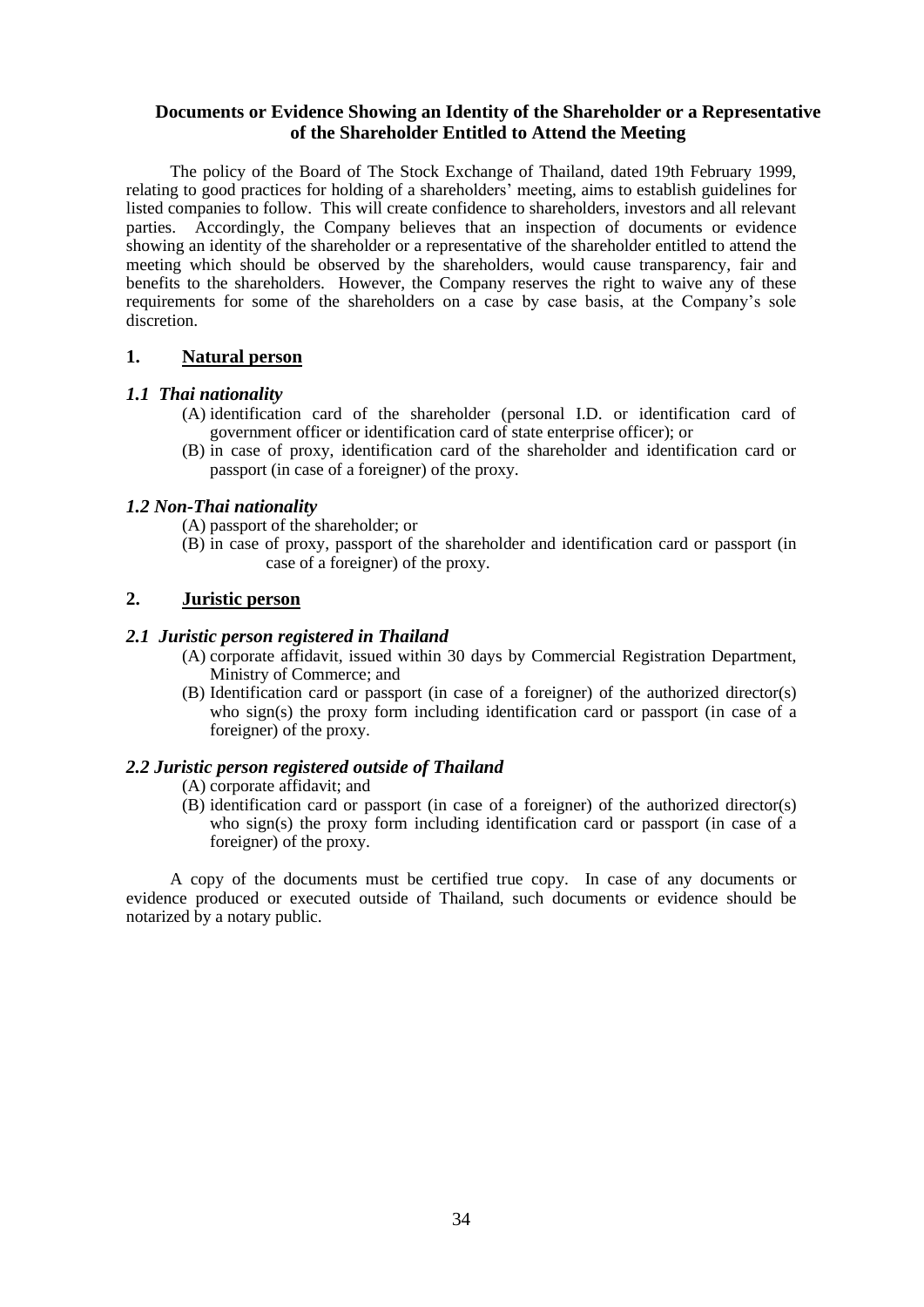# **Name List and Details of Independent Director**

# **1. Mr. Wanchai Umpungart**

| Age                                                                            |                                  | 74 Years                                                                                                                                                                                                                                                                                                                                                                                                                                                                                                                                                     |
|--------------------------------------------------------------------------------|----------------------------------|--------------------------------------------------------------------------------------------------------------------------------------------------------------------------------------------------------------------------------------------------------------------------------------------------------------------------------------------------------------------------------------------------------------------------------------------------------------------------------------------------------------------------------------------------------------|
| <b>Position</b>                                                                |                                  | Chairman of the Board of Directors,<br>Independent Director, Chairman of the Audit<br>Committee and Member of The Nomination and<br>Compensation Committee.                                                                                                                                                                                                                                                                                                                                                                                                  |
| <b>Educational Background</b>                                                  | $\ddot{\cdot}$<br>$\ddot{\cdot}$ | MBA, Sasin Graduate Institute of Business<br>Administration of Chulalongkorn University<br>BA Accounting, Chulalongkorn University                                                                                                                                                                                                                                                                                                                                                                                                                           |
| <b>Director Training</b>                                                       | $\ddot{\cdot}$                   | Thai Institute of Directors Association (IOD)<br>Director Accreditation Program DAP 35/2005<br>Directors Certification Program DCP 102/2008                                                                                                                                                                                                                                                                                                                                                                                                                  |
| <b>Work Experience (within 5 years)</b>                                        | $\ddot{\cdot}$                   | 2005 – Present Director, Chairman of<br>Executive Committee, Chairman of the Risk<br>Management Committee and Managing<br>Director/<br>Lohakit Metal Public Company Limited<br>2002 - Present Independent Director and Audit<br>Committee/<br>Muramoto Electron (Thailand) Plc.<br>2013 – Present Independent Director and Audit<br>Committee/<br>OCC Public Company Limited<br>$2007 - 2013$ Independent Director and<br>Chairman of the Audit Committee/<br>Sahapattana Inter Holding Plc.<br>$2006 - 2011$ Director/<br>Marketing Organization of Farmers |
| <b>Years in director position with the Company:</b>                            |                                  | <b>Independent Director</b><br>2 Years<br>Directors 2 Years                                                                                                                                                                                                                                                                                                                                                                                                                                                                                                  |
| Date of being appointed                                                        |                                  | July 24, 2020                                                                                                                                                                                                                                                                                                                                                                                                                                                                                                                                                |
| <b>Meetings Attended Record</b>                                                |                                  | <b>Board of Directors</b><br>$4/4$ (or $100\%$ )                                                                                                                                                                                                                                                                                                                                                                                                                                                                                                             |
| <b>Shareholding in the Company</b><br>(Including spouse and underage children) |                                  | (or 0% of total issued shares)<br>None                                                                                                                                                                                                                                                                                                                                                                                                                                                                                                                       |
| <b>Address</b>                                                                 | $\ddot{\cdot}$                   | Lohakit Metal Public Company Limited 66/1 Moo 6<br>Suksawad Rd., Bangjak, Prapradang, Samutprakarn<br>10130                                                                                                                                                                                                                                                                                                                                                                                                                                                  |
| Interest in any agenda                                                         |                                  | <b>Agenda Item 7 - Consideration for payment of</b><br>directors' remuneration for the year 2022                                                                                                                                                                                                                                                                                                                                                                                                                                                             |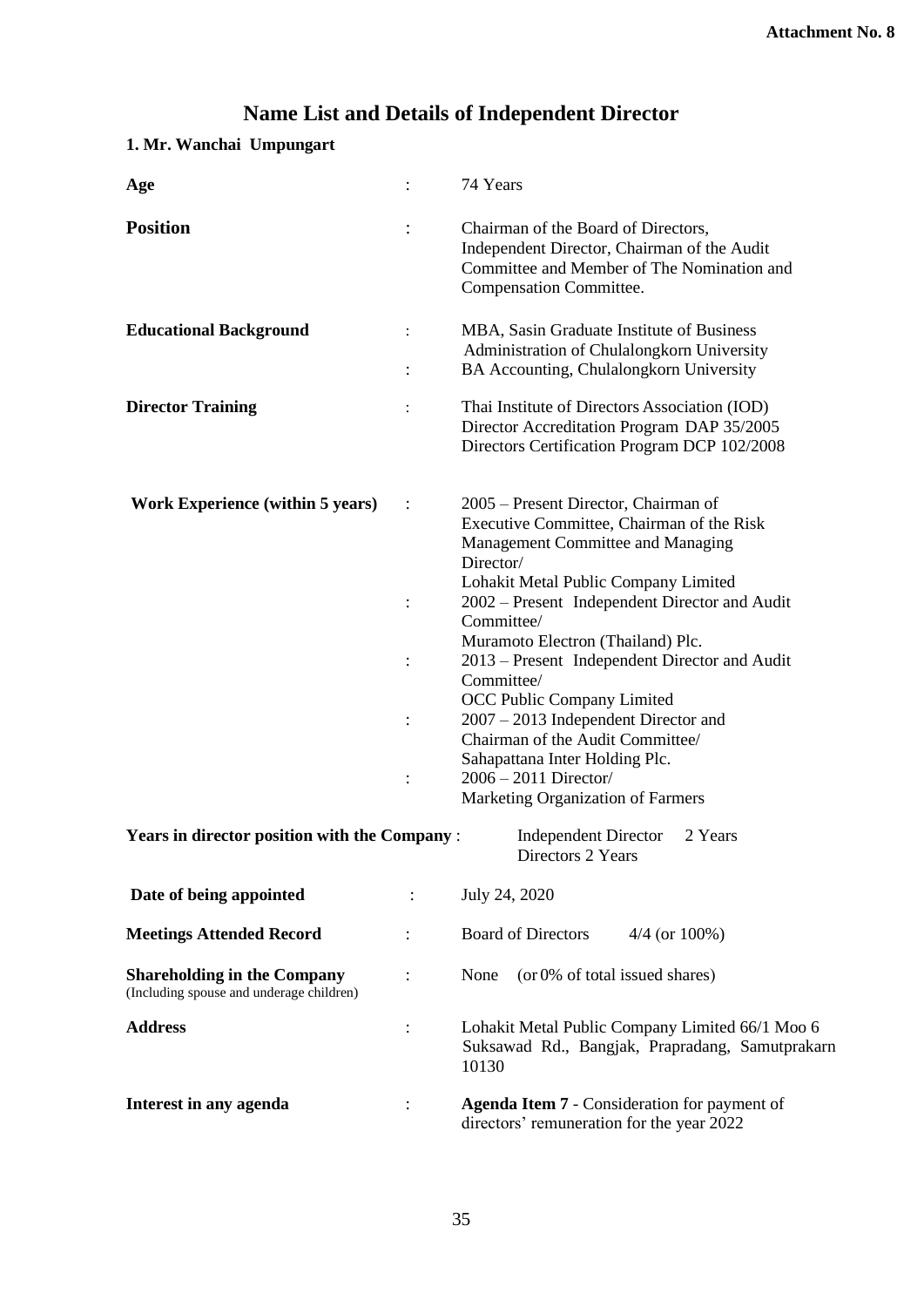# **2. Mr. Lert Nitheranont**

| Age                                                                            | $\ddot{\cdot}$                         | 60 Years                                                                                                                                                                                                             |
|--------------------------------------------------------------------------------|----------------------------------------|----------------------------------------------------------------------------------------------------------------------------------------------------------------------------------------------------------------------|
| <b>Position</b>                                                                |                                        | Director, Independent Director, Member of Audit<br>Committee and Member of the Nomination and<br><b>Compensation Committee</b>                                                                                       |
| <b>Educational Background</b>                                                  | $\ddot{\phantom{a}}$<br>$\ddot{\cdot}$ | Master of Business Administration (International<br>Business) University of Southern, California, U.S.A<br>Bachelor of Science Mechanical Engineering and<br>Applied Mechanical University of Pennsylvania,<br>U.S.A |
| <b>Director Training</b>                                                       | $\ddot{\cdot}$                         | Thai Institute of Directors Association (IOD)<br>Director Accreditation Program DAP 35/2005                                                                                                                          |
| <b>Work Experience (within 5 years)</b>                                        | $\ddot{\cdot}$<br>$\ddot{\cdot}$       | 2005 – Present / Director, Independent Director and<br>Member of Audit Committee/ Lohakit Metal Public<br>Company Limited<br>1996 - Present / Director / Royal Concord Intertrade<br>Co., Ltd.                       |
| <b>Years in director position with</b><br>the Company                          | $\ddot{\cdot}$                         | Independent Director 2 years<br><b>Directors</b><br>2 years                                                                                                                                                          |
| Date of being appointed                                                        | $\ddot{\cdot}$                         | July 24, 2020                                                                                                                                                                                                        |
| <b>Meetings Attended Record</b>                                                | $\ddot{\cdot}$                         | <b>Board of Directors</b><br>$4/4$ (or $100\%$ )                                                                                                                                                                     |
| <b>Shareholding in the Company</b><br>(Including spouse and underage children) |                                        | None<br>(or 0% of total issued shares)                                                                                                                                                                               |
| <b>Address</b>                                                                 | $\ddot{\cdot}$                         | Lohakit Metal Public Company Limited 66/1 Moo 6<br>Suksawad Rd., Bangjak, Prapradang, Samutprakarn<br>10130                                                                                                          |
| Interest in any agenda                                                         | $\ddot{\cdot}$                         | <b>Agenda Item 7 - Consideration for payment of</b><br>directors' remuneration for the year 2022                                                                                                                     |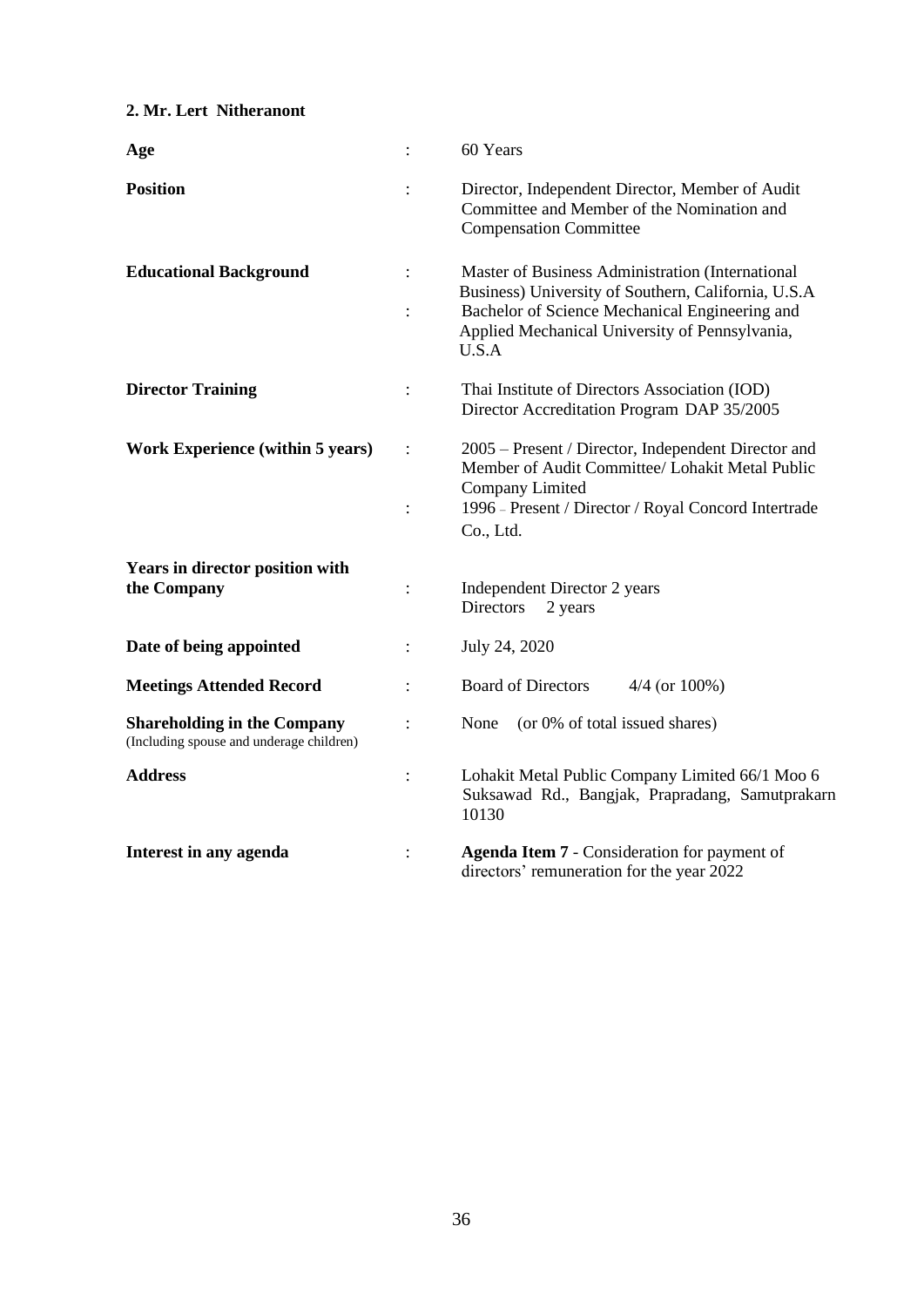# **The Company's article of association with regard to the shareholder's meeting**

# **Chapter 5: The board of directors**

Article 21 At every annual general meeting, one-third of the number of directors shall vacate office. If the number is not a multiple of three, then the number nearest to one-third must retire from office.

> The directors to retire during the first and second years following the registration of the Company shall be drawn by lots. In every subsequent year, the director who has been in office for the longest term shall retire. A retiring director is eligible for re-election.

# **Chapter 6: Shareholder Meeting**

**Article 37** The Board of Directors shall convene an annual general meeting of shareholders within four (4) months from the last day of the accounting period of the Company.

Meetings other than those specified above shall be called the extraordinary meetings. The Board of Directors may summon an extraordinary meeting whenever it deems appropriate.

Shareholders holding shares in aggregate not less than one-fifth of the total number of shares sold, or shareholders numbering not less than twenty-five persons holding shares in aggregate not less than one-tenth of the total number of shares sold, may at any time subscribe their names in a letter requesting the Board of Directors to call an extraordinary meeting, provided that they must clearly give the reasons for such request in the letter. In this case, the Board of Directors shall arrange the shareholders' meeting within 1 month from the date of receipt of such a letter from the shareholders.

**Article 38** In summoning the shareholders' meeting, the Board of Directors shall prepare a notice of the meeting specifying the place, date, time, agenda and the matters to be submitted to the meeting together with appropriate details stating clearly which issues will be for acknowledgement, for approval or for consideration, including the opinions of the Board of Directors on the said matters and shall send the same to the shareholder and the company registrar for information not less than 7 days prior to the meeting. Publication of a notice of the meeting shall also be made in a newspaper for 3 consecutive days at least 3 days prior to the meeting.

> The shareholders' meeting may be held at the head office of the company or locality in which the Company's head office is situated or other place where the Board of Directors deems appropriate.

Article 39 In order to constitute a quorum, there shall be shareholders and proxies (if any) attending at a shareholder meeting amounting to not less than twenty-five (25) persons or not less than one half of the total number of shareholders and in either case such shareholders shall hold shares amounting to not less than one-third (1/3) of the total number of shares sold of the Company.

> At any shareholder meeting, if one hour passed since the time specified for the meeting and the number of shareholders attending the meeting is still inadequate for a quorum as defined in the first paragraph, and if such shareholder meeting was called as a result of a request by the shareholders, the meeting shall be cancelled. If such meeting was not called as a result of a request by the shareholders, the meeting shall be called once again and the notice calling such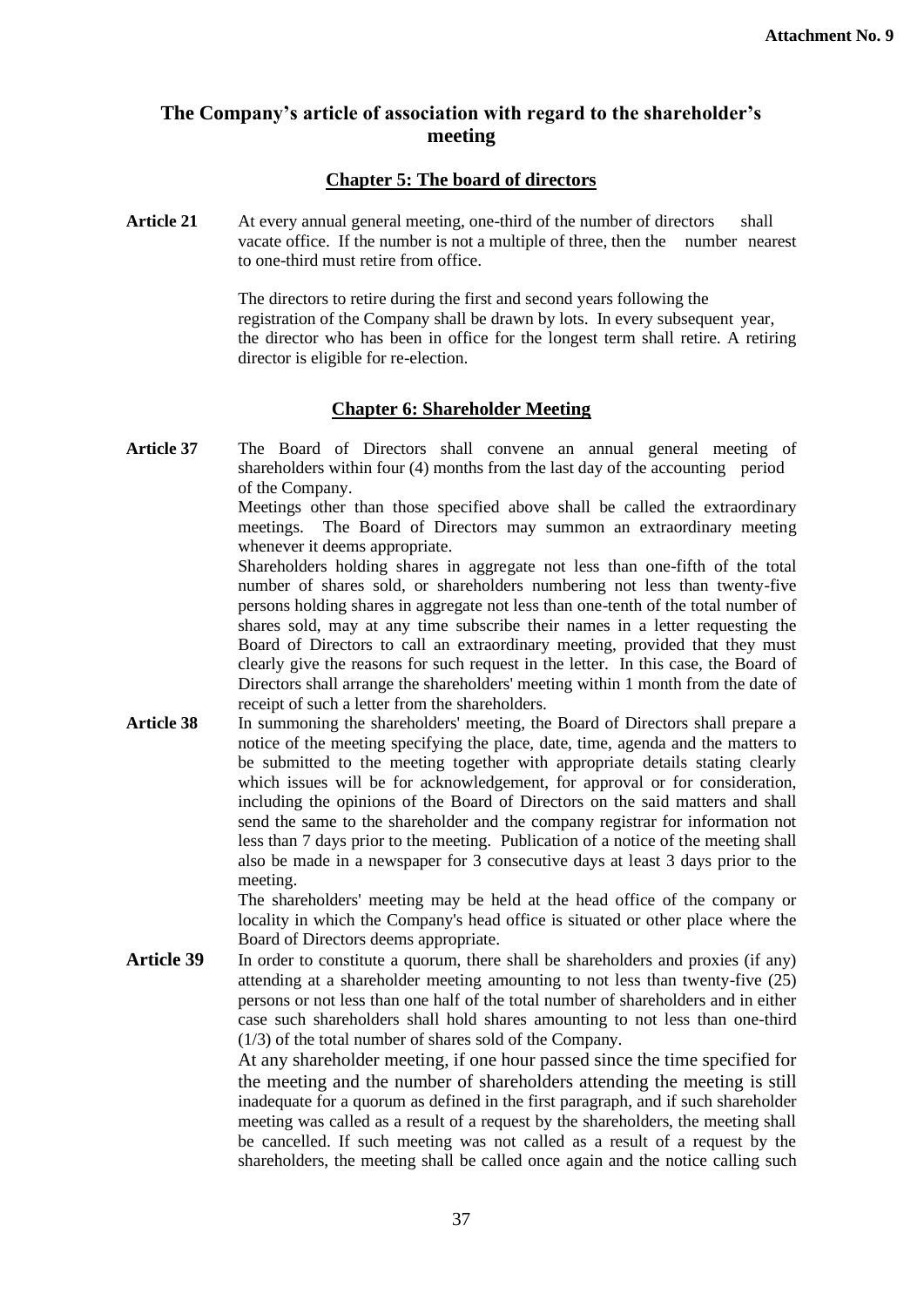meeting shall be delivered to shareholders not less than seven (7) days prior to the date of the meeting, in the subsequent meeting a quorum is not required.

- **Article 40** The chairman of the board shall be the chairman of shareholder meetings. If the chairman of the board is not present at a meeting or cannot perform his duty, the vice-chairman present at the meeting shall be the chairman of the meeting. If there is no vice-chairman or there is a vice-chairman who is not present at the meeting or cannot perform his duty, the shareholders present at the meeting shall elect one shareholder to be the chairman of the meeting.
- **Article 41** The shareholders may appoint any other person to attend the meeting and cast their votes. The proxy form shall be dated and signed by the shareholders where the form shall be incompliance with the form specified by the Registrar. The eligible proxy form shall be submitted to the chairman of the meeting or to any person assigned and at the place specified by the chairman before attending the meeting.
- **Article 42** The resolution of the shareholders' meeting shall comprise the following votes:
	- (1) In normal case, the majority of votes of shareholders who attend the meeting and cast votes. In case of equality of votes, the Chairman of the Board shall have an additional casting vote;
	- (2) In the following cases, a resolution shall be passed by votes of not less than three-fourths of the total number of votes of shareholders who attend the meeting and are entitled to vote:
		- (a) The sale or transfer of the whole or important parts of the business of the Company to other persons;
		- (b) The purchase or acceptance of transfer of the business of other companies or private companies by the Company;
		- (c) the making, amending or terminating of contracts with respect to the granting of a lease of the whole or important parts of the business of the Company, the assignment of the management of the business of the Company to any other persons or the amalgamation of the business with other persons with purpose of profit and loss sharing;
		- (d) Any amendments or addition of the Memorandum of Association or the Articles of Association of the Company;
		- (e) Any increase or decrease of registered capital or any issuance of debentures;
		- (f) The issuance of preferred share, debenture, collateral debenture, convertible debenture, warrant to buy share or debenture or other securities which legalize to issue.
		- (g) The amalgamation or dissolution of the Company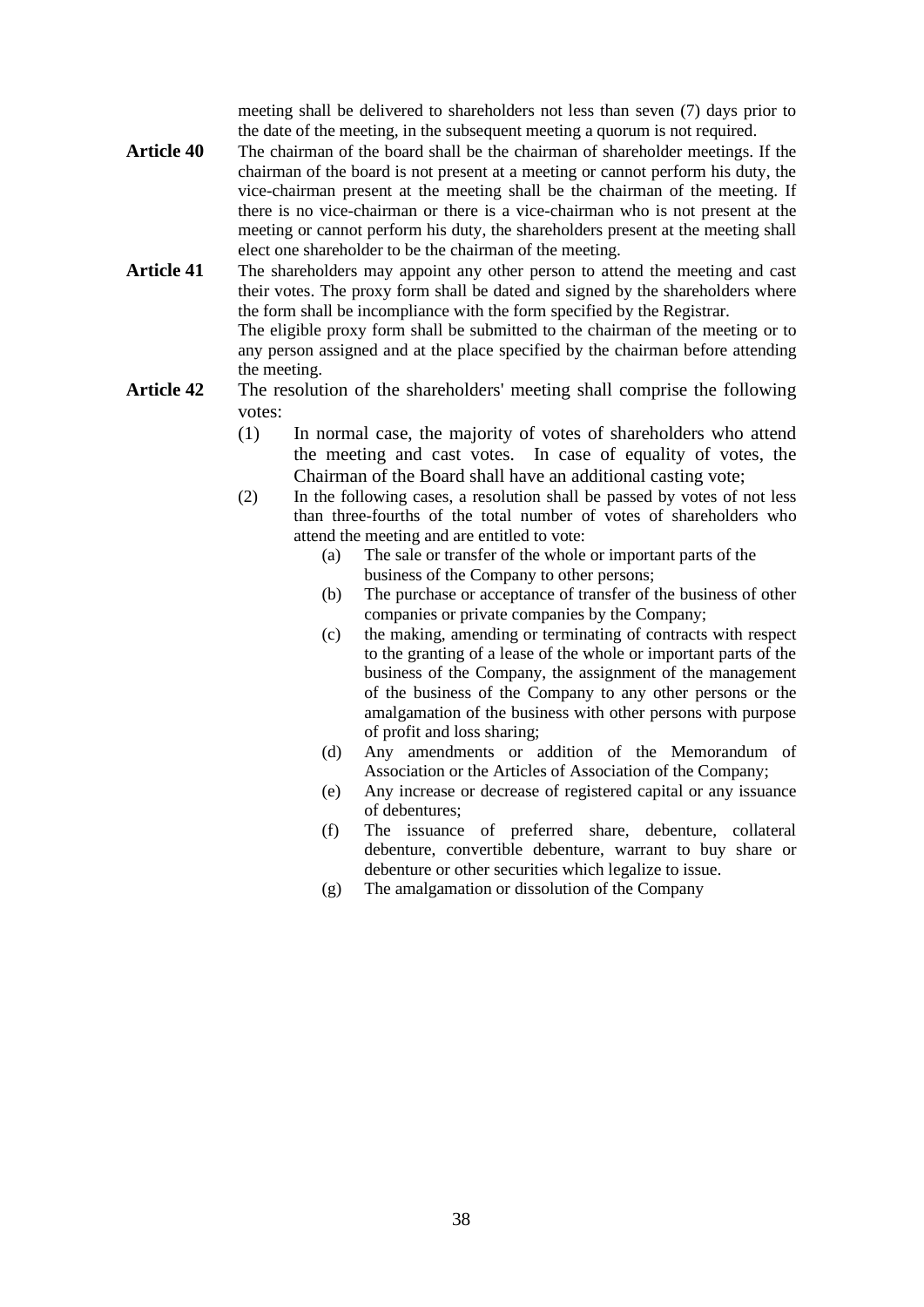# **Question Form for the 2022 Annual General Meeting of Shareholders**

I, (Mr./ Mrs./ Miss/ Others) (please specify name-surname) ……………………………………….

As O a shareholder O a proxy granted by shareholder, namely

would like to submit question(s) relating to agenda(s) of the 2022 Annual General Meeting of Shareholders of Lohakit Metal Public Company Limited as follows:

………………………………………………………………………………………………………. ………………………………………………………………………………………………………. ………………………………………………………………………………………………………. ………………………………………………………………………………………………………. ………………………………………………………………………………………………………. ………………………………………………………………………………………………………. ……………………………………………………………………………………………………….

Please submitted the completed Question Form to Lohakit Metal Public Company Limited within July 15, 2022 through the following channels:

## E-mail : [ird@lohakit.co.th](mailto:ird@lohakit.co.th) or

Post : Company Secretary Lohakit Metal Public Company Limited 43 Thai CC Tower, Room no. 167-169, 16th Floor, South Sathorn Rd., Yannawa, Sathorn, Bangkok 10120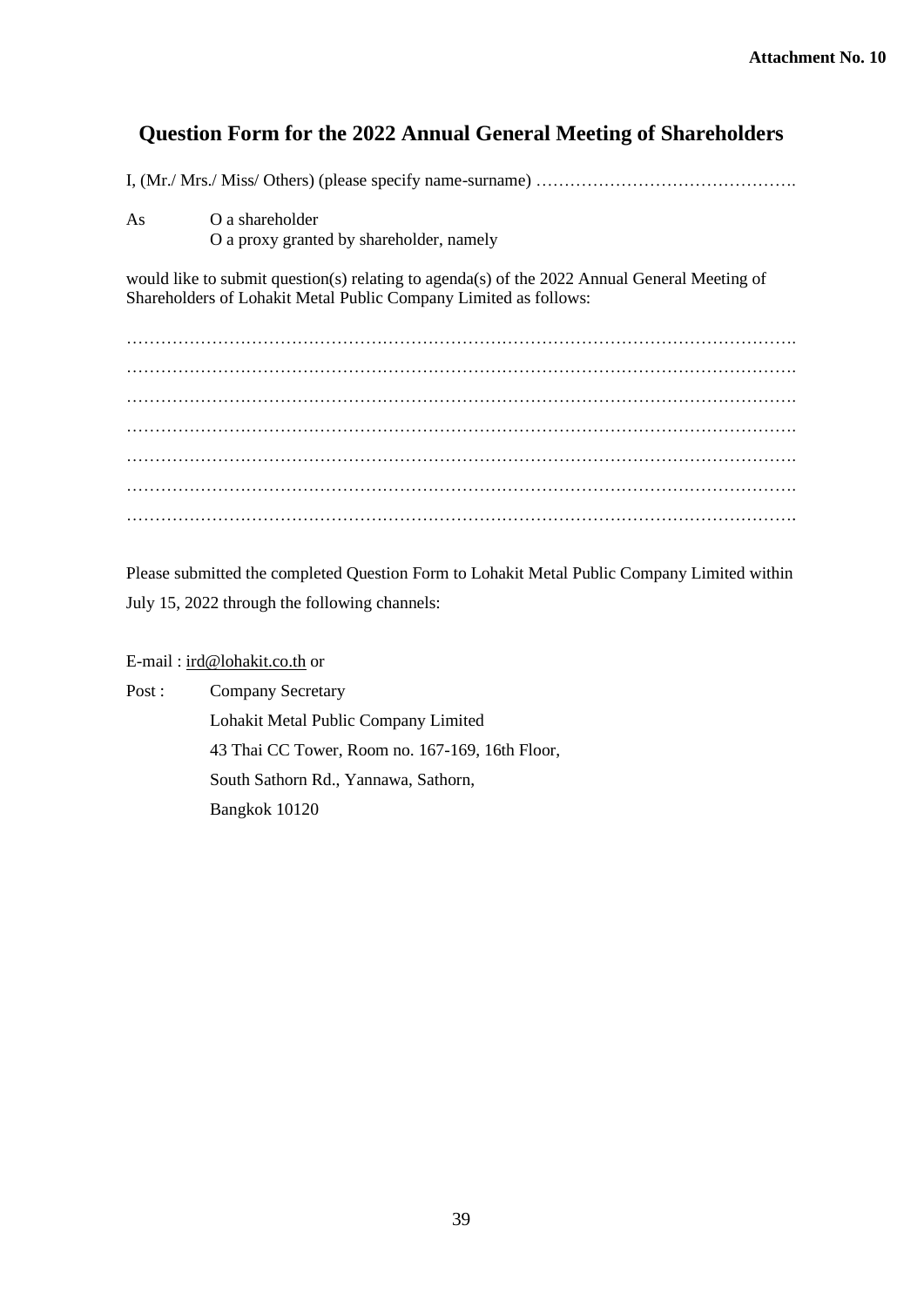# **PRIVACY NOTICE**

for the Annual General Meeting of Shareholders year 2022 (refer as "meeting of shareholders")

Lohakit Metal Public Company Limited (the "Company") cares about the privacy of shareholders and/or of the proxy ("you") who attend meeting of shareholders. Thus, The Company provides this privacy notice to inform you in relation to the collection, use and disclosure of personal data of individual in accordance with the Personal Data Protection Act B.E. 2562 ("PDPA"), relevant laws and regulations.

#### 1. Personal Data Processing

The Company has to collect the personal data of shareholders to organize the meeting of shareholders directly from the form related to meeting of shareholders. The Company may directly collect personal data from you via any method and through Thailand Securities Depository Co., Ltd. By this action the data will be retrieved by as follows:

- (1) Identity Data, namely, given name, identification number, passport information, date of birth, gender, age, nationality, signature, name and surname change information, images and photos, visual images, voice recordings, and video recordings
- (2) Contact Data, namely, the address of house registration, address for document delivery, electronic mail address (Email address), home telephone number, mobile phone number, facsimile number.
- (3) Financial Data, namely, deposit account number (used to receive dividend payment) number of shares
- (4) Communication Data, namely, voice recordings, and video recordings that record the interaction between you and the Company during the meeting
- (5) Information about electronic accounts, namely, Username, Line ID
- 2. Purposes of the collection, use and disclosure of your personal data

The Company will process personal data of shareholders as specified in No. 1. on the following proposes and basis:

2.1 The Company will collect and use the personal data of shareholders to call, conduct, and proceed the meeting of shareholders, which includes identifications of shareholders, delivery of related documents, and other processing to fulfil the resolution of the meeting and the law. Furthermore, this is to comply with law, notice and regulations from other government agencies with legal authority as stated in Public Limited Companies Act, B.E. 2535 and other related laws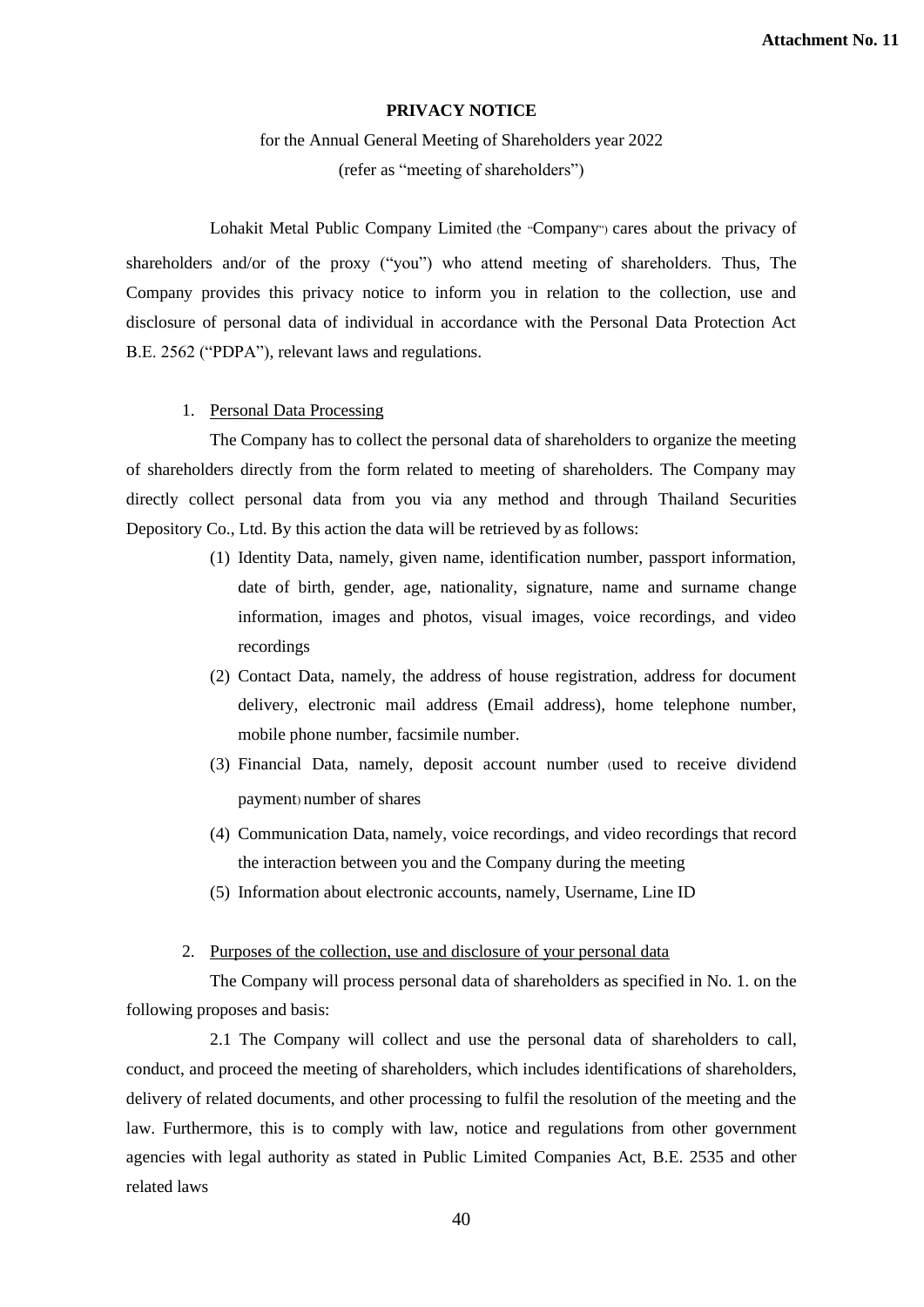2.2 The Company will collect and use the personal data of shareholders to record the meeting minutes and as proved of attendance in the meeting of shareholders. Furthermore, this is for further processing related to legitimate interest of The Company and other persons, which could be expected reasonably by shareholders.

2.3 The Company will collect and use the personal data of shareholders as specified in No. 1.2 to screen risk contact of COVID-19 and report to responsible agencies in case of encountered with high risk contact to achieve public health benefits in prevention of communicable diseases and to follow the measures and practices issued by the meeting of shareholders.

2.4 The Company will process and [keep] the record of images and videos of meeting of shareholders to insert in minutes of meeting and for public relations via electronic and publications. The record of image and videos of the meeting of shareholder may include the images and names of the shareholders to achieve purposes of the meeting of shareholders.

#### 3. Retention of Personal Data

The Company will retain your personal data in the form of a document/scan file stored in the computer system in electronic file format throughout the period you are shareholder of the company and kept for a period of 10 (ten) years from the date the Company received your personal data for the last time or from the date you no longer be shareholder of the Company in order to comply with the law

After the expiration of such period, the Company will erase/destroy your personal data or take any action to anonymize your personal data to become the anonymous data.

#### 4. Disclosure of Personal Data

The Company may be required to disclose your personal data to the following persons namely:

4.1 The companies within LHK group in order to achieve the purposes stated in this Privacy Notice

4.2 Government agencies, state enterprises, regulatory authorities in order to comply with laws, rules, regulations such as court, policeman, Securities and Exchange Commission (SEC), The Revenue Department

4.3 Authorized third party agents service providers and/or subcontractors related to meeting of shareholders including Provider of organizing the meeting of shareholders, Auditor, Legal Advisor, Financial Advisor

4.4 Banks that are responsible for dividend payments

4.5 Shareholder Registrar